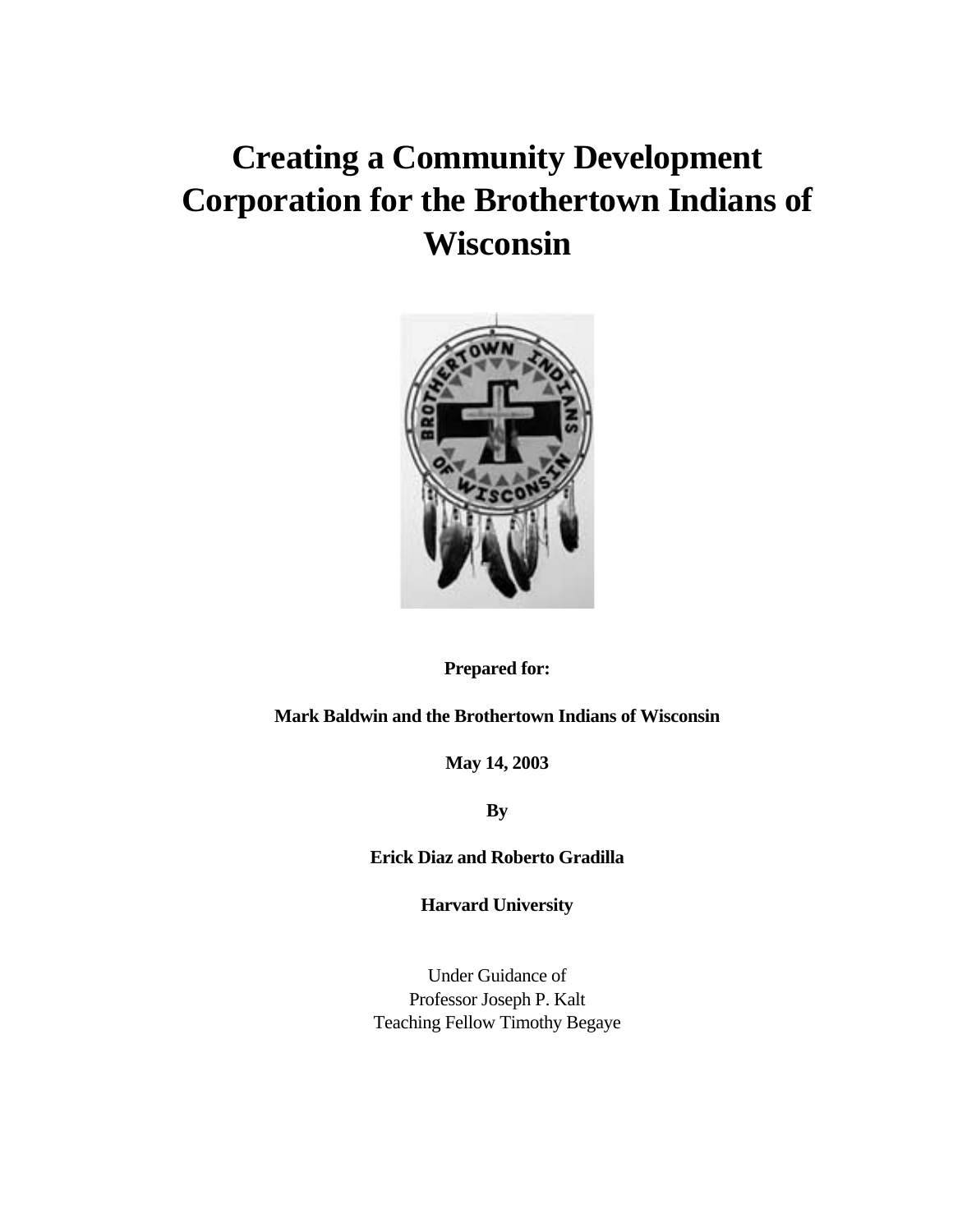# **Creating a Community Development Corporation for the Brothertown Indians of Wisconsin**

**May 14, 2003** 

**By** 

**Erick Diaz and Roberto Gradilla** 

**Harvard University** 

Under Guidance of Professor Joseph P. Kalt Teaching Fellow Timothy Begaye



**© 2003** Harvard University Native American Program

**The views expressed in this report are those of the author(s) and do not necessarily reflect those of the Harvard University Native American Program or Harvard University. For further information and reproduction permission, contact the Harvard University Native American Program at (617) 495-9918 or www.gse.harvard.edu/~nap. {**PRIVATE **}**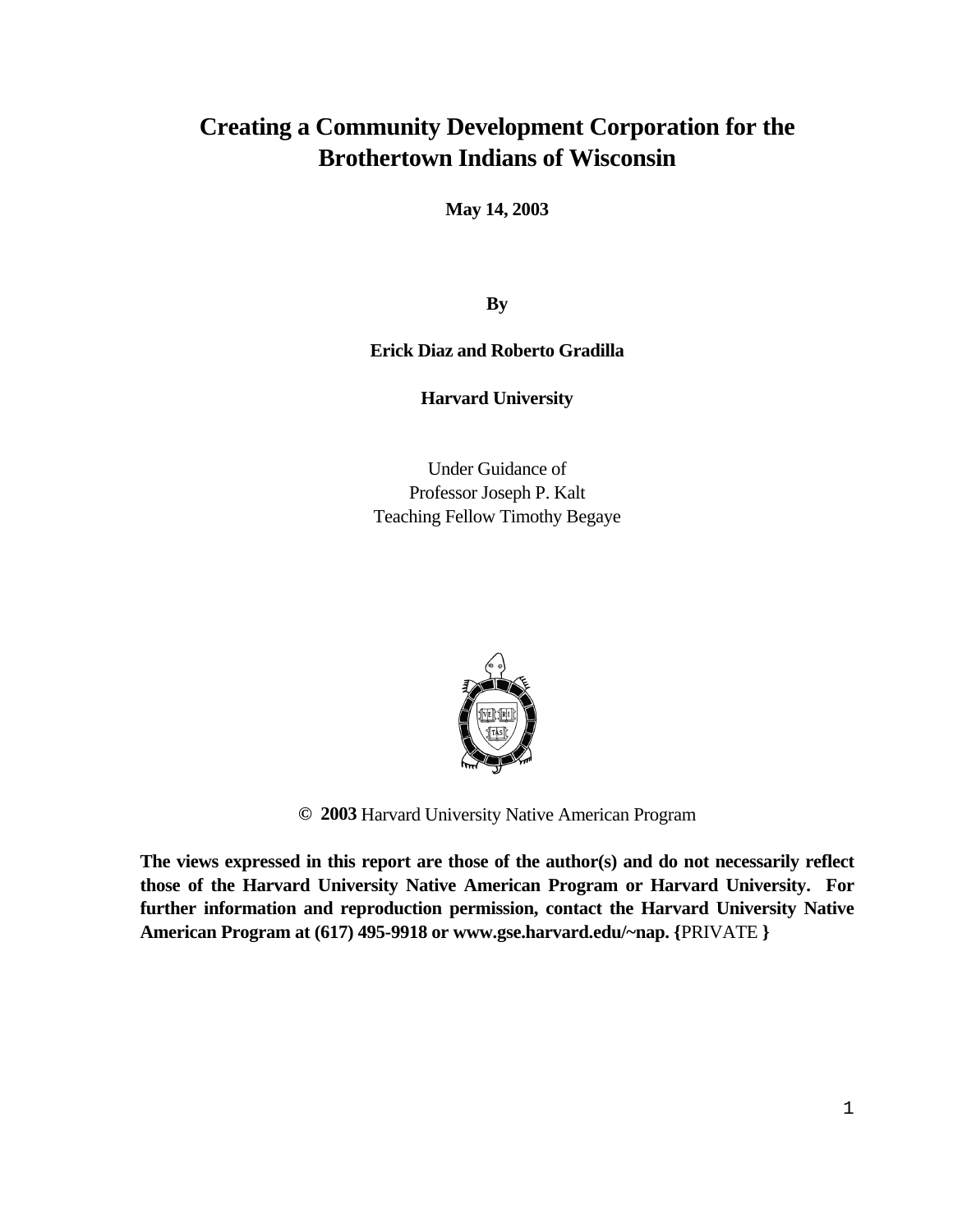#### **Overview**

The Brothertown Indians of Wisconsin are currently in the process of pursuing economic development through the provision of affordable housing for the community's elderly. After a thorough Housing Needs Survey in March of 2000, tribal leaders determined that Brothertown members prioritize the development of affordable housing as the ideal means for economic development. The group that stands to benefit initially from the project includes low-income tribal elders as well as low-income elders in the surrounding 7-county region.

In order to achieve the goal of economic development, the Tribe must establish an internal structure that will manage the operations of the affordable housing project by means of a Community Development Corporation (CDC). The purpose of this paper is to assist the Tribe in forming the CDC in order to effectively manage its future pursuits of economic development. The paper will also outline short-term and long-term goals for the CDC, and in subsequent appendices provide examples of successful CDC's and potential funding sources.

#### **Analysis**

Currently, the Tribe is operating under a 3-year Administration for Native Americans Grant of \$285,000, with an end goal of establishing the CDC. Although there are a number of shortterm goals on which they have made progress rather rapidly, other goals need to be advanced to continue the implementation of the grant. The Tribe has already formalized a partnership with a local real estate group, SunStarr Real Estate Group LLC, and has secured a plot of land for the affordable housing units. Having conducted a number of studies and analyses, the Tribe is confident about the feasibility and potential success of an affordable housing program as their initial economic development project.

The next steps for the Tribe include establishing an implementation plan for the legal incorporation of the CDC, as well as securing the necessary predevelopment and operational funding that will allow for sustained growth. We have identified potential obstacles that the Tribe may face while undertaking these steps. Below are a few of the key issues.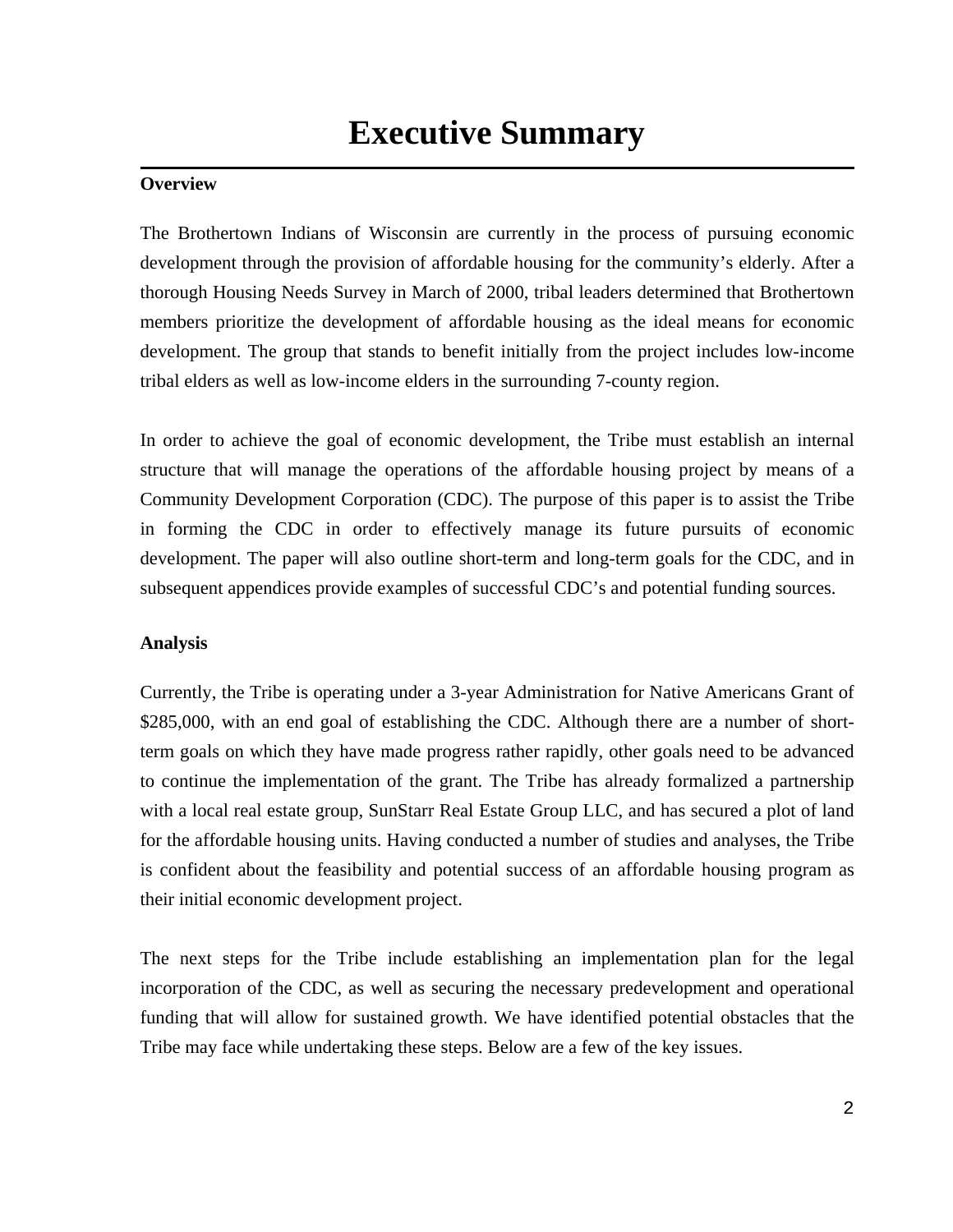#### **I. Education of the community:**

The process of creating a CDC must commence with a well informed Council and Community that can offer support and flesh out the understanding of the community's needs. The council and the community must contribute their thoughts on the Tribe's objectives for economic development. The Tribe's leadership should create and facilitate dialogue with both tribal members and members of the larger community that will be directly affected by the plans of the CDC. Since the success of the CDC relies upon widespread public support by the community, citizen participation and involvement is essential. Before engaging in activities that involve members from outside of the Tribe, tribal leaders must acknowledge the needs of their tribal members. Although membership participation can lengthen the cost and time of the planning process, new and important ideas can provide a diversity of perspectives, skills and resources.

#### **II. Funding and Tribal Recognition:**

The Tribe has dedicated much of its time to applying to government-based programs and grants, and due to a lack of tribal recognition cannot apply to programs that target federally recognized Tribes. The lack of funds has inhibited the Tribe's ability to hire professionals that can offer their expertise in the creation of the CDC. In the future, a sound access to capital will be necessary to ensure capable governance within the CDC. Federal recognition may grant the Tribe greater legitimacy within the investment community and would allow access to other funding sources that are not currently available. The Tribe has undertaken steps to become federally recognized and although it is a concern, there is nothing to be done until the federal government reaches a decision.

#### **III. Defining the Relationship Between the Board of Directors and the Tribal Council:**

One of the main objectives of the tribal council is to create a CDC entirely separated from the political entity of the Tribe. However, the council must remain as a liaison between the general community and the CDC board. For that reason, a structure must be created that allows for dialogue between the two parties, yet permits enough separation to effectively manage the CDC without political interference. In the recruitment of the board and in defining the CDC's mission, the council must serve as a voice for the interests of the community. They must also acknowledge their role as separated overseers of the CDC.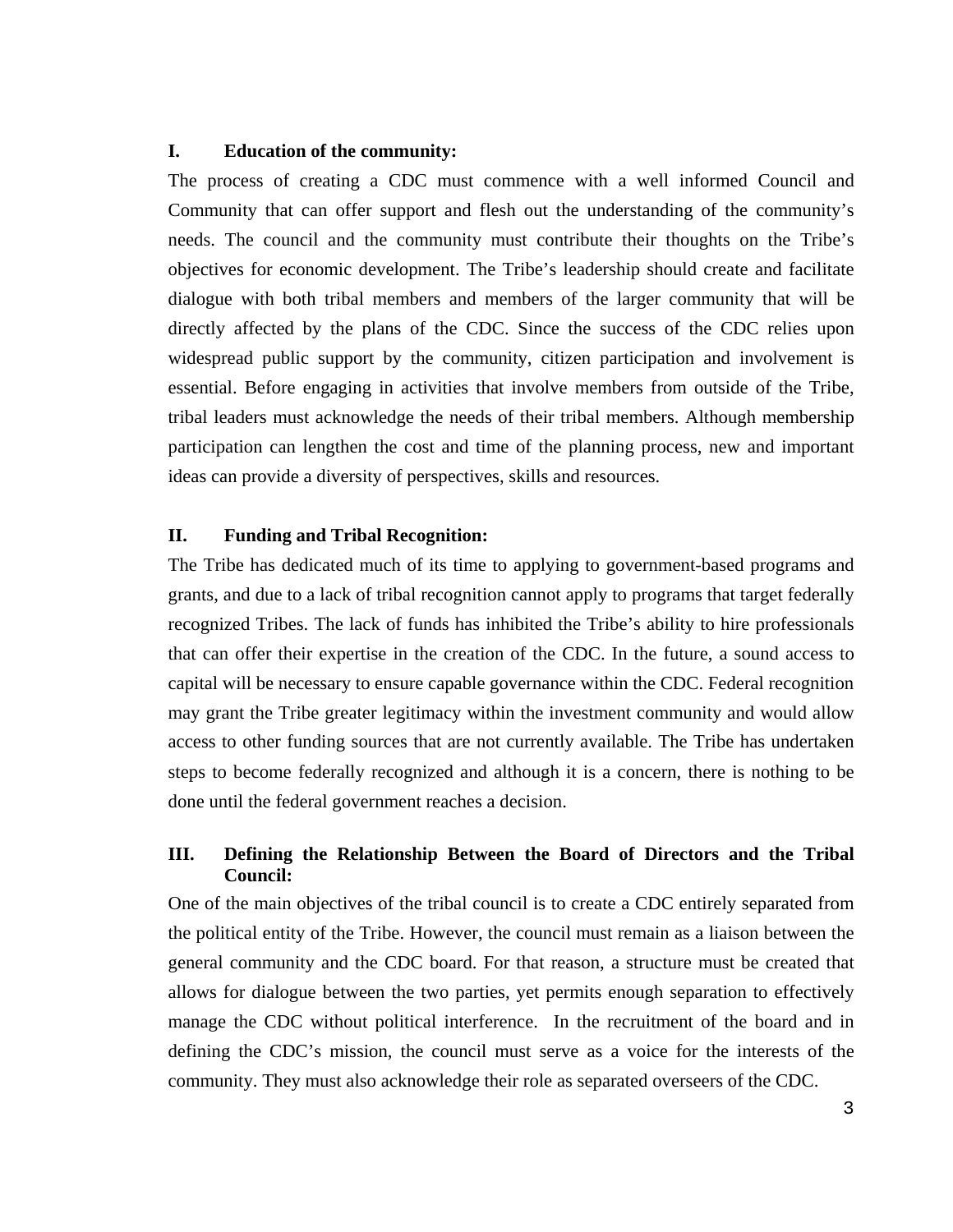#### **Recommendations**

Based on the analysis above regarding the formation of the CDC for the Brothertown Indians, a number of recommendations are possible towards advancing the Tribe's objectives. The recommendations focus on ascertaining the relationship between the council and the community as well as initializing the relationship between the council and the board of the CDC. Below they are listed in what we consider to be a general order of priority, however, they are each distinctly important to the larger goal of creating a successful CDC.

#### **I. Educating and Incorporating Tribal Members into Process of CDC Formation:**

The Tribe currently employs a number of methods to communicate the plans for a CDC to the general tribal community. Through a quarterly newsletter, monthly Tribal Council meetings, a website and an annual Tribal Homecoming, the council has informed the membership of the program's scope. Continued efforts on the part of the council and the tribal planner to inform tribal members of the objectives and progress of the plan can take place through the aforementioned mediums as well as through meetings specifically tailored to discuss the CDC. There should also be an effort to inform the larger community of the CDC's goals and how their interests may be represented. A new Needs Analysis, which targets not only the Tribe, but also members within the 7-county region around Fond du Lac, can serve as a direct way to inform the community while eliciting a response from them. In addition, the survey can help to identify potential pools of community resources, such as technical expertise and educational background of individuals. Individuals with such expertise can also exist within the Tribe itself, which is why the creation of a membership database may provide a valuable foundation for tribal involvement. By educating the Tribe and the surrounding community, the council can gain necessary access to a supply of previously unknown resources.

#### **II. Avoid Exclusive Use of Government-Based Grants:**

The access to federal grants has been gradually diminishing with the advent of an administration that has found it necessary to cut funding that directly benefits Native American Communities. As an unrecognized Tribe, the Brothertown Indians have found this environment to be increasingly competitive. Having been declined for state-issued tax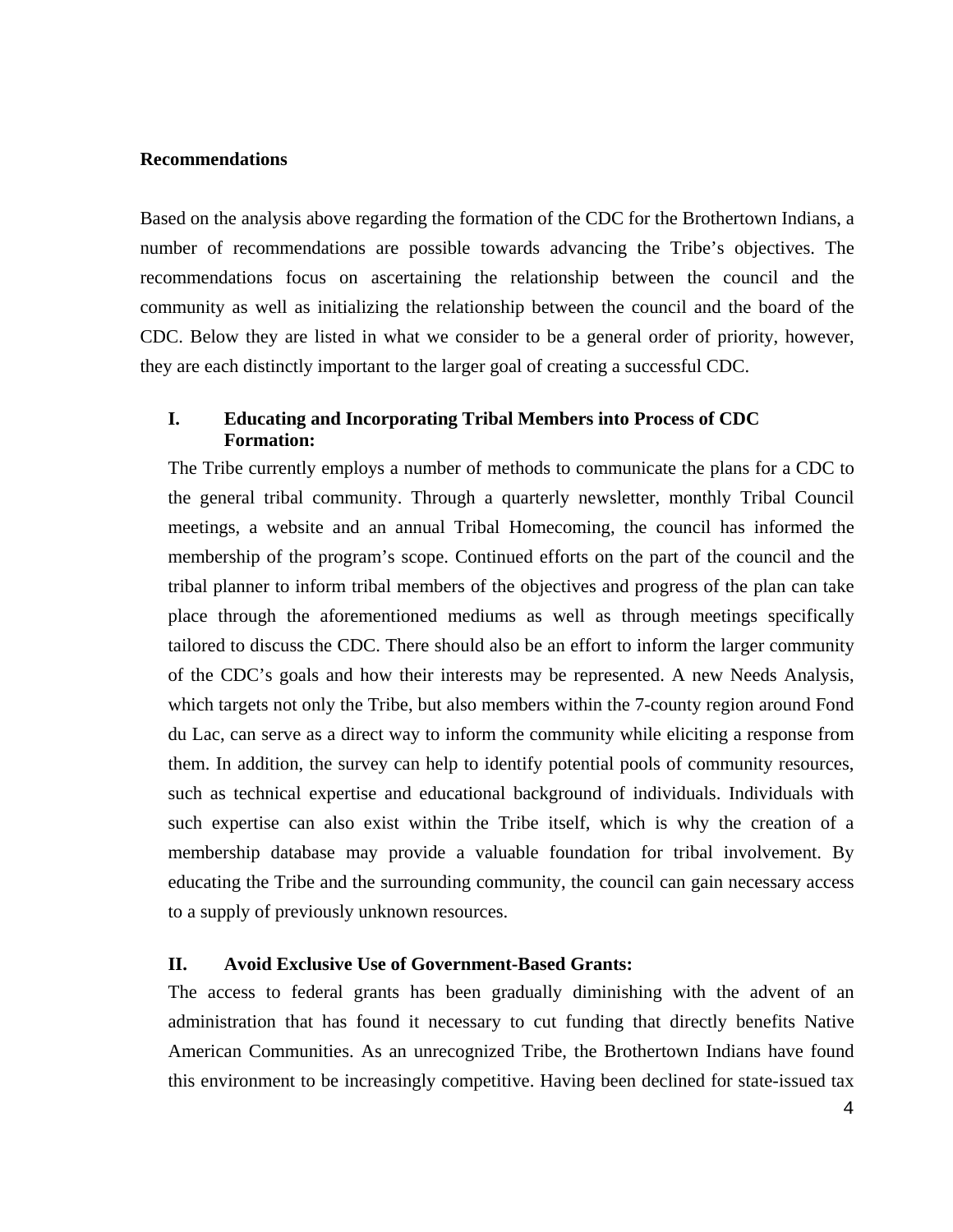credits and unable to access BIA-related services, it is in the Tribe's best interest to pursue other, more private, funding sources, including private foundations, banks, and equity investors. This may diminish the Tribe's reliance on government funding, and introduces a vast array of selective, yet beneficial financial options for the Tribe. In addition, less reliance on the government can serve the Tribe's mission to assert a sense of selfdetermination and reduce the amount of restrictions tied to their capital.

#### **III. Recruit Knowledgeable and Resourceful Board that Adheres to Both Tribal and CDC Mission Statements:**

 According to the stipulations of the ANA grant the board must consist of a minimum of ten individuals, of which a certain number should be low-income residents of the community in addition to tribal officials and non-Brothertown community leaders with technical expertise and experience running a community development program. Since affordable housing will be the initial project of the CDC, a background in housing and development should be favored. Overall, however, all the members should have a stake in upholding the mission of the Tribe and making sure that it coincides with the mission of the board. Whereas the board will be responsible for establishing the strategic goals of the CDC, the council must ensure that those goals do not obstruct the overarching mission of the Brothertown Indians. To do so, the CDC board must report regularly to the Council, and the Council must review the board's progress to provide necessary feedback.

#### **Conclusion**

The Brothertown Indians are currently engaging in economic and political reform that will ultimately help establish its sovereignty. The creation of the CDC is the first step in empowering its membership, pursuing long-term business development and creating capable governing institutions. The challenges that lay ahead involve dealing with community education, accessing a diversity of funds, and establishing an effective relationship between the Council and the CDC Board. This paper will hope to address these issues and provide valuable recommendations that will lead the Brothertown Indians towards accessing greater resources and establishing the most efficient CDC possible.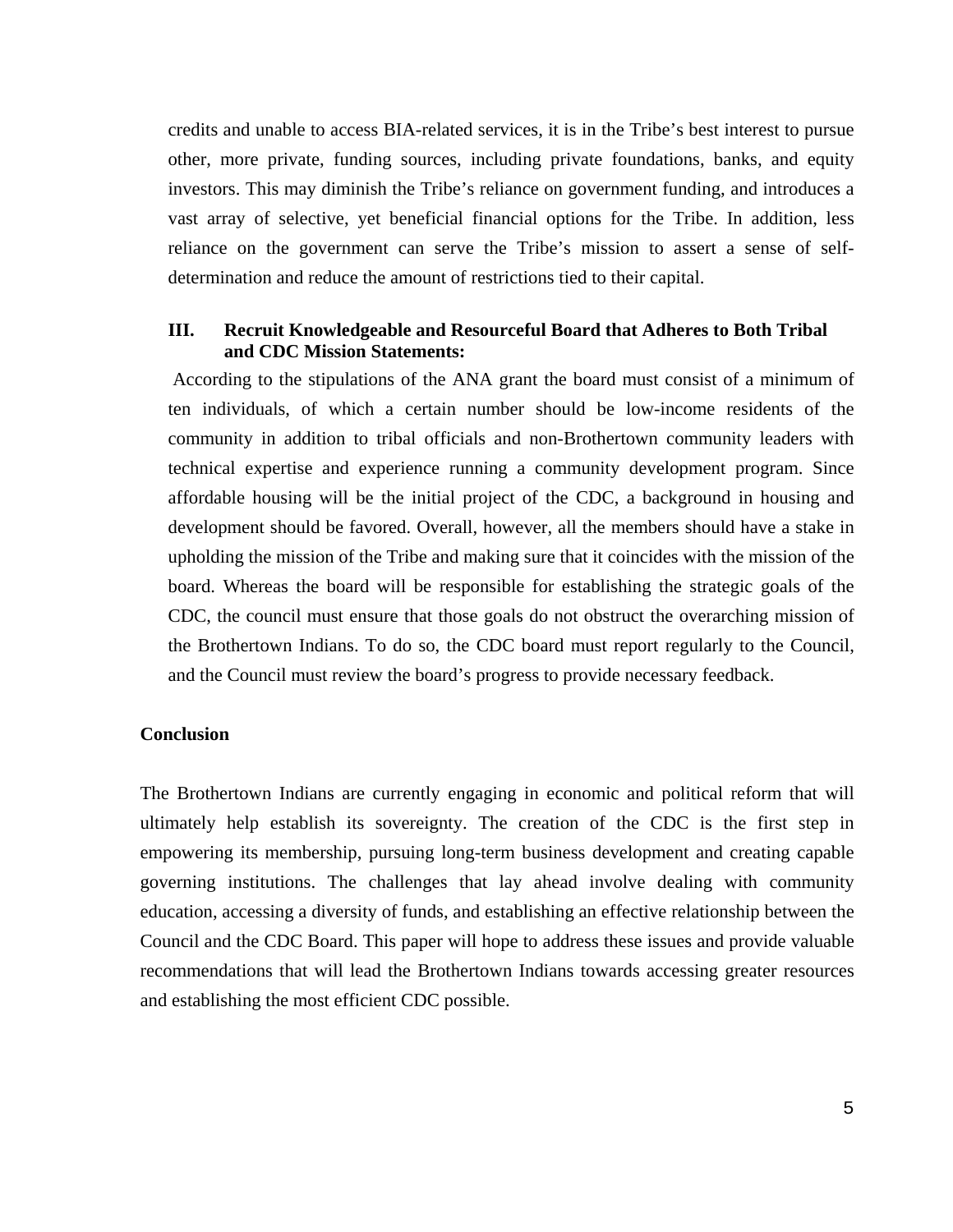# **Table of Contents**

| Section 1:  |                                                                                                                                                                                                                                                                                                       |
|-------------|-------------------------------------------------------------------------------------------------------------------------------------------------------------------------------------------------------------------------------------------------------------------------------------------------------|
| Section 2:  | Advantages of a CDC for Council                                                                                                                                                                                                                                                                       |
| Section 3:  | Challenges of a CDC for Council                                                                                                                                                                                                                                                                       |
| Section 4:  |                                                                                                                                                                                                                                                                                                       |
| Section 5:  | Structure / Design of a CDC — Important Elements16                                                                                                                                                                                                                                                    |
| Section 6:  |                                                                                                                                                                                                                                                                                                       |
|             |                                                                                                                                                                                                                                                                                                       |
| Appendix A: | <b>Case Studies</b>                                                                                                                                                                                                                                                                                   |
| Appendix B: | <b>Funding Sources</b>                                                                                                                                                                                                                                                                                |
| Appendix C: | "Guide to Community Planning in Wisconsin"<br>By Brian Ohm<br>Section I:<br><b>Involving Citizens</b><br>Section II:<br>Data Collection and Analysis<br>Section III:<br><b>Affordable Housing</b><br>Section IV:<br><b>Housing Demand</b><br><b>Organizing for Economic Development</b><br>Section V: |
| Appendix D: | PowerPoint Presentation of Report                                                                                                                                                                                                                                                                     |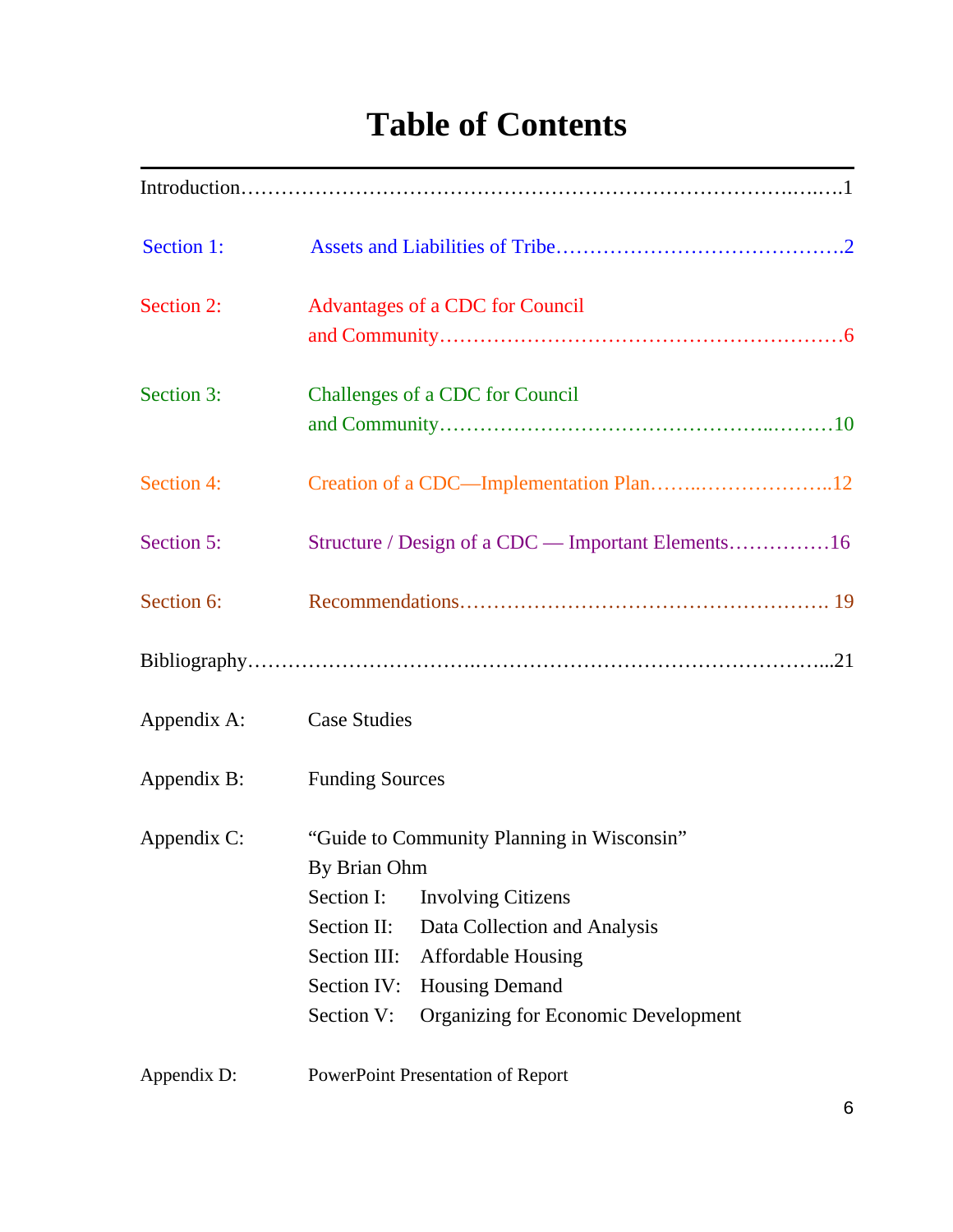The Brothertown Indians of Wisconsin will begin their initial phase of economic development with the pursuit of an affordable housing program that will be managed by an independently operated, community development corporation (CDC). The CDC will exist under the management of a Board of Directors separate from the Tribal Council yet directly tied to the overall mission of the Brothertown Tribe to "preserve and protect our sovereignty in order to achieve self-determination and self-sufficiency." Economic development is a marker on that path towards self-reliance.

The report is divided into six sections, each of which focuses on a separate aspect of the creation and maintenance of a successful CDC. The first section will discuss the particular assets and liabilities that define the Tribe and must be identified to understand the Tribe's identity and its potential for a successful CDC. Section Two will discuss the advantages of creating a CDC to establish a unique form of organizing economic progress. Section Three will discuss the challenges that the tribe will face when establishing a CDC, particularly as it relates to sustaining its progress. Section Four will offer a rough implementation plan for creating a CDC, including all the necessary steps towards its formation. Section Five will introduce important elements of the structure and design of a CDC that can define its success. And Section Six will finalize all the recommendations that will best suit the Brothertown Indians of Wisconsin as they begin the initial phases of the CDC's incorporation.

The appendices serve as additional material that will provide potentially beneficial information and can provide examples of documents and cases that Brothertown members may find useful Appendix A provides examples of other CDC's that have proven successful. Included are examples of articles of incorporation, by-laws and charters. Appendix B will provide potential funding sources that can be accessed to provide additional financial support for the predevelopment and operational budget of the CDC. Appendix C includes excerpts from "The Guide to Community Planning in Wisconsin" by Brian Ohm. Finally, Appendix D is a copy of the PowerPoint presentation of the report.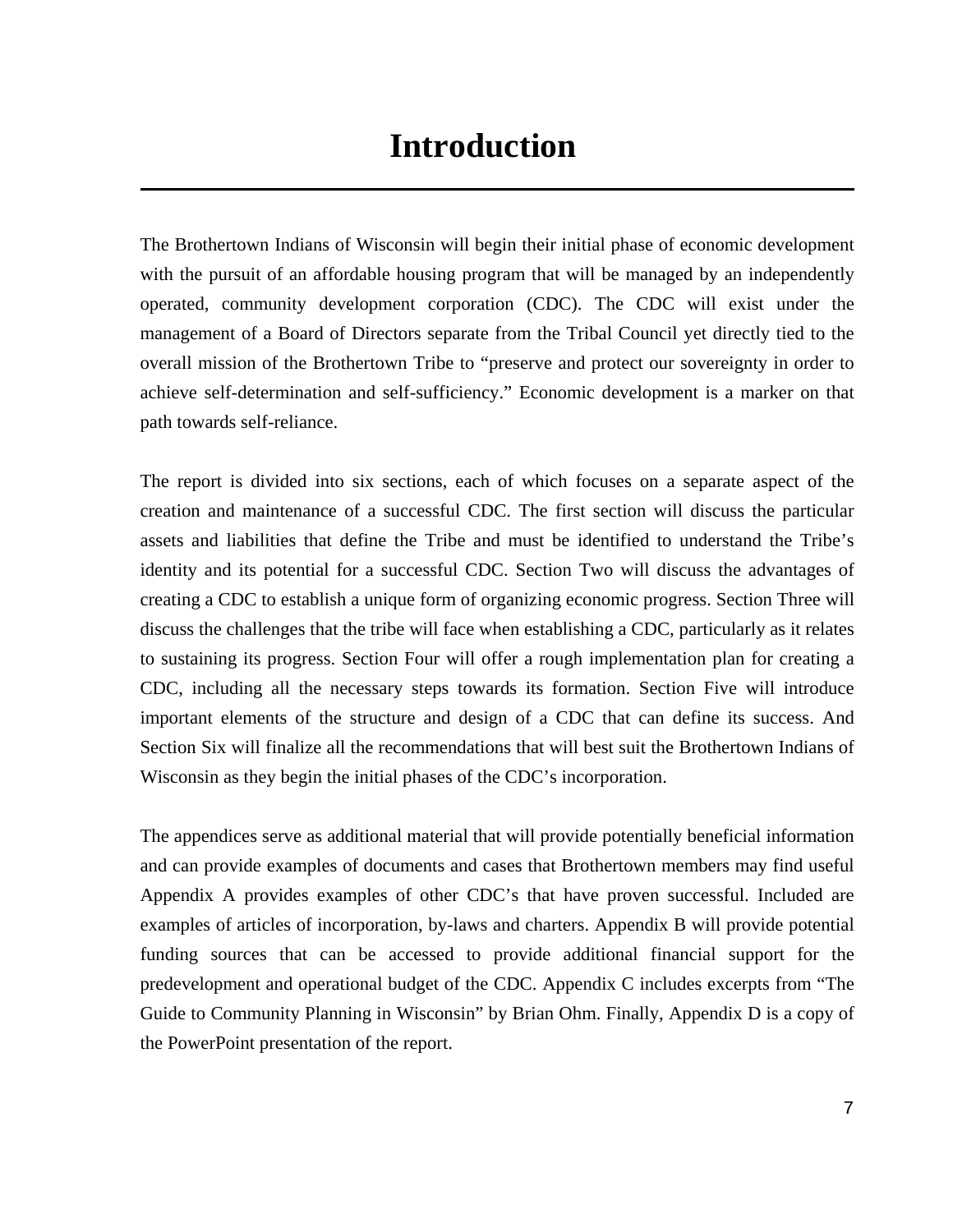#### *Assets of The Brothertown Indians of Wisconsin*

The creation of a community development corporation requires a number of important characteristics, and the Brothertown Indians possess certain assets that can provide a solid foundation for the creation of a strong CDC. The presence of a sense of cultural pride, the dedication of a determined community, and the development of regional alliances have all contributed to a positive environment within which a CDC can thrive.

### *I. Strong Cultural Pride:*

In the December 2002 Issue of the Brothertown Indian's Quarterly Newsletter, a column entitled, *"What being a Brothertown Indian means to me?"* exemplified the type of pride a

number of schoolchildren have toward their heritage as Brothertown Indians. The feelings expressed in the article reflect a common attitude throughout the community. A strong affiliation to the name Brothertown by tribal members has created a sense of unity that

#### **Assets**

- -**Strong Cultural Pride**
- -**Dedication of Community**
- -**Regional Alliances**

translates into a desire to work hard towards improving the status of the tribe. An understanding of the need for tribal recognition paired with a strong dedication to their history has allowed the Brothertown to trace their lineage and use that information to submit a strong petition for federal recognition. Such personal commitment will be important to harness when creating a CDC, because it has essentially made members of the Tribe stakeholders in the success of the Tribe's economic development. The CDC serves not only the goal of establishing economic independence, but also as a focal point for the community's sense of pride. For that reason, the CDC must be sure to comply with the cultural and social needs of the tribal members.

#### *II. Dedication of Community:*

All of the Tribal Council members at Brothertown are volunteers that have dedicated their time and energy to providing sound and continuous leadership for the Tribe's undertakings.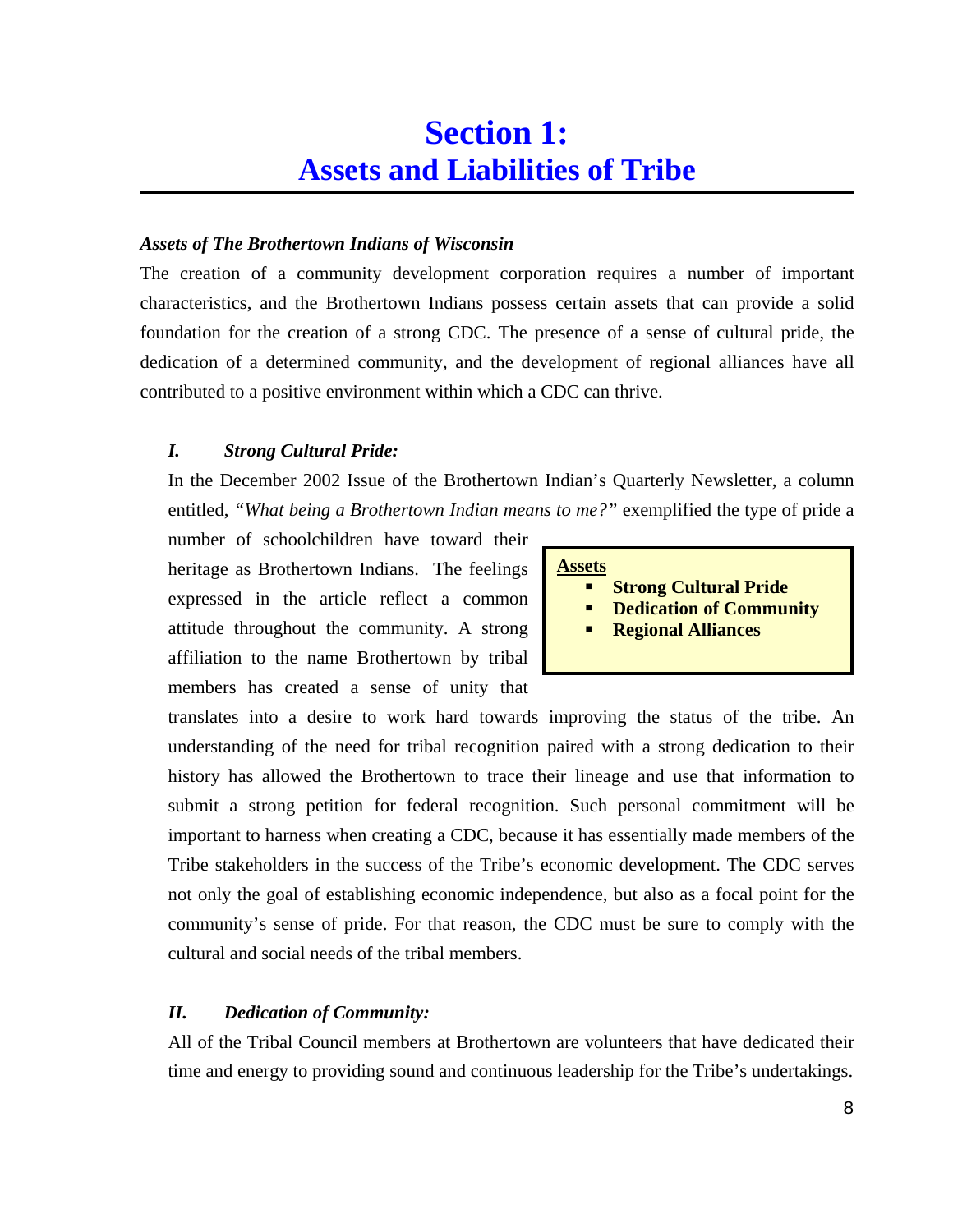Although most of them are retired or unemployed, some of them do have employment aside from their duties as Council members. The Brothertown also have a dedicated grant writer that has worked pro bono for the past 20 years to guarantee funds for the Tribe's development. The volunteer base on the Tribe is also very strong, highlighted by the fact that members volunteer in the tribal office on a regular basis and participate in activities such as making traditional arts and crafts for sale at local venues and taking culturally oriented trips. If enough incentives encouraged participation in the creation of a CDC, a consistent volunteer group could serve as a vital resource to the ANA grant objectives the Tribe must meet. Community outreach, subcommittee formation, housing eligibility lists and property management training could not be accomplished without dedication from a core group of volunteers. With the right mobilization, the Tribe can access a loyal supply of community donors.

#### *III. Regional Alliances:*

The Tribe's connections to members outside of the Brothertown community will play a significant role in the success of the CDC. By being able to access a wide array of external sources, the Tribe can alleviate the problem of not having the necessary internal capacity to initiate the process of managing a CDC. The partnership formed with SunStarr Real Estate Group LLC serves as an example of the collaboration that was needed to commence the affordable housing initiative that will serve as the catalyst for economic development on the Tribe. Individuals in SunStarr have expressed interest in the Tribe's success and may potentially serve on the CDC's board of directors, in light of the expertise they own working within the real estate industry. The Tribe also has a strong relationship with members of the neighboring Tribe, the Oneida Nation, which shares a cultural background with the Brothertown Indians having lived together in Upstate New York and migrating to present-day Wisconsin in the 1800's. The Oneidas have engaged in a number of economic development projects including a successful Casino and Hotel complex as well as a number of other commercial land developments from shopping malls to convenience stores. Their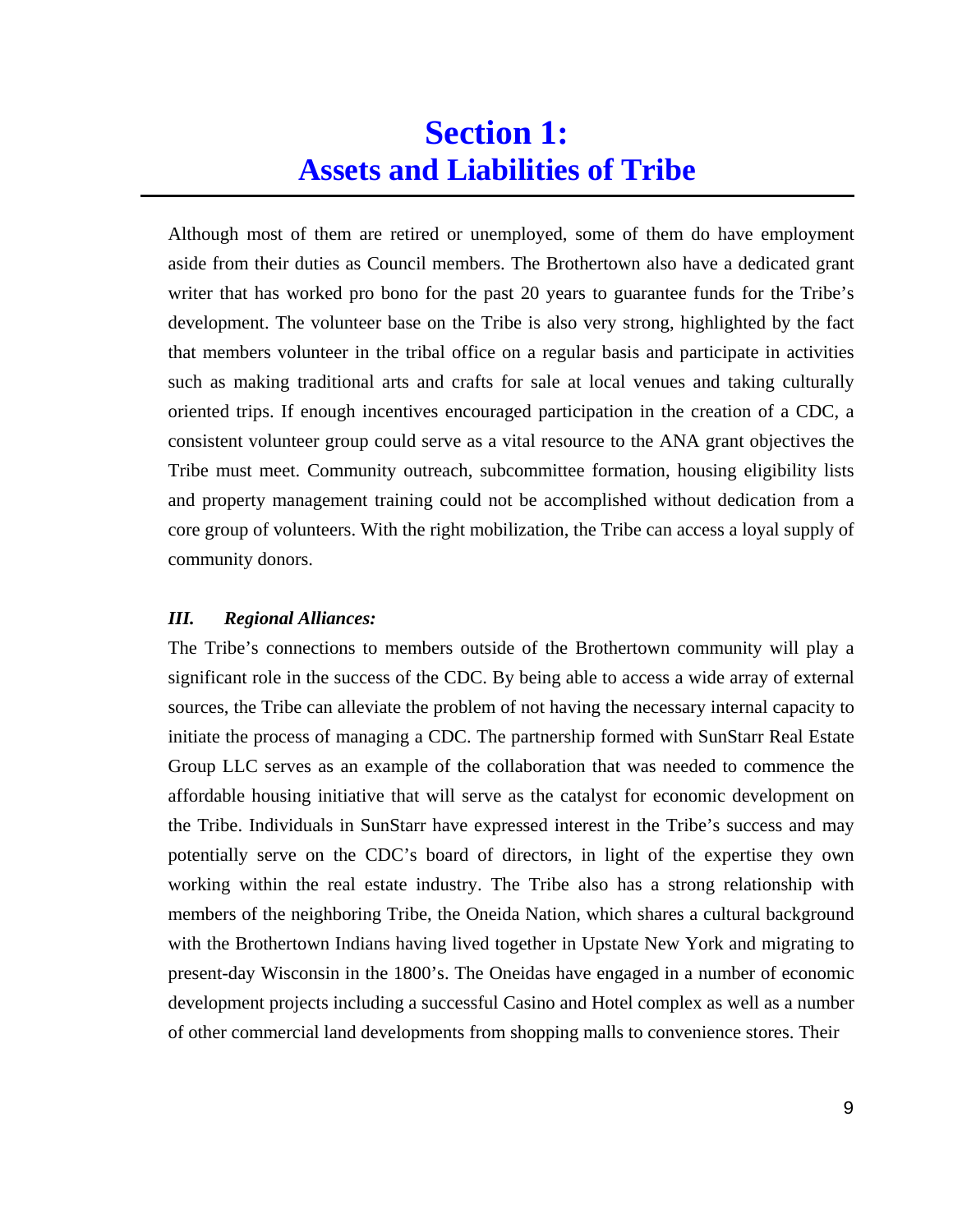experience in entrepreneurial ventures can provide technical guidance for the Brothertown Indians who are just beginning their development process.

#### *Liabilities of The Brothertown Indians of Wisconsin*

Although there are a number of assets that the Tribe possesses, certain aspects of the Tribe's situation may make it difficult for the creation of a CDC. A lack of expertise amongst the tribal leaders as well as a lack of education on the intricacies of economic development can slow the process for advancing the project's short-term goals. Funding limitations, particularly due to lack of tribal recognition and recent setbacks in acquiring grants, have constrained the potential for acquiring external assistance. Finally, the lack of a successful track record by the Tribe may make it difficult for the recruitment of qualified board members that see the potential of the Tribe for economic success.

#### *I. Lack of Expertise:*

Although most of the Brothertown Tribal Council members are dedicated volunteers that have committed both time and energy towards the Tribe's success, they

have little to no experience working on projects that involve risk taking and entrepreneurial tasks. Some of the Council Members have worked in the business sector, however that experience has been applied in areas distinct from affordable housing. For that reason, those working on the formation of the CDC will have a more challenging role to play in educating the tribal council and the community at large about the necessary steps that need to be taken.

#### *II. Funding Limitations:*

After having been denied WHEDA tax credits in April 2003 as well as a grant from the Ford Foundation and the Public Welfare Foundation, the Brothertown Tribe has found it difficult to access the necessary predevelopment funding needed to proceed with the next phase of building their affordable housing units. Although the land has been guaranteed to the Tribe for their use, access to capital will be necessary for land acquisition, operational

### **Liabilities**

- -**Lack of Expertise**
- -**Funding**
- **Limitations**
- -**No Track Record**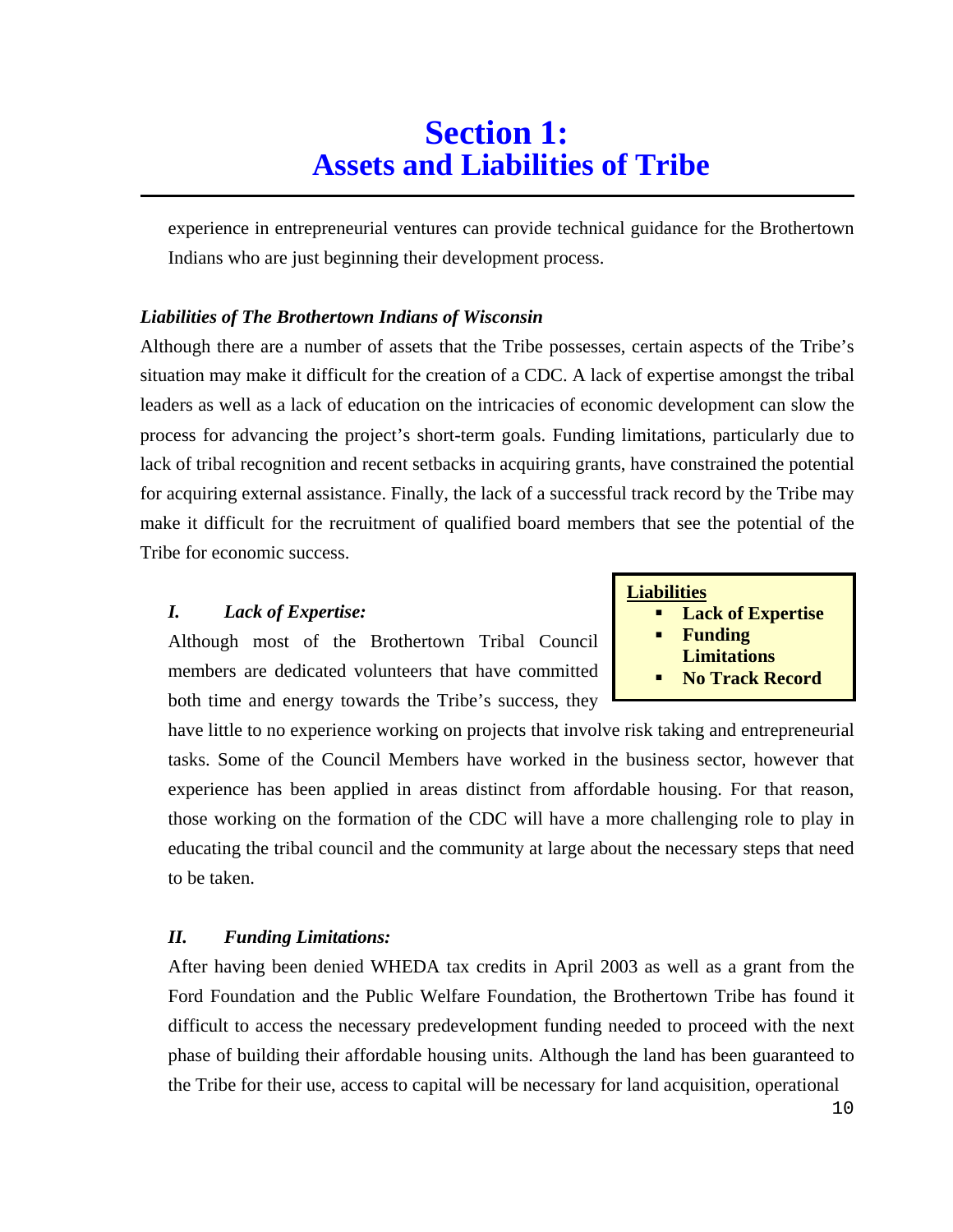costs and the potential implementation of a property management-training program. The tribal grant writer is positive about reapplying for WHEDA tax credits this coming year, as well as other funding from the Fannie Mae Foundation and the Department of Housing and Urban Development. In the meantime, the Tribe will have to continue operation with the current funding from the ANA grant. Such funding will remain for three years with the understanding that substantial progress will be made in the implementation of the CDC.

### *III. No Track Record*

The fact that this is the first economic development project that the Brothertown Indians have undertaken and in light of their inexperience within this field, their position to recruit potential board members may be undermined. Similar to the lack of legitimacy they hold within the general investment community, the challenge in finding qualified individuals with strong technical backgrounds will have to be met with a strong business plan, quality alliances with committed partners, and a visible potential for future revenue. It is imperative that such prerequisites are made clear to the necessary parties to ensure the dedication of individuals that do not necessarily identify with the Brothertown community.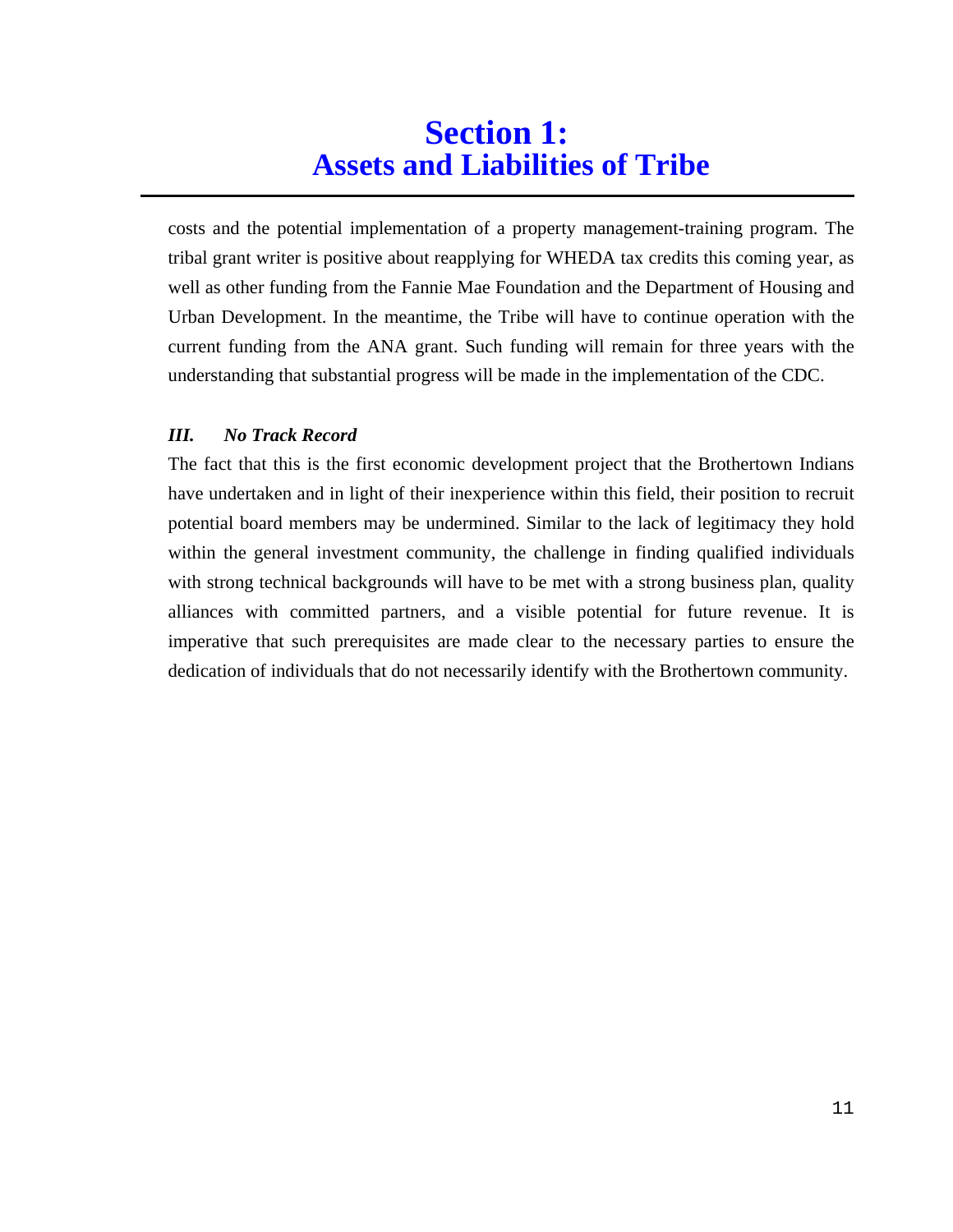### **Advantage #1: Separation of Economic and Political Interests**

### **Objectives**

- > The CDC can become an entity separate from the political dealings of the Tribal Council
- > Separate mission statements can allow for a specialization of roles between the Tribal Council and the Board of the CDC
- > Funds allocated to the development projects of the CDC will be insulated from the direct control of the Tribal Council, thereby preventing conflicts of interest
- > Tribal Council is free to focus on issues that relate directly to public recognition and federal acknowledgement

## **Key Points**

- > Establish a Separated Model as seen below, wherein the council appoints and remains in direct contact with members of the board
- > Ensure that the Council and the Board have established separate mission statements that coincide with one another
- $\triangleright$  Follow chain of command throughout process of hiring, firing, and accountability
- > Council should define overall goals while the Board uses those to create strategic goals and the CEO implements those goals with the help of the employees.

# Structure/Design of CDC

#### **Separation of Powers**

- Council sets overall goals CEO & Council are
- separated by Board  $\blacksquare$  Employees report to CEO
- Board executes management & reports to council



Separated Model

<u> 33 - Sal</u>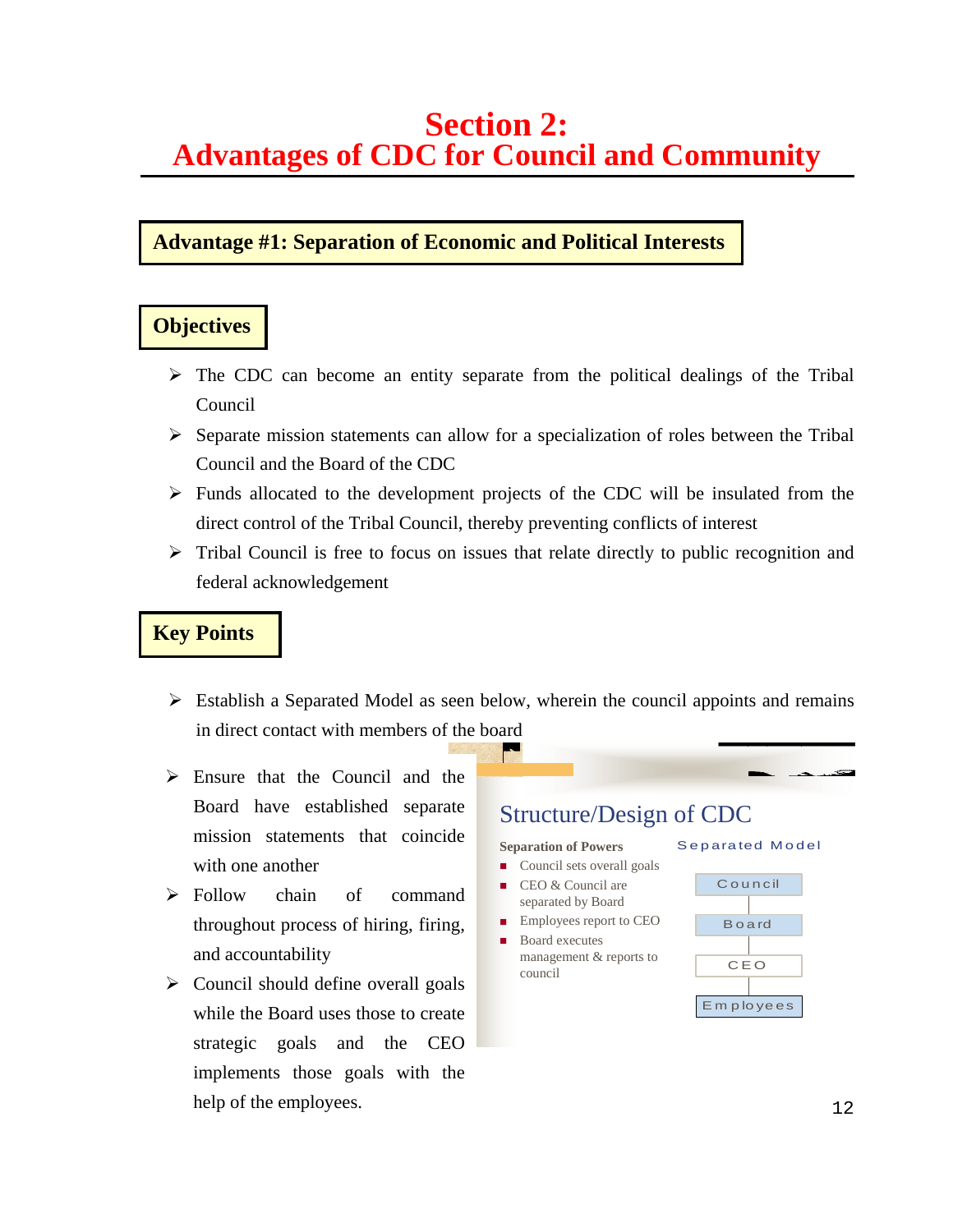### **Advantage #2: Establishment of Legitimacy of Tribe Among Investors**

### **Objectives**

- > The attraction of a wider array of investors is important to access greater amounts of capital in the future to pursue land acquisition as well as cover operational expenses
- > The need for additional funding once the ANA grant expires in August 2005 requires a stronger sense of legitimacy to provide incentives for groups such as the Fannie Mae Foundation, Robert Wood Johnson Foundation, and new Market Tax Credits
- > The creation of a CDC will allow for the Tribe to create the track record it needs to establish itself as a determined economic agent amongst private equity providers
- > An established CDC will allow for a consistent access to qualified board of directors that will show interest in continuing the successful progress of the corporation

- -Keep a detailed account of all transactions that investors may potentially analyze when making decisions about the corporation
- > Establish a structure of accountability that holds the board of directors responsible for the management and the overall success of the CDC
- > Maintain a separation of powers between the council and the board to prevent any conflicts of interest, but ensure that the council creates a friendly environment for economic development in which investors can be confident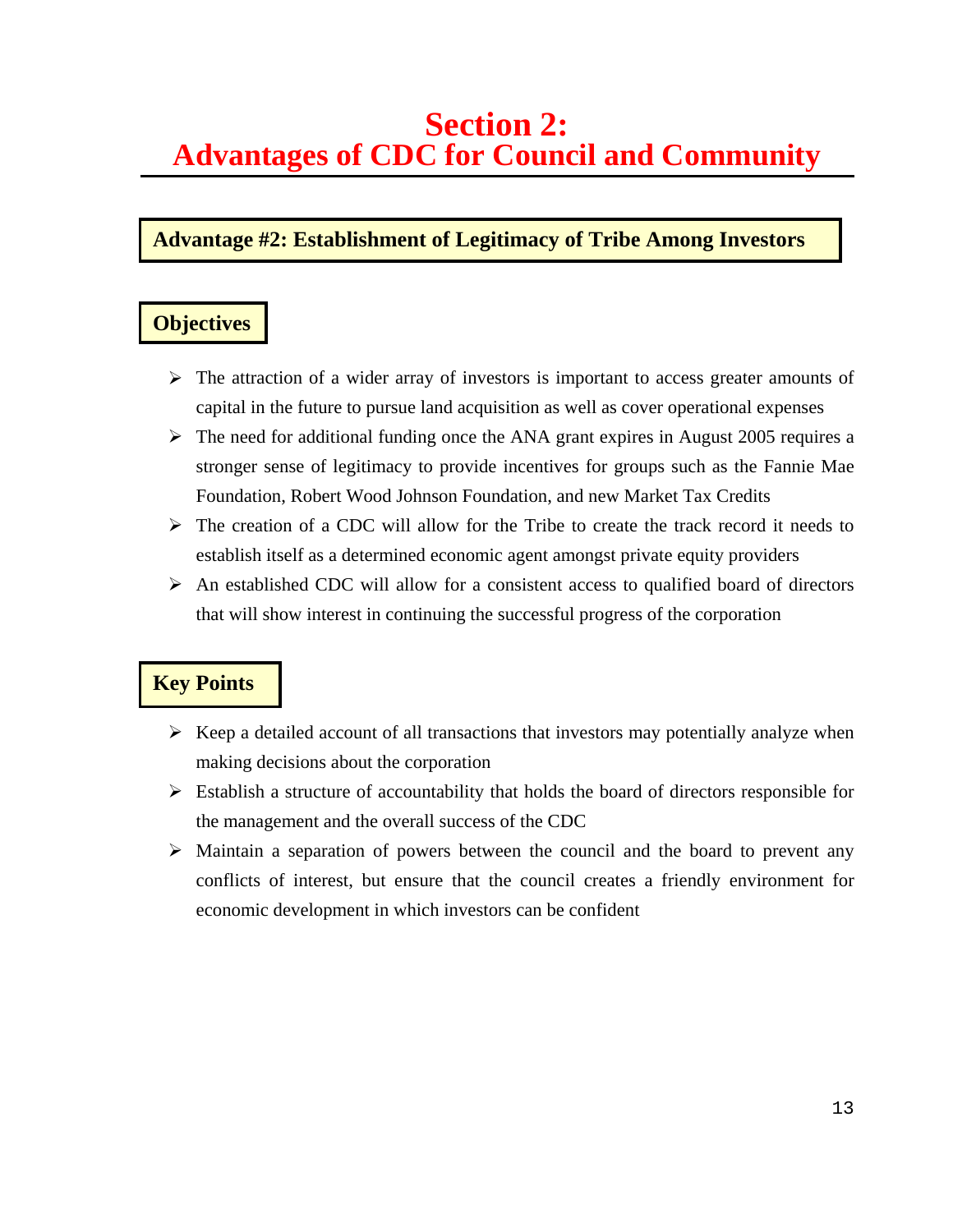### **Advantage #3: Access to Specialized Funding Sources**

## **Objectives**

- -With the reduction of federal funding, competition for private funds has amplified thus making it increasingly difficult for start–up not-for-profits to gain access to such funds
- > Even though the Tribe is not federally recognized, the fact that its economic projects will operate under the management of a CDC will open access to federal funds specifically targeted to those community development organizations
- -As the Brothertown Indians pursue tribal recognition, it will be important for the Tribe to pursue alternative avenues of funding that a CDC will be able to provide

- > Although CDC's have access to specialized types of funding sources, it is important to realize that the market for CDC funding is gradually becoming more saturated due to an increase in the number of CDC's currently being created across the country
- -The Brothertown CDC should attempt to distinguish itself from other CDC's by highlighting its influence in contributing to the survival of an Indian Nation while still providing resources to the general population
- > The fundraising subcommittee of the CDC should focus on applying to specialized funds such as Community Development Block Grants (CDBG), US Department of Health and Human Services and HOME Investment Partnership Program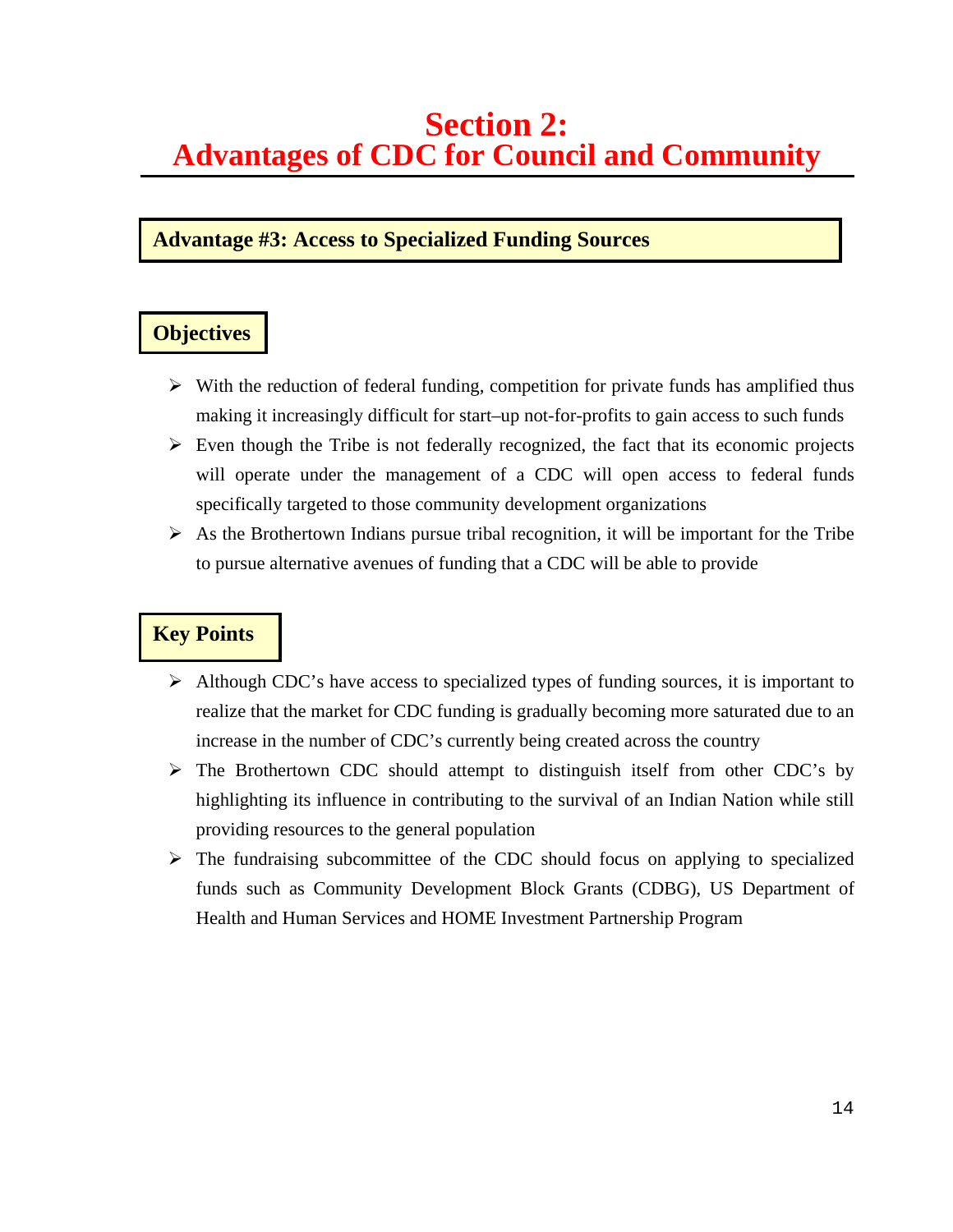### **Advantage #4: Direct and Tangible Benefits to the Community**

### **Objectives**

- -By creating immediate benefits to the tribal and non-tribal community, the CDC will be able to mobilize citizen participation with greater ease and encourage volunteerism
- > The CDC addresses the needs of the community by providing affordable housing that particularly meets the needs of the elderly within the Brothertown Tribe and the surrounding area
- > The creation of a board that is formed by low-income residents of the targeted region will allow for greater dialogue between the CDC board and the general population
- > The provision of property management and employee training will also create tangible benefits to those that directly participate in the program, thereby encouraging participation amongst those citizens that can stand to benefit the most from the CDC

- > The CDC must maintain a board that incorporates members of the general population, particularly those low-income residents that are directly affected by the success of the CDC
- > The mission of the CDC must continuously refer back to its original goal of providing services to the underprivileged members of its community, even as it pursues other forprofit economic ventures
- > There must be continuous communication with the community through general meetings, mailings, newsletters and a website which informs individuals of new projects in development
- > Simultaneously, there must be a mechanism in place to receive feedback from the general population about their satisfaction/dissatisfaction with the objectives upheld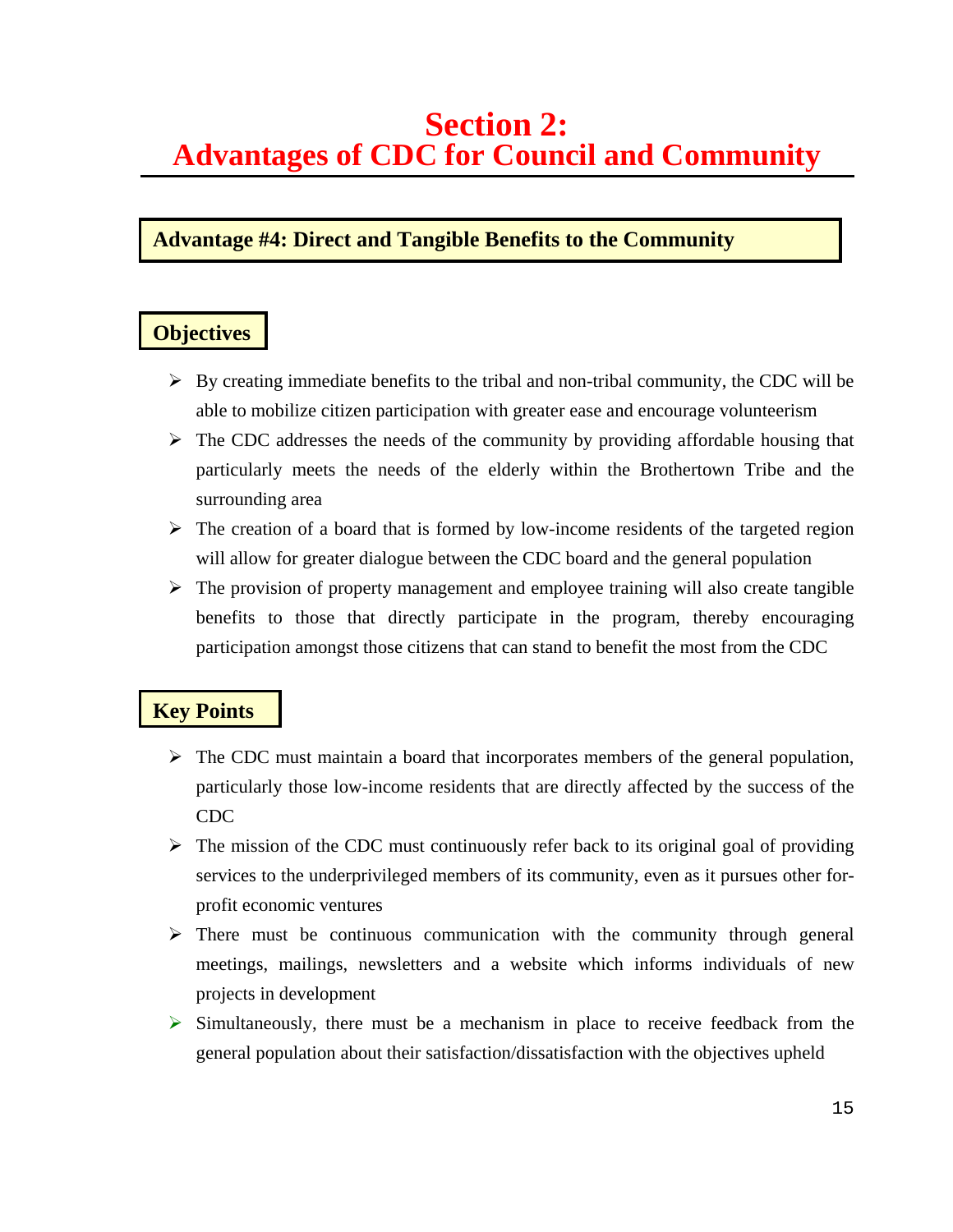# **Section 3: Challenges of CDC for Council and Community**

# **Challenge #1: Recruitment of a Capable and Knowledgeable Board**

### **Objectives**

- > The recruitment of a qualified board is perhaps one of the most crucial steps in the creation of the CDC
- > The board must represent a balance of individuals that have a degree of experience in working with community development programs and/or non-profits in general as well as those who are from the community itself and can add value to the board's understanding of the needs of the community
- -The Board of Directors must prevent conflicts of interest with the Tribal Council, however, this should not exclude the possibility of having a council member or two sit on the CDC board; (Any more would be problematic)
- > The board's role should be to establish the strategic goals of the CDC, particularly which projects to pursue, and to ensure that these projects coincide with a well-defined mission statement establishing the purpose of the CDC from the beginning

- -Every community has a different way of selecting the members that will serve on the board of their CDC and the process should be adapted to the particularities of the community it means to serve
- > All board members can be democratically elected to the position by members of the Tribal Council and selected members of the community
- > Certain positions can be left to appointment by the Tribal Council alone
- > The criteria for board members must be established before the selection of the first group of board members begins
- > One of the main criterion for board members should be an overwhelming interest in the advancement of the Tribe's economic success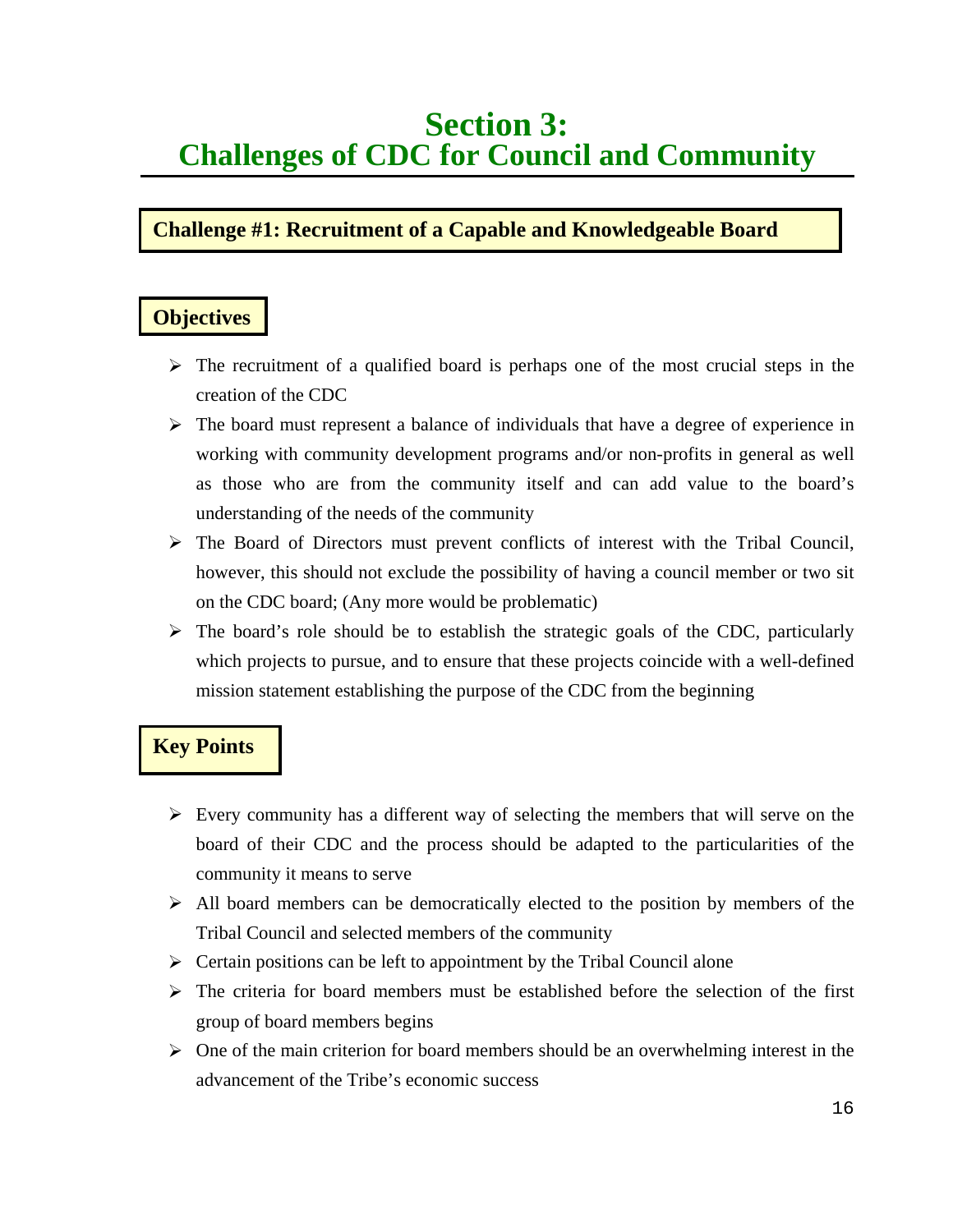# **Section 3: Challenges of CDC for Council and Community**

# **Challenge #2: Understanding of the Community's Role in the CDC**

# **Objectives**

- -In order for a CDC to maintain its focus and positive influence within its target area, it must maintain a strong relationship with the community it serves
- > The community is responsible for prioritizing its needs and expressing these needs to the CDC board in direct or indirect means
- > Providing input should be a continuous process for members of the Tribe that come into contact with the CDC on a regular basis
- > The community should not expect quick results and must understand the time that is involved in arriving at decisions on all sides of a particular project
- -Regardless, the community has a duty to remain informed about the proceedings of the CDC and its board by accessing the public information provided by the board

- -By conducting a needs analysis that directly targets the tribal members as well as the community outside of Brothertown, the Tribe can gauge the interest of the community in the economic development projects of the CDC as well as understand the priorities of the community
- > Tribal Council leaders can become liaisons between the general target population and the CDC Board to facilitate communication between those that are making the decisions and those that are directly affected by them
- > There must be a greater sense of accountability on the part of the Board if they are to successfully administer the funds that are meant for the community as a whole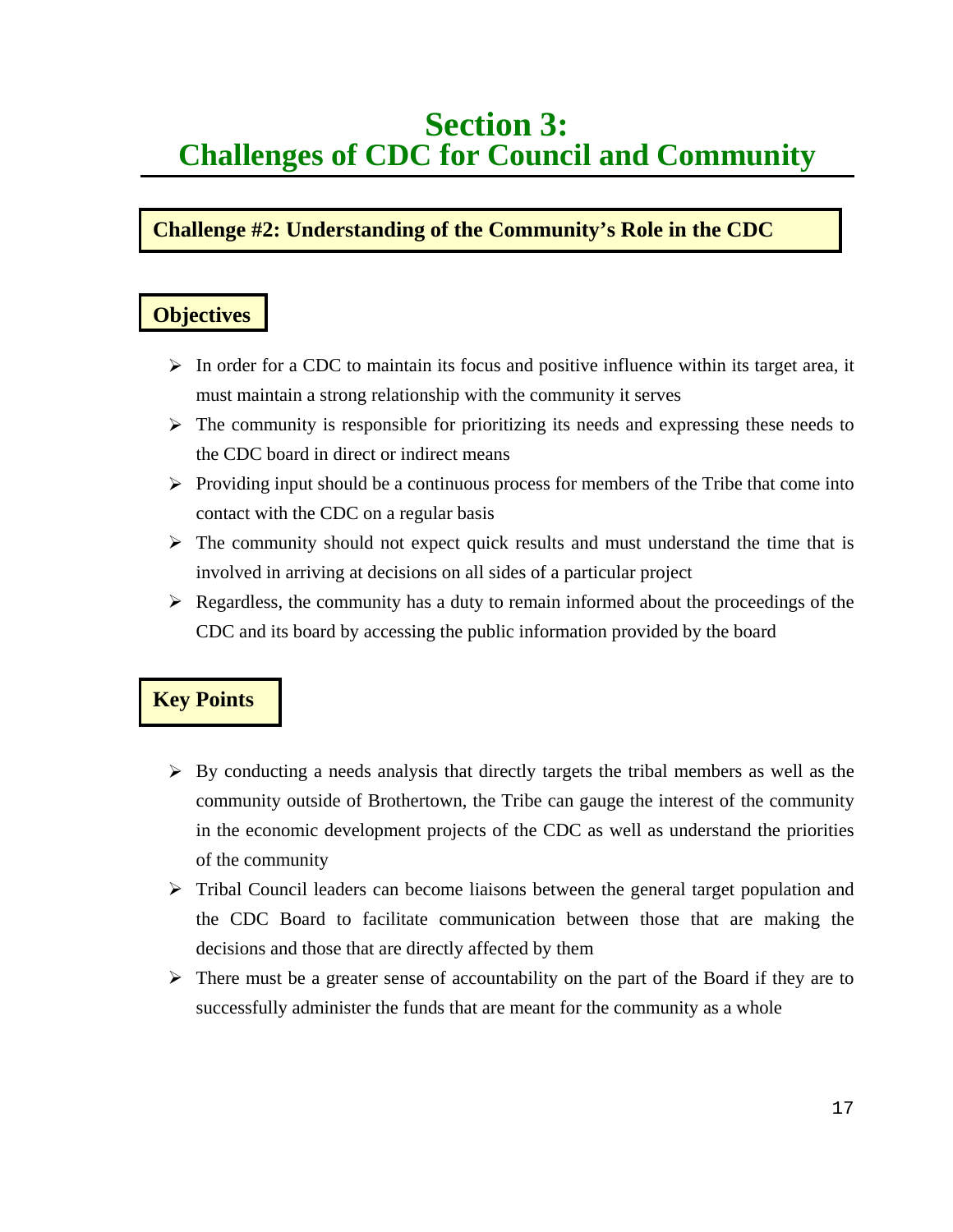## **Step #1: Conduct a Comprehensive Needs Analysis**

In March of 2000, the Brothertown Indians conducted a Housing Needs Survey to determine the current housing situation of the Brothertown Indians and the potential for future housing development for the Tribe. In that survey they found that home ownership or assisted living for elders would be the most favored approach for housing development. Unfortunately, due to some bias, the survey was administered under the assumption that housing is a main priority for the Tribe, and respondents answered with this assumption in mind. The survey may not have captured the exact priorities of the Brothertown community, however, it served as a beneficial tool to understand how individuals did feel about housing. The survey also did not focus on community members outside of Brothertown whose needs would be addressed by the CDC's programs.

Currently, the Brothertown tribal planner will be responsible for conducting a Housing Needs Analysis of the community in Year 3 of the ANA Grant plan. However, a more comprehensive needs analysis of the Brothertown and non-Brothertown communities must take place to understand the fundamental economic needs of the potential beneficiaries of the CDC. In collaboration with local authorities, the Tribe can create an unbiased questionnaire that can identify the economic development opportunities in which the community is most interested. The analysis can help to create long-term goals for establishing future revenue opportunities that are in line with the priorities of the people the CDC will directly affect. It can also serve as an educational tool to help inform members of the creation of the CDC and garner the initial input that the Board needs to make informed decisions.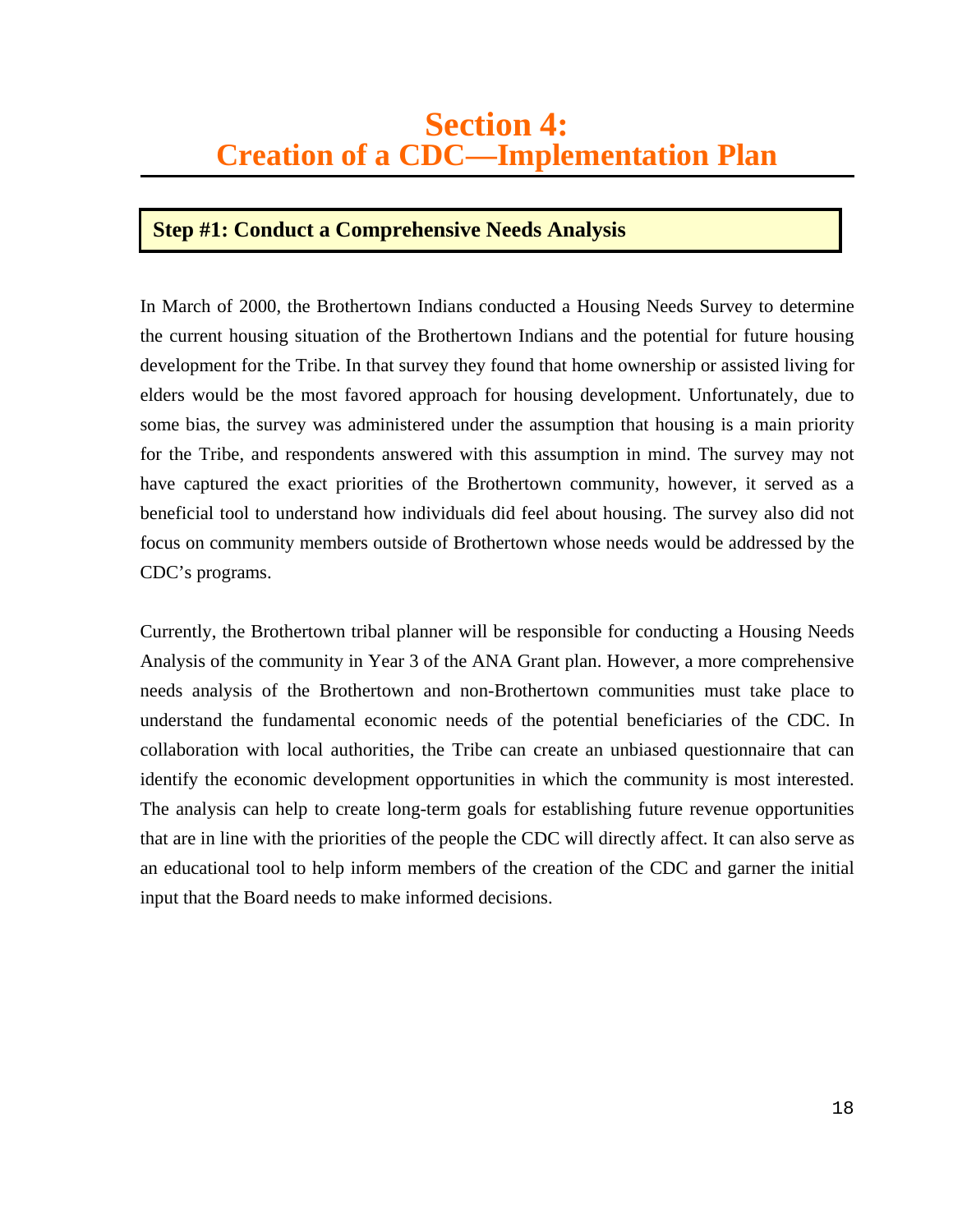### **Step #2: Create a Steering Committee**

A steering committee will be directly responsible for the creation and implementation of the CDC. It will consist of individuals that have taken an active role in laying the groundwork for the initial phases, as well as members of the Tribal Council, the general community and any individuals with the necessary technical expertise to help guide the process. The premise behind the need for a steering committee rests on the idea that the implementation requires a number of different viewpoints and resources that a single individual would not be able to provide on his or her own. The committee would be in charge of informing the trial members as well as individuals in the 7-county region through mailings and newsletters about the CDC. They will also play a strong role in developing the mission, goals, and objectives of the CDC having collected information from the community about their needs. The steering committee should also gather information about other CDC models by meeting with other CDC boards as well as individuals with legal knowledge about CDC incorporation. The subcommittee must look at benchmarks, establish a mission statement, determine the criteria for appointing board members, determine the necessary legal incorporation work to be done (including by-laws and a charter). Finally, the subcommittee must present it to the membership and attain direct approval from the Tribe.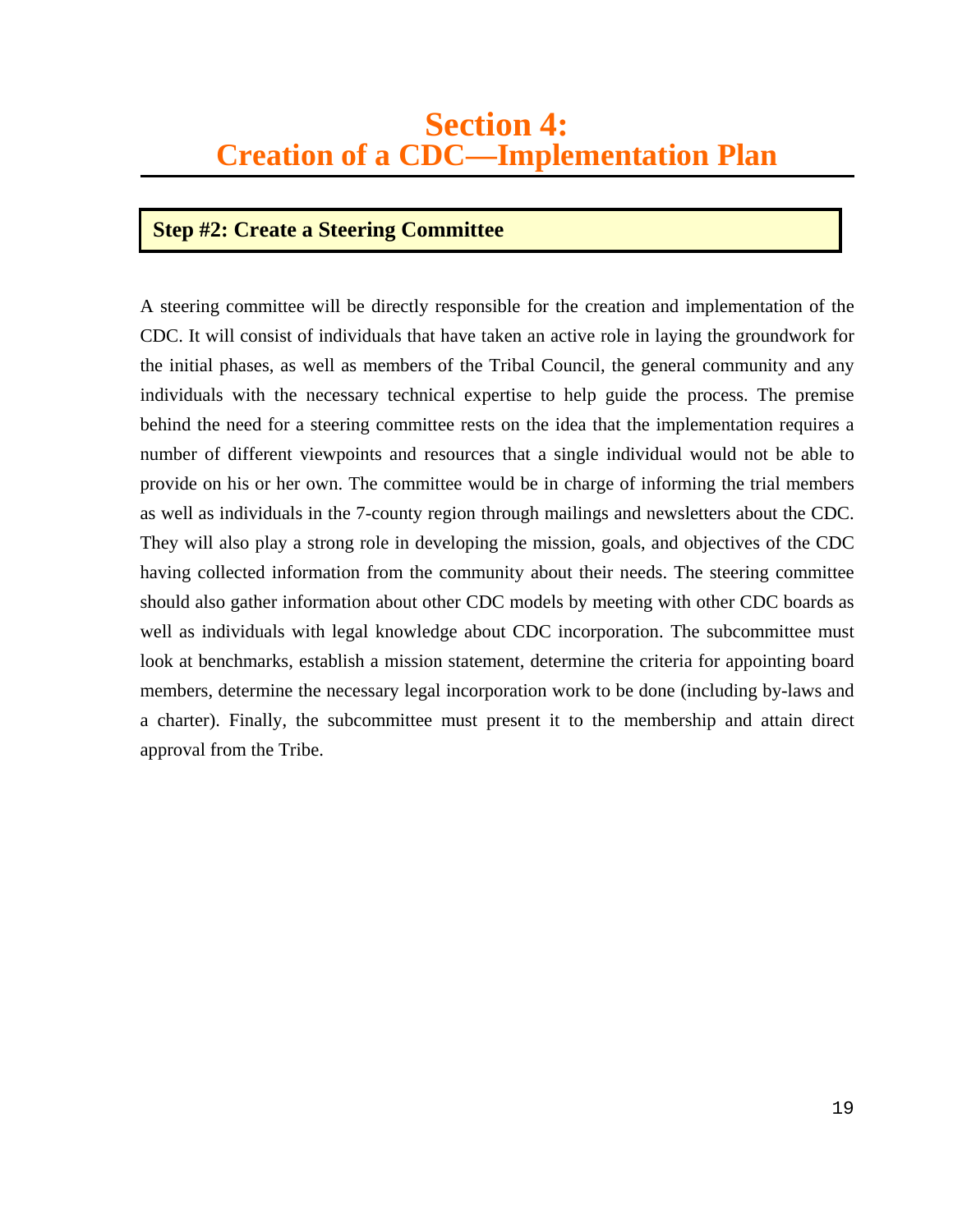### **Step #3: Analyze Benchmarks & Create Mission Statement**

.

One of the most important resources for the Tribe will be other Tribes and communities that have also pursued the avenue of creating an effective CDC. Successful cases, such as the Ho-Chink, Inc. of Nebraska and the Cochiti Pueblo of New Mexico, as well as unsuccessful cases, can provide valuable insight into the potential consequences of creating a CDC as well as the steps that can be taken to prevent setbacks. The Brothertown Tribe must look at other examples with the understanding that their case is unique, particularly because they are not tribally recognized and that they are pursuing an economic venture that will yield little profit in the short-run. Because the Brothertown are different, the subcommittee must determine for itself what lessons can be learned from the examples provided and how those models can benefit the creation of a CDC for the Brothertown. Looking at other mission statements can also provide important information about the scope and direction that certain CDC's take, and the potential capacity for the Brothertown's own CDC. (See App. A for concrete examples). The development of a mission statement should encompass the core values of the Brothertown Tribe while allowing adequate flexibility to meet the intended goals of the CDC.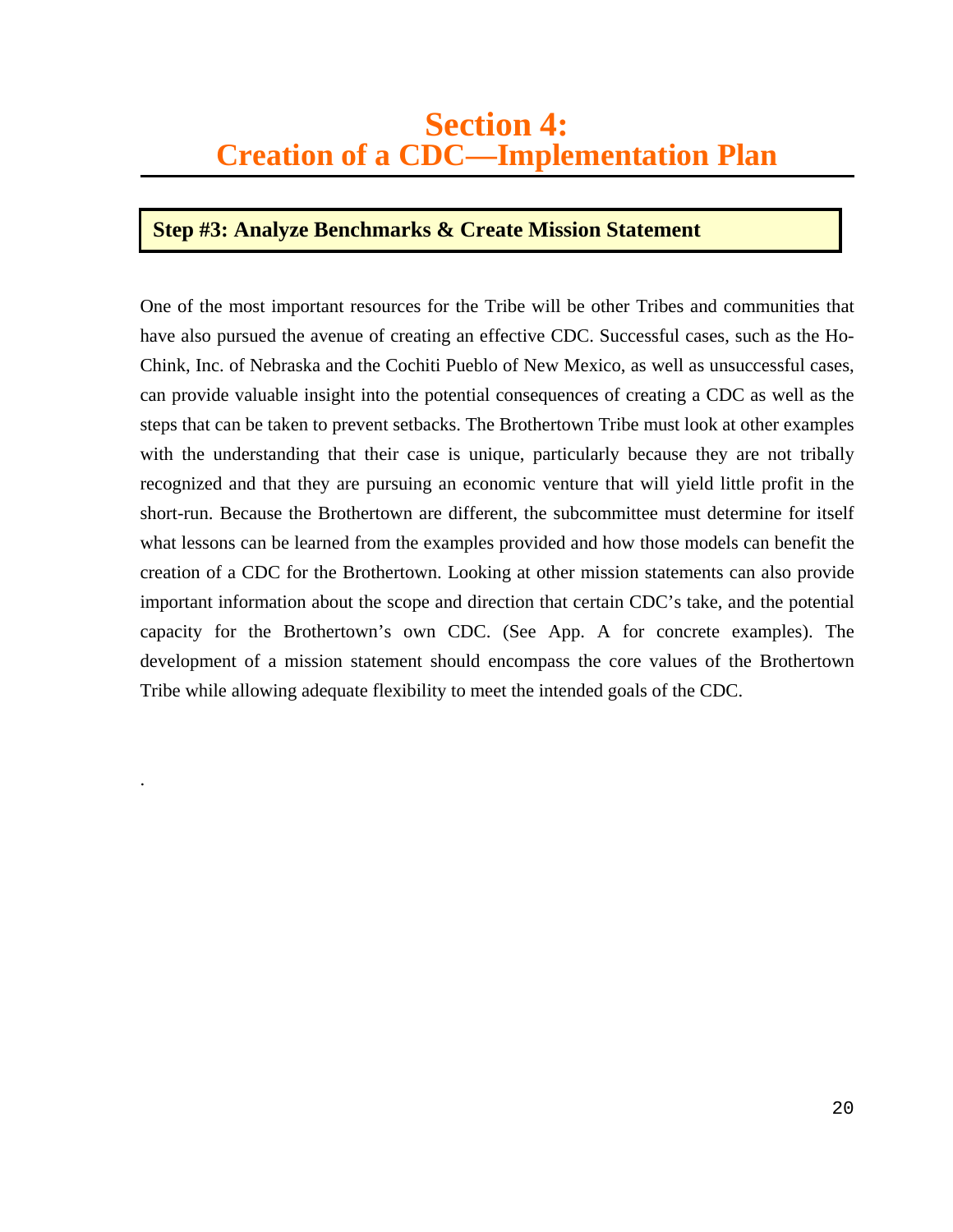### **Step #4: Assemble a Board of Directors**

The subcommittee should determine what skills and backgrounds should be represented within the board in order to effectively advance the goals of the CDC. As mentioned before, community members as well as professionals should be equally favored on the board. Tribal Council members can best serve the interests of the CDC by serving as liaisons rather than active board members. The most important criteria is a dedication to the economic growth of the Brothertown Indians

## **Step #5: Attain Approval of the Tribe & Legal Incorporation**

Before establishing the legally binding by-laws and charter, the steering committee should inform and gain approval of the proposed plan from the general community. A majority of the steering committee members and the community members at large should vote in favor of the plan before getting the charter approved by the necessary agencies. Sample charters are included in Appendix A of this report. In addition, one will find sample summaries of the mission, structure and development plan of a CDC that can be applied to create a similar summary of the Brothertown CDC, which can then be used to inform members of the community of the CDC's general outline.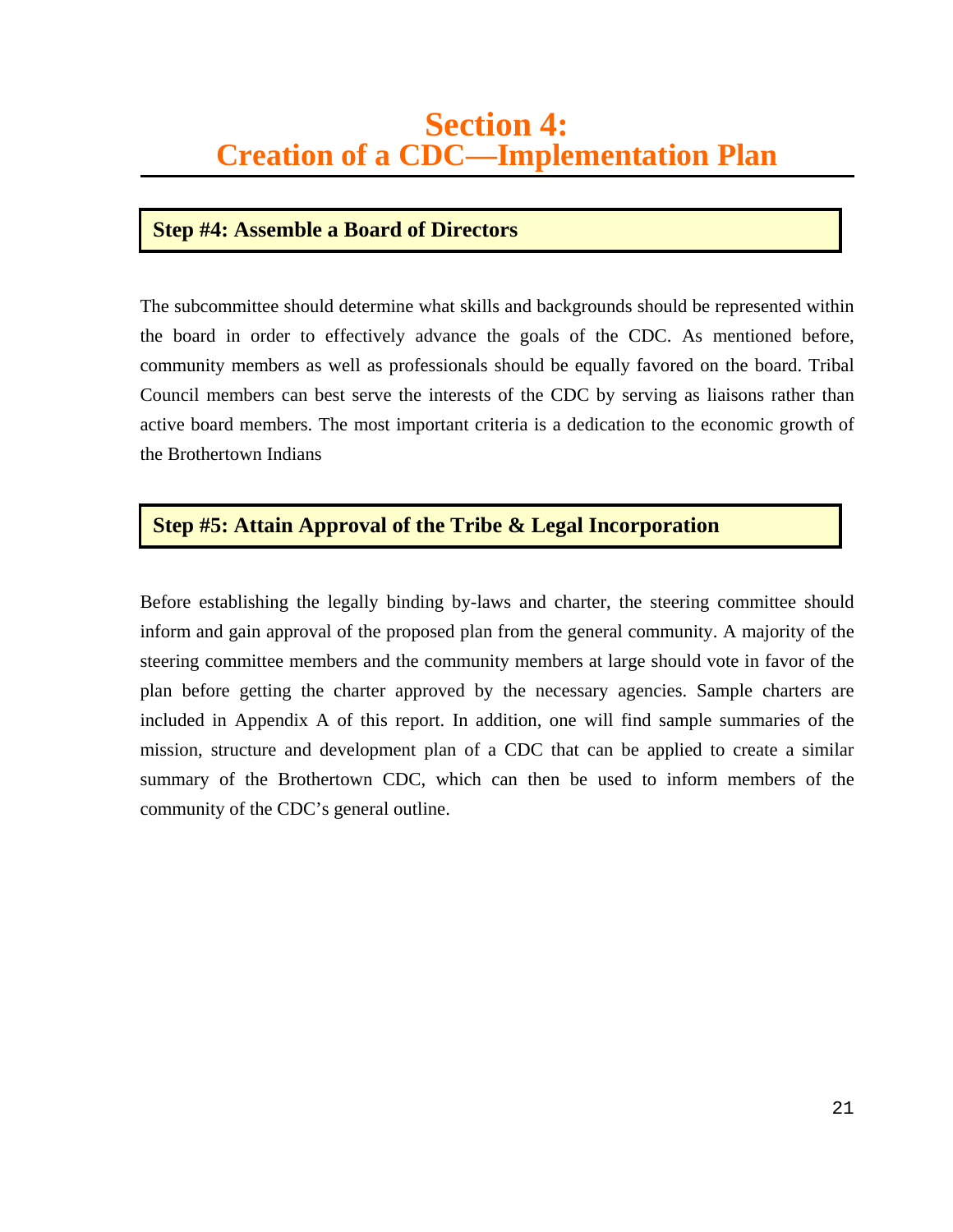# **Section 5: Structure / Design of a CDC—Important Elements**

### **Element #1: Staggered Terms for Board Members**

To assure continuity in leadership throughout the life span of the CDC, board members should be appointed with staggered terms. This will assure that knowledge and familiarity with projects and the intended goals of the CDC will be maintained as new board members become familiarized with the organization. Similar to the election process for the Brothertown Tribal Council, no more than 1/5 of the board members should be up for reappointment in a given year. The relationship with the Tribal Council will remain strong even as board members may leave.

### **Element #2: Subcommittees With Specialized Focus**

With the collaboration of the Tribal Planner, the Project Administrator of the ANA Grant, the CDC Board and volunteers from the community, specific subcommittees should be formed to address the specific concerns that essentially become the CDC's priorities. Currently, the grant writer for the Tribe has identified certain preliminary areas around which subcommittees can be formed, including Affordable Housing, Fundraising/Community Resources, Business Development, Job Training and Employment, and Community Facility Development. Of these five areas, Affordable Housing has become the overall priority of the CDC, with an understanding that Fundraising/Community Resources should be given equal attention. Both of those areas should be lead by individuals that have had experience working within those fields, yet all subcommittees should involve members of the community that have a stake in the advancement of their objectives.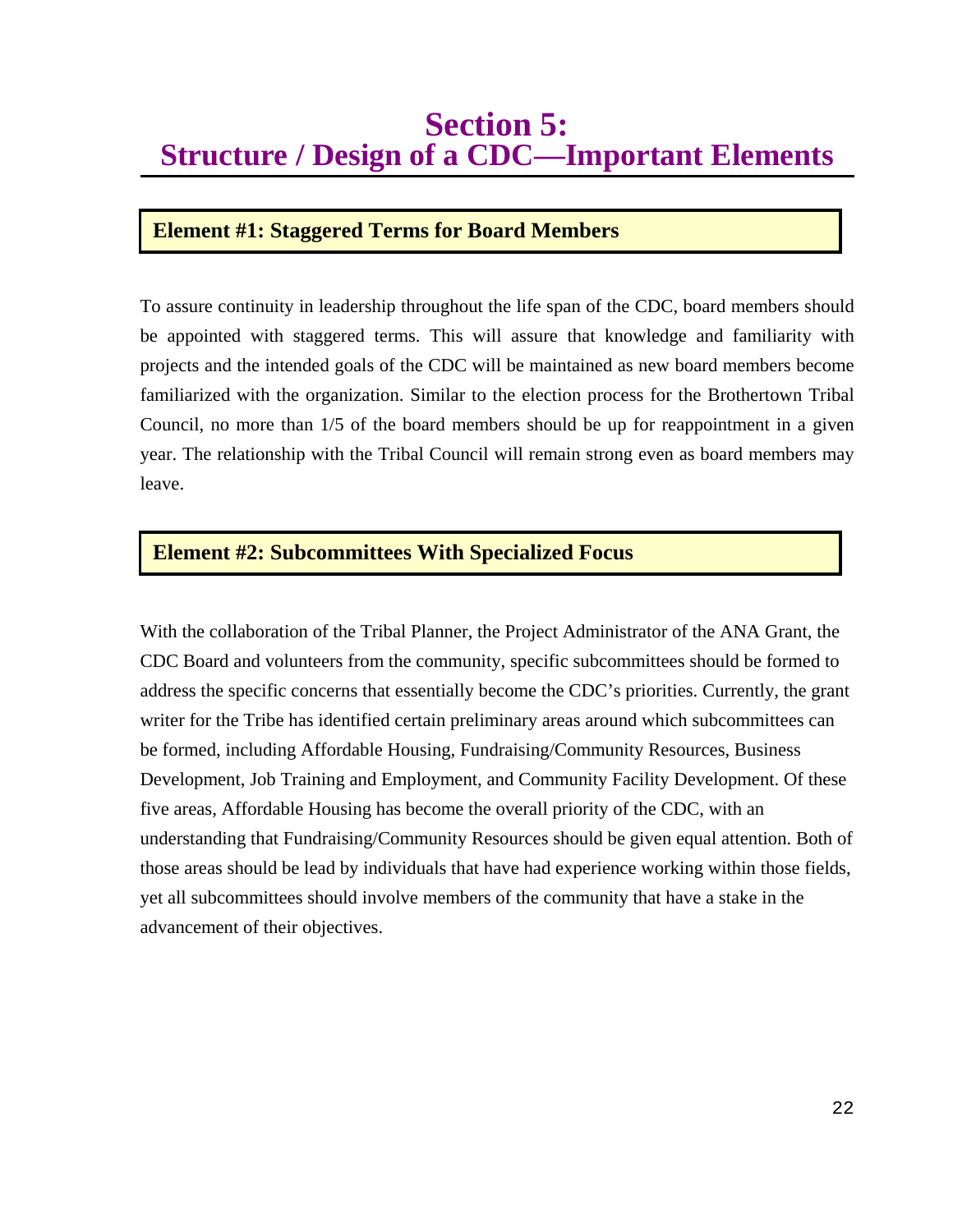# **Section 5: Structure / Design of a CDC—Important Elements**

### **Element #3: Well-defined Decision Making Process**

The steering committee must create mechanisms of dispute resolution for the Board to ensure a relatively unobstructed path to decision making. When challenges arise that are met with contention, procedures must be put in place to avoid further conflict that might hinder the progress of the CDC. Board members should agree to adhere to a voting process, for instance, or a universally accepted rule for coming to final decisions. Evaluation of the consequences of the decisions the Board may make should always put best interests of the CDC's beneficiaries first. Personal disagreements should not allow for professional misconduct.

### **Element #4: Flexibility of Capital**

The Board of the CDC should attempt to minimize the amount of stipulations and restrictions attached to operating funds. Doing so would allow for more effective use of revenues that can be targeted to specific projects and expenses. In order for such flexibility to present itself, the fundraisers must focus on identifying non-governmental funding sources, including private foundations, investors, as well as community-based initiatives meant to raise money for the various projects that the CDC may potentially pursue. Having flexibility of capital will allow for greater control of the programs as well as unlimited options in which to lead certain projects. A sense of self-determination will arise from being able to control ones own funding.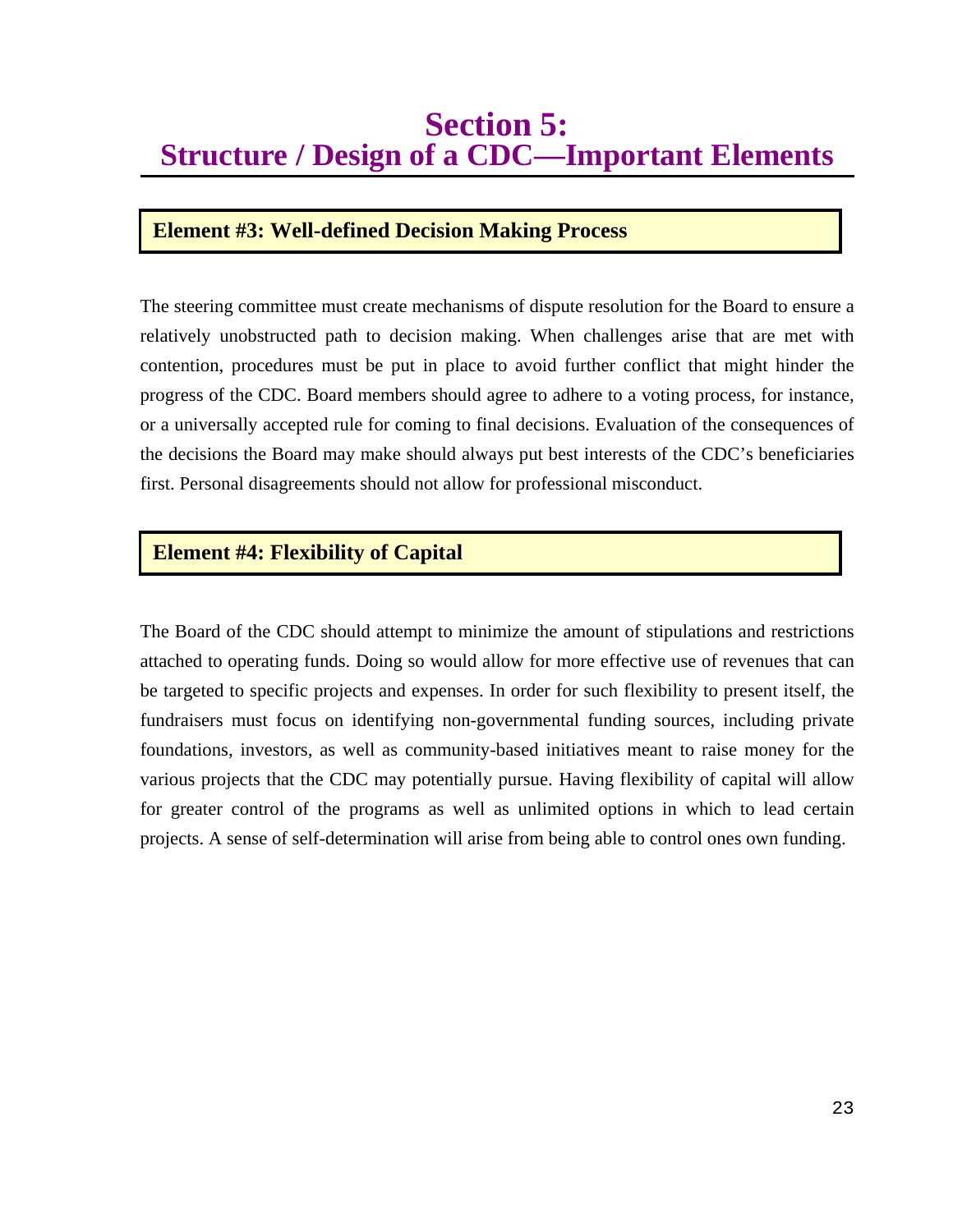# **Section 5: Structure / Design of a CDC—Important Elements**

### **Element #5: Strong Relationship With Community Leaders**

Formal partnerships with entities such as SunStarr as well as informal relationships with members of local government will help the Brothertown establish a CDC that can meet the growing needs of a population that extends beyond its Tribe. As an entity, the CDC will not be able to function in isolation, particularly because it needs the necessary technical expertise to create and maintain the CDC. Valuable networking opportunities will arise when interacting with other CDC's, other tribal governments, local government agents and individuals in the private sector. In order to take full advantage of these opportunities the Tribe and subsequently, the board must be willing to open its interactions to members outside of the Brothertown community. In light of this, the mission of the CDC should not be sacrificed for external interests or gains. However, as recruitment of board members and expansion of economic development projects progress, increasingly more interaction with community leaders will have to be nurtured.

### **Element #6: Willingness to Take Risks**

The success of the CDC relies upon a Board that is driven to explore opportunities that may not necessarily be apparent at face value. Substantial gains will only be made when significant, yet mediated, risks are taken with the support of the general community. Comprehensive analysis and education can allow for the pursuit of economic prospects that may yield favorable returns for the Tribe. Early setbacks should not serve as a deterrent for continued exploration of potentially fruitful ideas. Although the affordable housing project for the Brothertown Indians is a relatively safe venture for the Tribe, opportunities will arise to follow uncertain avenues for economic development. The Tribe must not be averse to taking certain risks for the advantage of the tribal members.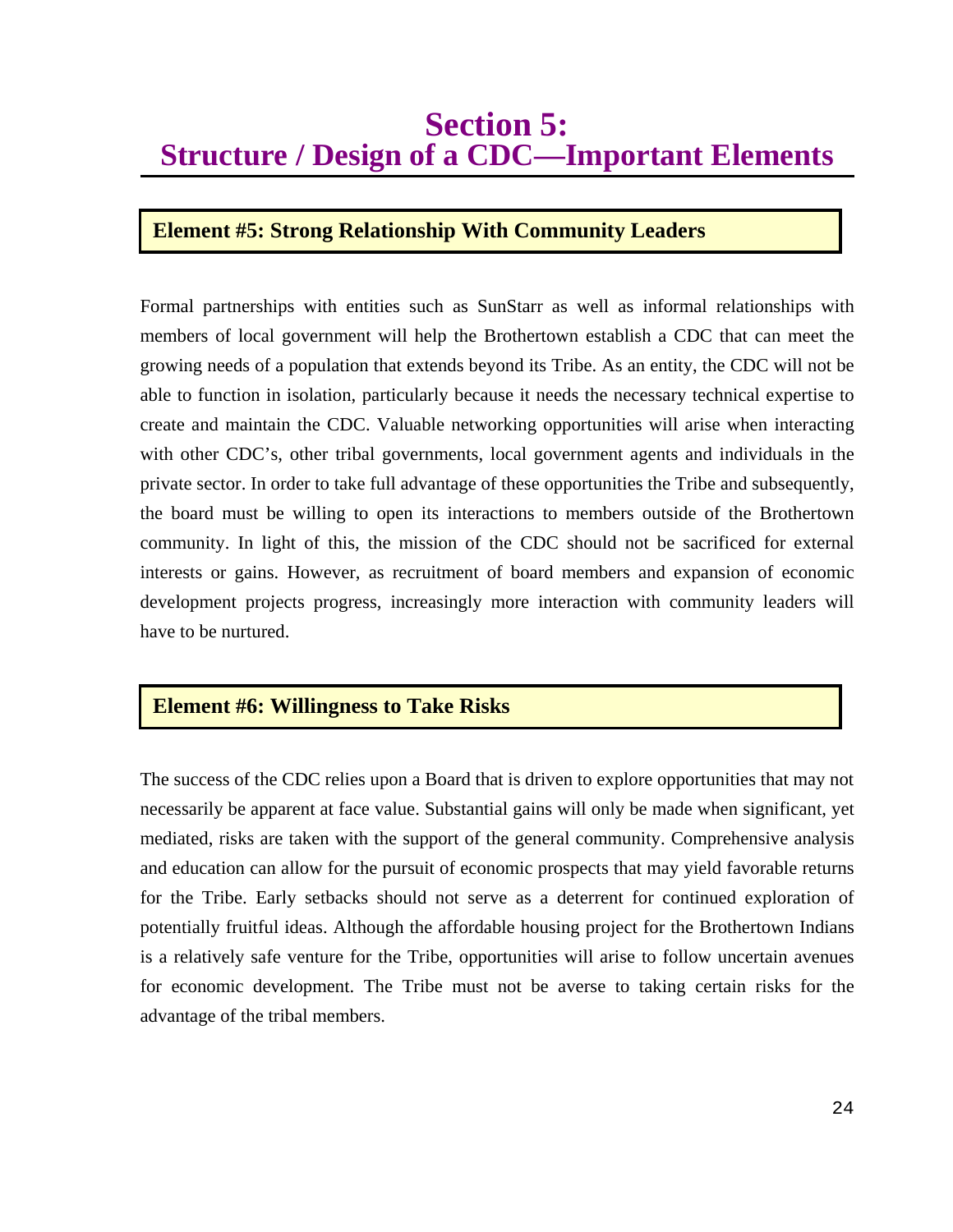# **Section 6: Recommendations**

## **Recommendation #1: Educate and Incorporate Tribal Members**

- > Continue efforts to inform the community through newsletter, monthly meetings, website and Tribal Homecoming
- > Conduct specific meetings that focus on the CDC
- > Enforce continued outreach to the surrounding community via local agents and conduct a new Needs Analysis to determine potential community resources
- -Utilize the database currently being developed to access individuals that may have professional backgrounds and have an automatic tie to the Brothertown Tribe

### **Recommendation #2: Diversify Funding Options**

- -Apply to funding sources that directly target the needs of CDC's
- > Avoid exclusive reliance on government-based grants that may gradually diminish in a increasingly competitive market
- -Express a willingness to take risks and pursue options that may not necessarily appear viable at first
- > Pursue funding from private sources such as foundations and equity investors that allow for a sense of flexibility in use
- > Initiate annual community-based fundraising drives that can allow tribal members the opportunity to contribute to the success of the CDC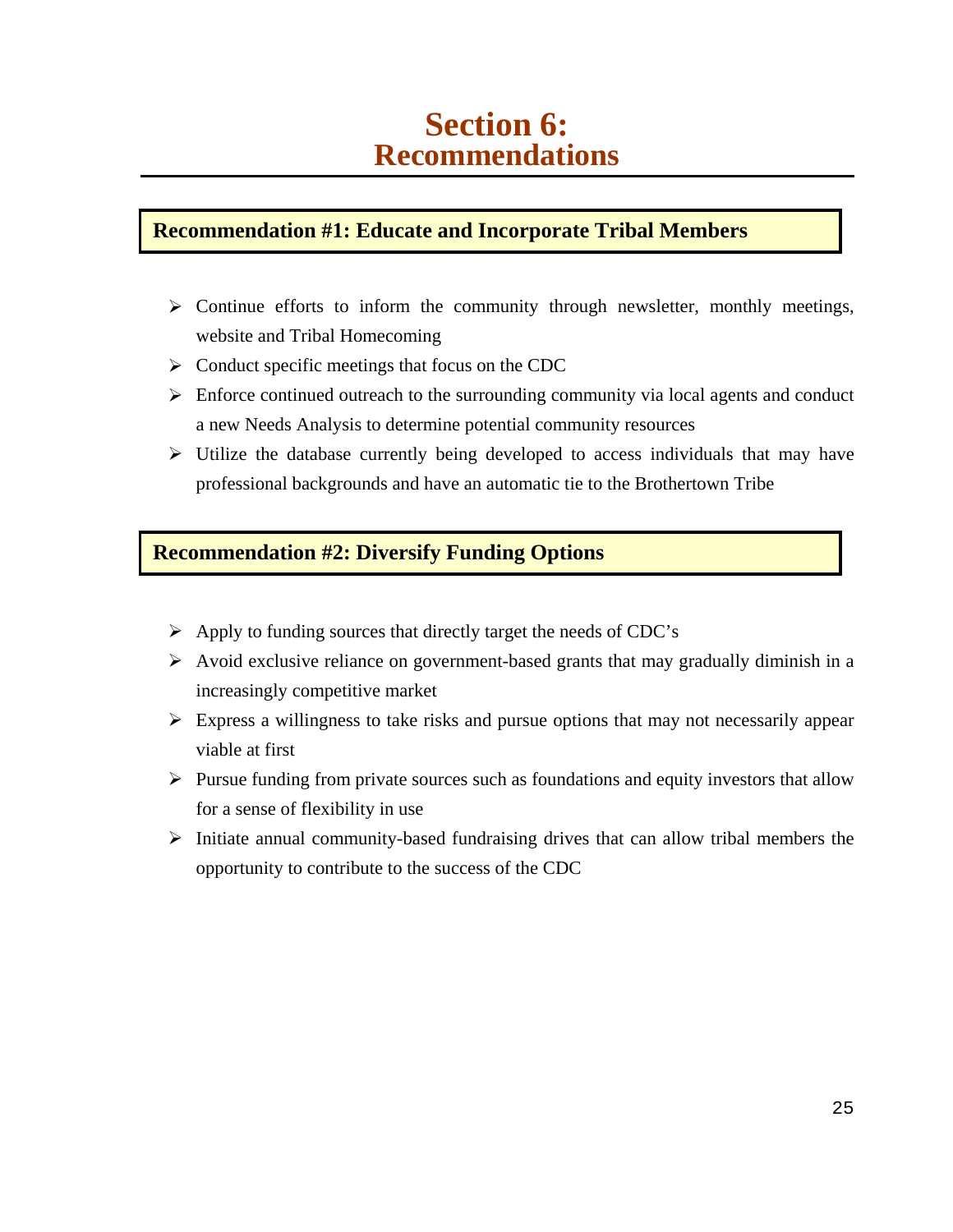# **Section 6: Recommendations**

### **Recommendation #3: Recruit a Knowledgeable and Dedicated Board**

- > Adhere to the necessary grant stipulations to ensure the proper Board membership that consists of low-income residents of the community as well as experienced individuals with extensive technical expertise
- > Define the necessary skills that will need to be represented on the board to ensure the success of the CDC, including an experienced accountant or business manager, as well as individuals well-acquainted with the affordable housing market
- > Incorporate an entire steering committee in the selection process to guarantee the broad perspectives that must be represented on the CDC Board
- -Ensure that all potential board members have a vested interest in the tribe's success and in contributing to the welfare of the CDC's projects through physical as well as monetary contributions

### **Recommendation #4: Create a Favorable Environment for CDC**

- -Separate interests of the CDC Board from those of the Tribal Council while still upholding the mission of Tribe within the objectives of the CDC Board
- > Maintain constant communication between the general community and the Board via regular updates and feedback through Tribal Council meetings and direct dialogue
- > Create and maintain strong relationships with community leaders that provide valuable resources when internal supply cannot be found
- -Develop strong decision-making processes and focus the development of the CDC within specific areas of need through specialized subcommittees
- -Overall, establish a willingness to take risks within the context of a knowledgeable and well analyzed situation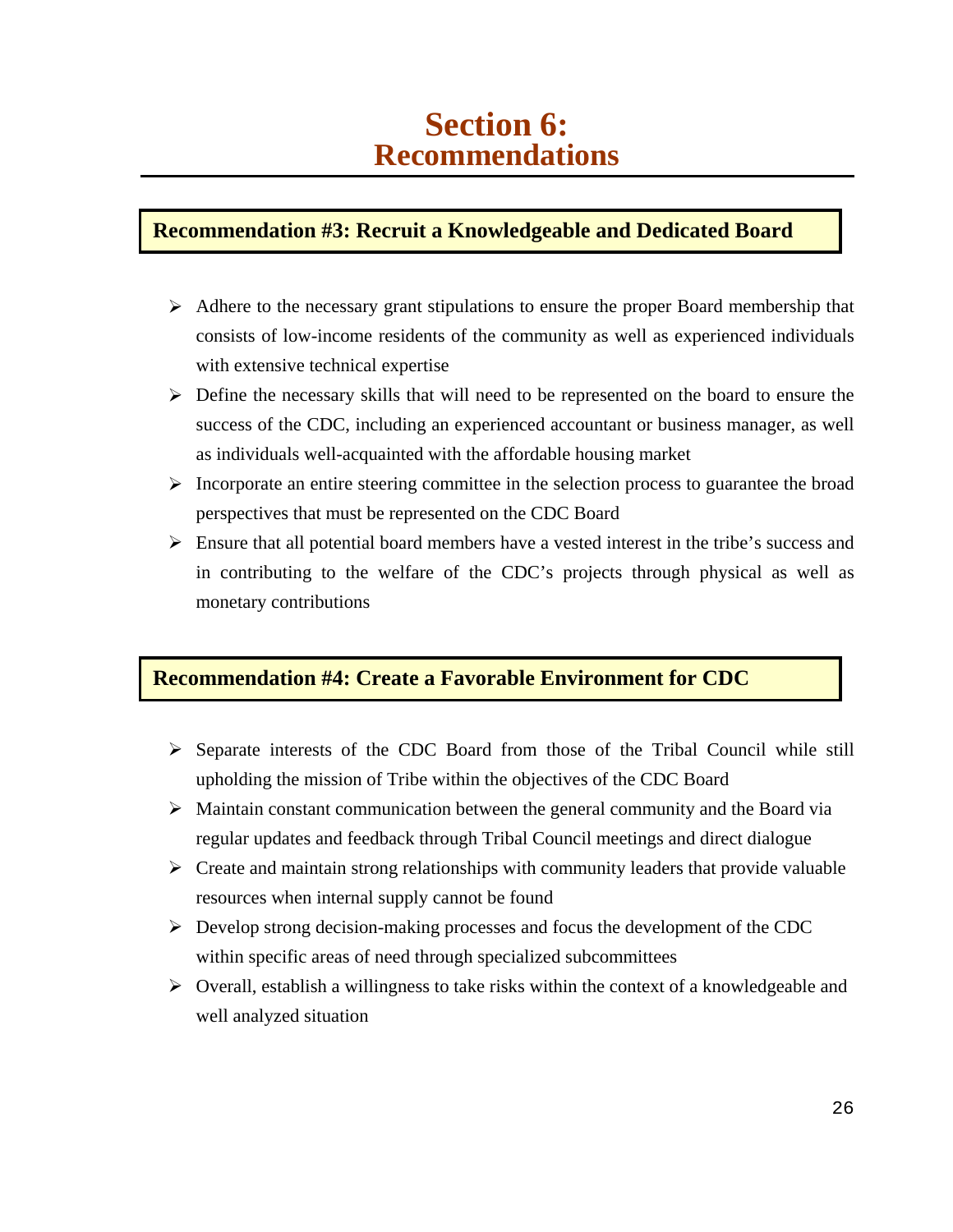- Kommers, Jay. "Managing Economic Development at the Swinomish Indian Tribal Community," PAE, Kennedy School of Government, April 2, 2002
- "Organizing for Economic Development: Municipal and Regional Options," A Handbook about Community Development Corporations by the Massachusetts Department of Housing and Community Development
- 2000 Honoring Nations*: Tribal Governance Success Stories.* "The People Incorporated: A Successful Tribal Conglomerate" The Harvard Project on American Indian Economic Development, Harvard University, 2000

Websites:

Funding Sources: <http://www.enterprisefoundation.org/resources/Funding/moneynet/dsresults.asp>

"Guide to Community Planning in Wisconsin" By Brian Ohm:

**[http://www.lic.wisc.edu/shapingdane/resources/planning/library/book/chapter01/chap1\\_2-2-1.htm](http://www.lic.wisc.edu/shapingdane/resources/planning/library/book/chapter01/chap1_2-2-1.htm)**

**http://www.lic.wisc.edu/shapingdane/resources/planning/library/book/chapter01/chap1\_2-2-3.htm**

**http://www.lic.wisc.edu/shapingdane/resources/planning/library/book/chapter12/chap12\_2.htm** 

**http://www.lic.wisc.edu/shapingdane/resources/planning/library/book/chapter12/chap12\_1-2.htm** 

**[http://www.lic.wisc.edu/shapingdane/resources/planning/library/book/chapter13/chap13\\_2.htm](http://www.lic.wisc.edu/shapingdane/resources/planning/library/book/chapter13/chap13_2.htm)**

**Brothertown Indians of Wisconsin Website:** 

**http://www.brothertownindians.org**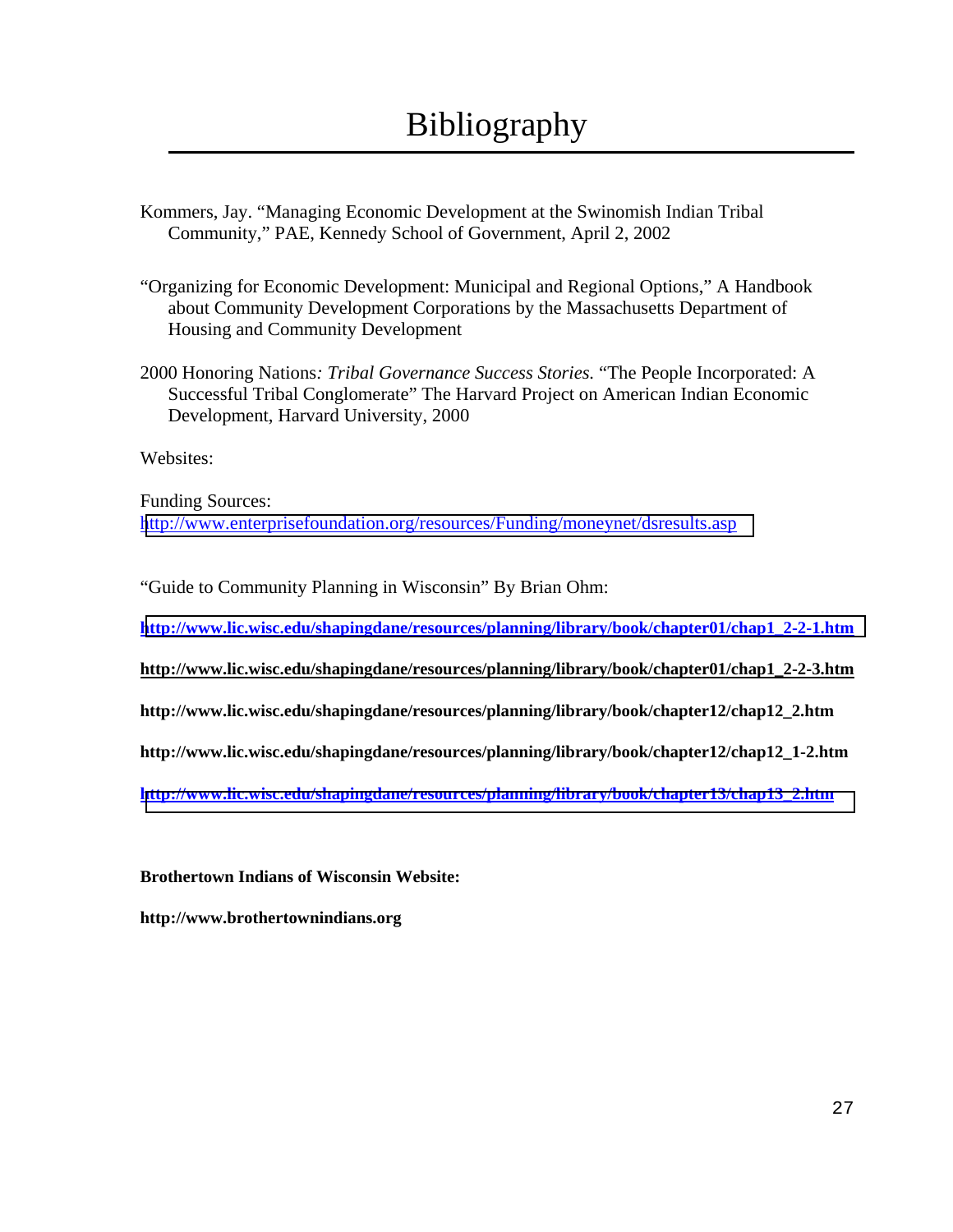# Appendix A: Case Studies (INCLUDED ONLY IN PAPER COPY)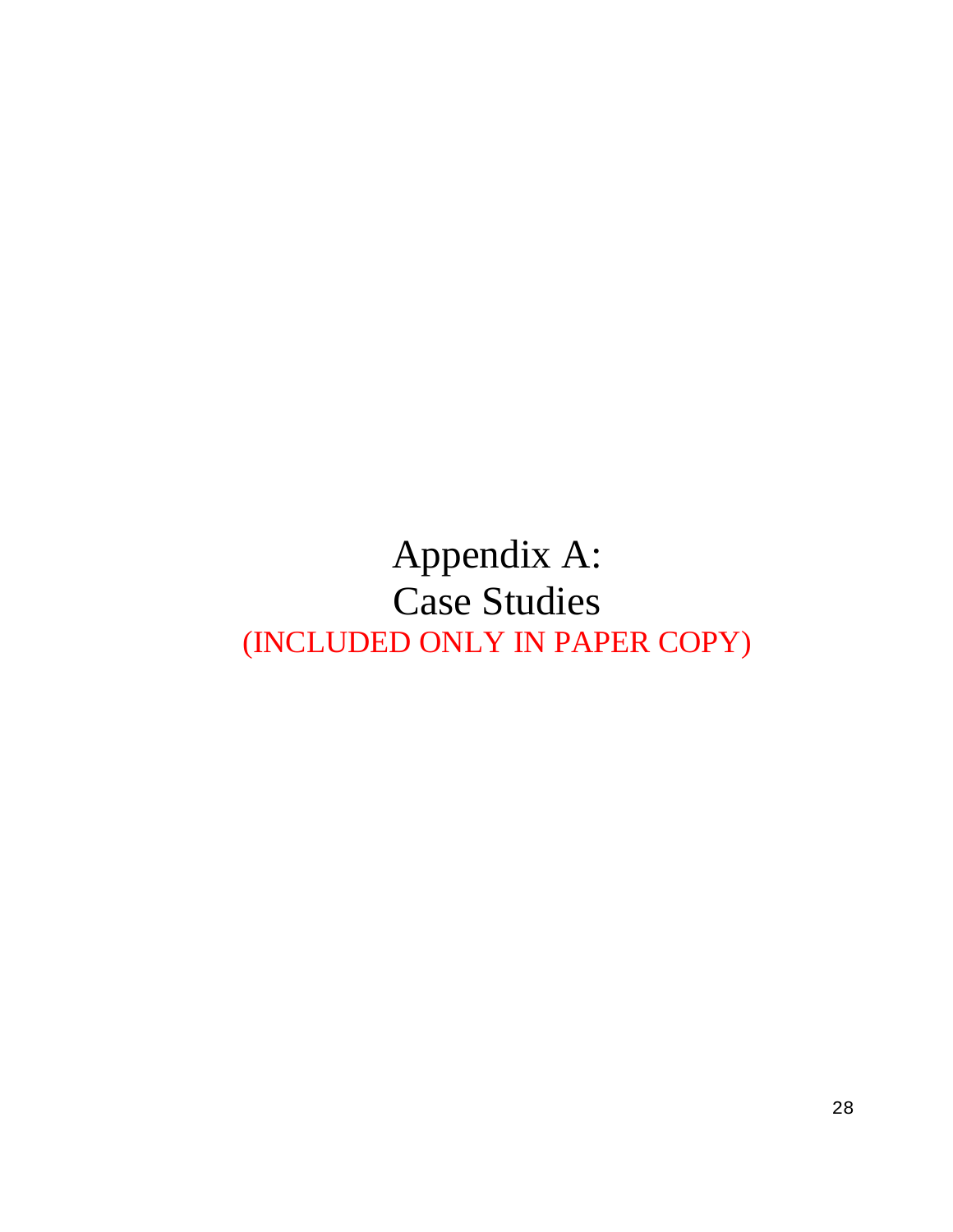# Appendix B: Funding Sources

All Funding Sources in the Subsequent Pages were referenced from: http://www.enterprisefoundation.org/resources/Funding/moneynet/dsresults.asp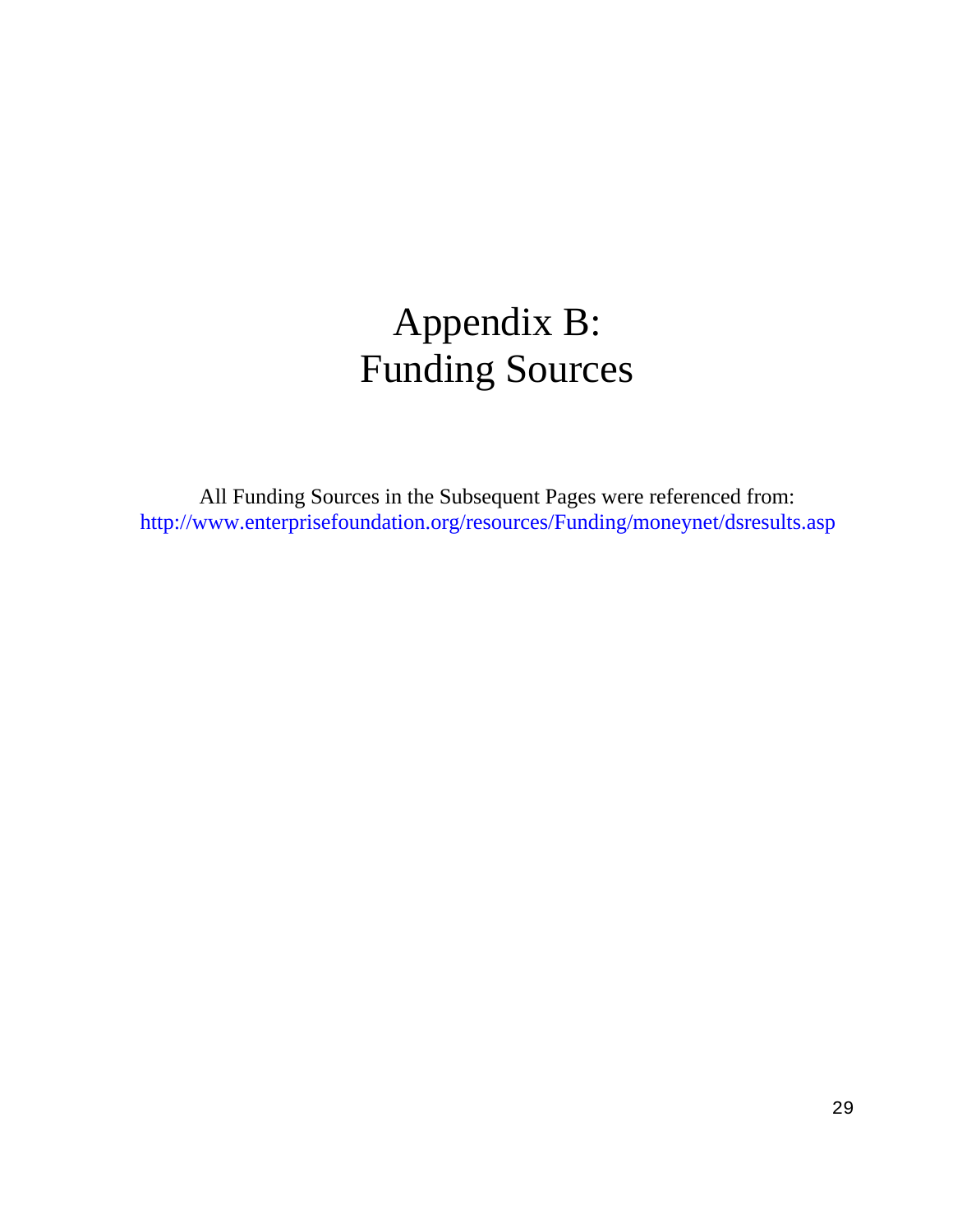# **Air Products and Chemicals, Incorporated**

| Address:                 | 7201 Hamilton Boulevard Allentown, PA 18195-<br>1501                                                                                                                                                                                                                                                                                                                                                                                                    |
|--------------------------|---------------------------------------------------------------------------------------------------------------------------------------------------------------------------------------------------------------------------------------------------------------------------------------------------------------------------------------------------------------------------------------------------------------------------------------------------------|
| Phone:                   | 610-481-8527                                                                                                                                                                                                                                                                                                                                                                                                                                            |
| FAX:                     | 610-481-8527                                                                                                                                                                                                                                                                                                                                                                                                                                            |
| E-mail:                  | gabrielmb@apcl.com                                                                                                                                                                                                                                                                                                                                                                                                                                      |
| URL:                     | http://www.airproducts.com/social_responsibilitie<br><u>s/</u>                                                                                                                                                                                                                                                                                                                                                                                          |
| Contact:                 | <b>Marta Boulos Gabriel</b>                                                                                                                                                                                                                                                                                                                                                                                                                             |
| <b>Contact Title:</b>    | Manager, Community Relations & Philanthropy                                                                                                                                                                                                                                                                                                                                                                                                             |
| Focus:                   | abuse, advocacy, children, community<br>development, economic development,<br>economically disadvantaged, environment,<br>health care, homeless, housing, human<br>services, minorities, substance abuse, youth                                                                                                                                                                                                                                         |
| Geography:               | Alabama, Arizona, Arkansas, California,<br>Colorado, Connecticut, Delaware, District of<br>Columbia, Florida, Georgia, Idaho, Illinois,<br>Indiana, Iowa, Kansas, Kentucky, Louisiana,<br>Maryland, Massachusetts, Michigan, Minnesota,<br>Missouri, Nevada, New Jersey, New Mexico,<br>New York, North Carolina, Ohio, Oklahoma,<br>Oregon, Pennsylvania, South Carolina,<br>Tennessee, Texas, Utah, Virginia, Washington,<br>West Virginia, Wisconsin |
| Type of Support:         | building or renovation, capital campaigns,<br>continuing support, equipment, general or<br>operating support, in-kind gifts, matching funds,<br>program development, seed money                                                                                                                                                                                                                                                                         |
| <b>Total Giving:</b>     | \$5,800,000                                                                                                                                                                                                                                                                                                                                                                                                                                             |
| Notes:                   | Giving primarily in areas of major company<br>operations.                                                                                                                                                                                                                                                                                                                                                                                               |
| Deadline(s)/Description: | No deadlines.                                                                                                                                                                                                                                                                                                                                                                                                                                           |
|                          |                                                                                                                                                                                                                                                                                                                                                                                                                                                         |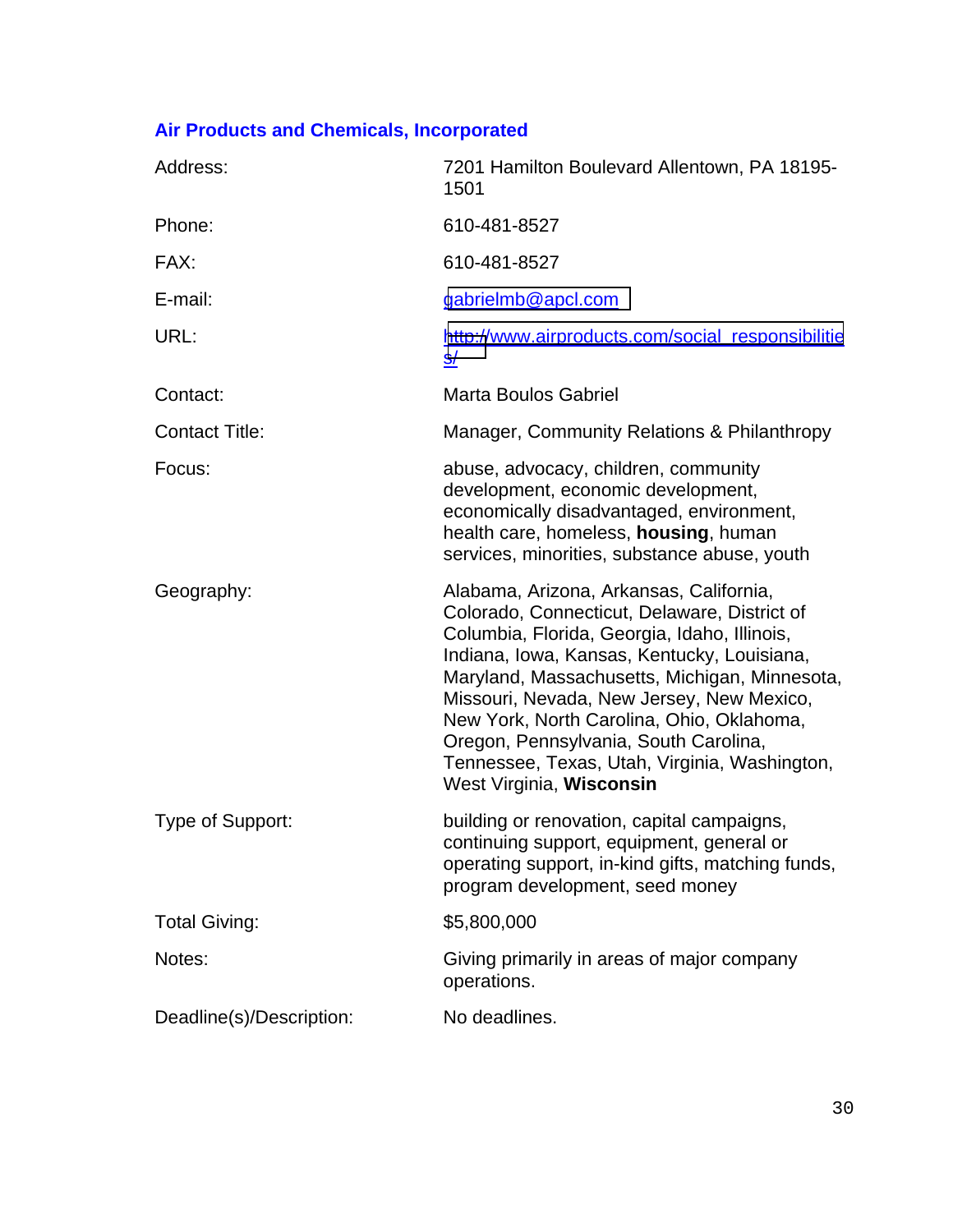# **Duluth-Superior Area Community Foundation**

| Address:                 | 618 Missabe Building<br>227 W. 1st Street Duluth, MN 55802-1921                                                                                                                                                                                                                |
|--------------------------|--------------------------------------------------------------------------------------------------------------------------------------------------------------------------------------------------------------------------------------------------------------------------------|
| Phone:                   | 218-726-0232                                                                                                                                                                                                                                                                   |
| FAX:                     | 218-726-0257                                                                                                                                                                                                                                                                   |
| E-mail:                  | info@dsacommunityfoundation.com                                                                                                                                                                                                                                                |
| URL:                     | http://www.dsacommunityfoundation.com                                                                                                                                                                                                                                          |
| Contact:                 | <b>Holly Sampson</b>                                                                                                                                                                                                                                                           |
| <b>Contact Title:</b>    | President                                                                                                                                                                                                                                                                      |
| Focus:                   | children, community development, crime<br>prevention, disabled, economically<br>disadvantaged, employment, environment, family<br>services, homeless, housing, human services,<br>intergroup relations, minorities, Native<br>Americans, race relations, women, youth          |
| Geography:               | Minnesota, Wisconsin                                                                                                                                                                                                                                                           |
| Type of Support:         | consulting services, general or operating<br>support, program development, program-related<br>investments or loans, seed money, technical<br>assistance                                                                                                                        |
| <b>Total Giving:</b>     | \$977,991                                                                                                                                                                                                                                                                      |
| Notes:                   | Giving primarily in Douglas and Bayfield<br>counties, WI, and Koochiching, Itasca, St. Louis,<br>Lake, Cook, Carlton, and Aitkin counties in<br>northeastern MN. Low priority given to capital<br>and equipment requests. Minnesota Common<br>Grant Application Form required. |
| Deadline(s)/Description: | 2/1, 5/1, 8/1, 10/1                                                                                                                                                                                                                                                            |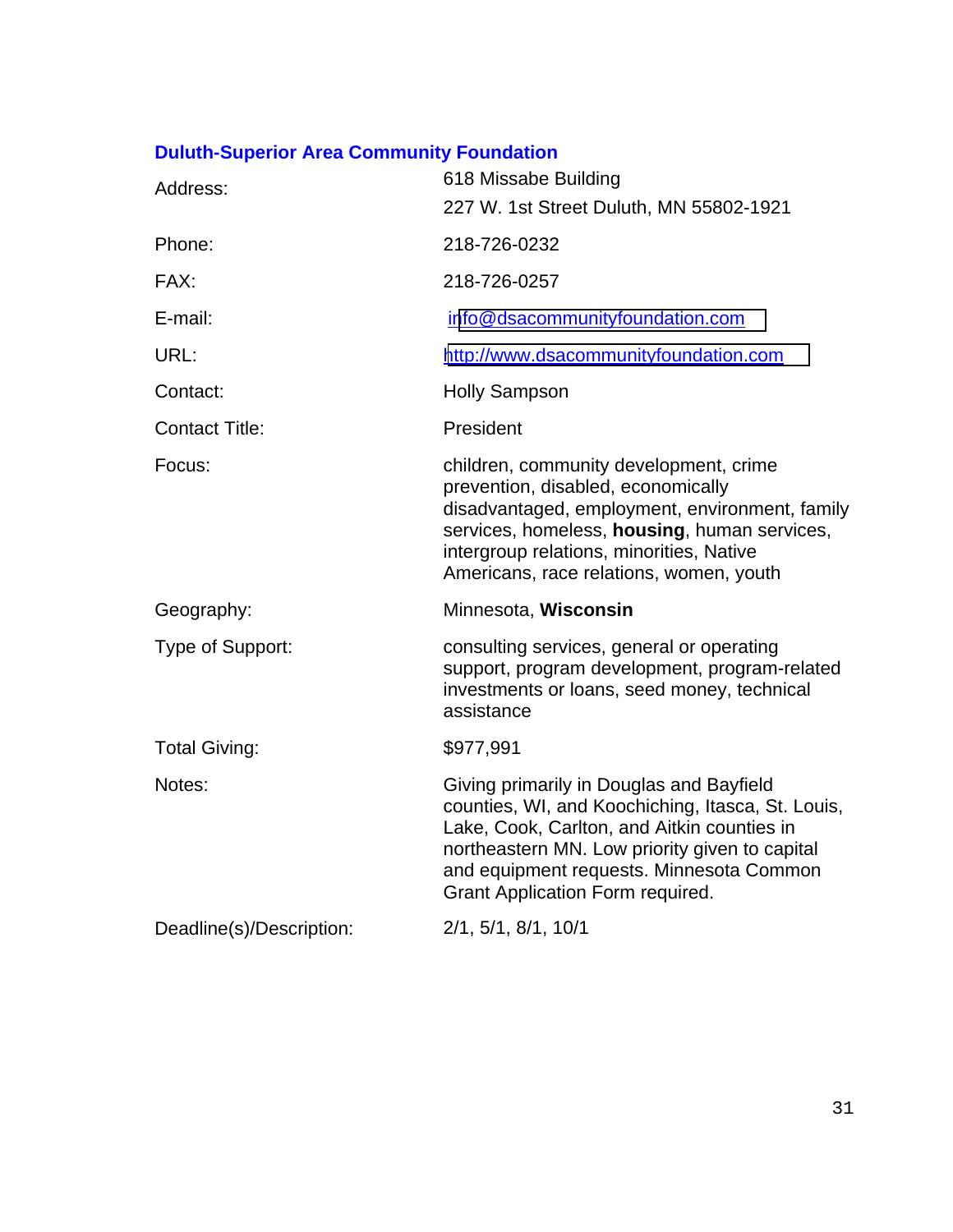### **Greater Milwaukee Foundation**

| Address:                 | 1020 N. Broadway Milwaukee, WI 53202                                                                                                                                                                                                                                                                                                                                                                                                                        |
|--------------------------|-------------------------------------------------------------------------------------------------------------------------------------------------------------------------------------------------------------------------------------------------------------------------------------------------------------------------------------------------------------------------------------------------------------------------------------------------------------|
| Phone:                   | 414-272-5805                                                                                                                                                                                                                                                                                                                                                                                                                                                |
| FAX:                     | 414-272-6235                                                                                                                                                                                                                                                                                                                                                                                                                                                |
| E-mail:                  | info@mkefdn.org                                                                                                                                                                                                                                                                                                                                                                                                                                             |
| URL:                     | http://www.greatermilwaukeefoundation.org/                                                                                                                                                                                                                                                                                                                                                                                                                  |
| Contact:                 | Douglas M. Jansson                                                                                                                                                                                                                                                                                                                                                                                                                                          |
| <b>Contact Title:</b>    | <b>Executive Director</b>                                                                                                                                                                                                                                                                                                                                                                                                                                   |
| Focus:                   | abuse, advocacy, aging, AIDS, children,<br>community development, crime prevention,<br>disabled, economically disadvantaged,<br>employment, environment, family planning,<br>family services, health care, historic<br>preservation, homeless, housing, human<br>services, intergroup relations, legal aid, mental<br>health, minorities, neighborhood development,<br>race relations, social services, substance abuse,<br>urban development, women, youth |
| Geography:               | <b>Wisconsin</b>                                                                                                                                                                                                                                                                                                                                                                                                                                            |
| Type of Support:         | building or renovation, capital campaigns,<br>equipment, matching funds, program<br>development, seed money, technical assistance                                                                                                                                                                                                                                                                                                                           |
| <b>Total Giving:</b>     | \$12,328,229                                                                                                                                                                                                                                                                                                                                                                                                                                                |
| Notes:                   | Preference given to the greater Milwaukee, WI<br>area.                                                                                                                                                                                                                                                                                                                                                                                                      |
| Deadline(s)/Description: | 1/2, 4/1, 7/1, 10/1                                                                                                                                                                                                                                                                                                                                                                                                                                         |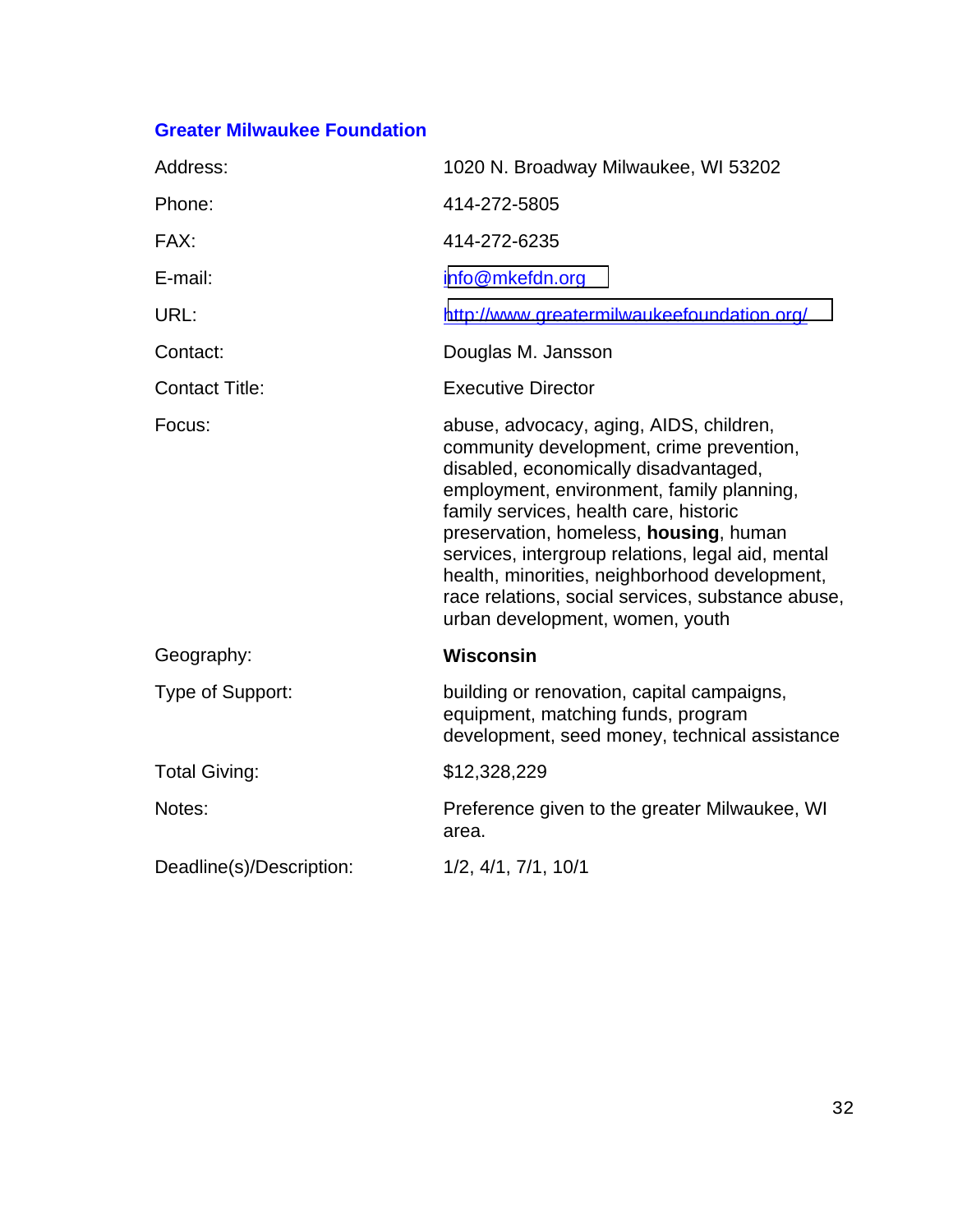# **U.S. Bancorp Foundation**

| Address:                 | 601 2nd Avenue MPFP 2714 Minneapolis, MN<br>55402                                                                                                                                                                                                                                                                                                                                                                                  |
|--------------------------|------------------------------------------------------------------------------------------------------------------------------------------------------------------------------------------------------------------------------------------------------------------------------------------------------------------------------------------------------------------------------------------------------------------------------------|
| Phone:                   | 612-973-1789                                                                                                                                                                                                                                                                                                                                                                                                                       |
| FAX:                     |                                                                                                                                                                                                                                                                                                                                                                                                                                    |
| E-mail:                  |                                                                                                                                                                                                                                                                                                                                                                                                                                    |
| URL:                     | http://www.usbank.com/about/community_relatio<br>ns/grant_guidelines.html                                                                                                                                                                                                                                                                                                                                                          |
| Contact:                 | <b>Kathy Toay</b>                                                                                                                                                                                                                                                                                                                                                                                                                  |
| <b>Contact Title:</b>    |                                                                                                                                                                                                                                                                                                                                                                                                                                    |
| Focus:                   | community development, economic<br>development, economically disadvantaged,<br>housing, human services, immigrants and<br>refugees, minorities, Native Americans                                                                                                                                                                                                                                                                   |
| Geography:               | National, Colorado, Minnesota, Montana, North<br>Dakota, South Dakota, Wisconsin                                                                                                                                                                                                                                                                                                                                                   |
| Type of Support:         | building or renovation, continuing support,<br>general or operating support, matching funds,<br>program development                                                                                                                                                                                                                                                                                                                |
| <b>Total Giving:</b>     | \$1,444,823                                                                                                                                                                                                                                                                                                                                                                                                                        |
| Notes:                   | U.S. Bancorp contributes to the strength and<br>vitality of our communities through the U.S.<br>Bancorp Foundation charitable contributions<br>program. They seek to build strong partnerships<br>and lasting value in US Bancorp communities by<br>supporting organizations that improve the<br>educational and economic opportunities of low<br>and moderate-income individuals and families in<br>communities in which we work. |
| Deadline(s)/Description: | Contact funder for deadlines.                                                                                                                                                                                                                                                                                                                                                                                                      |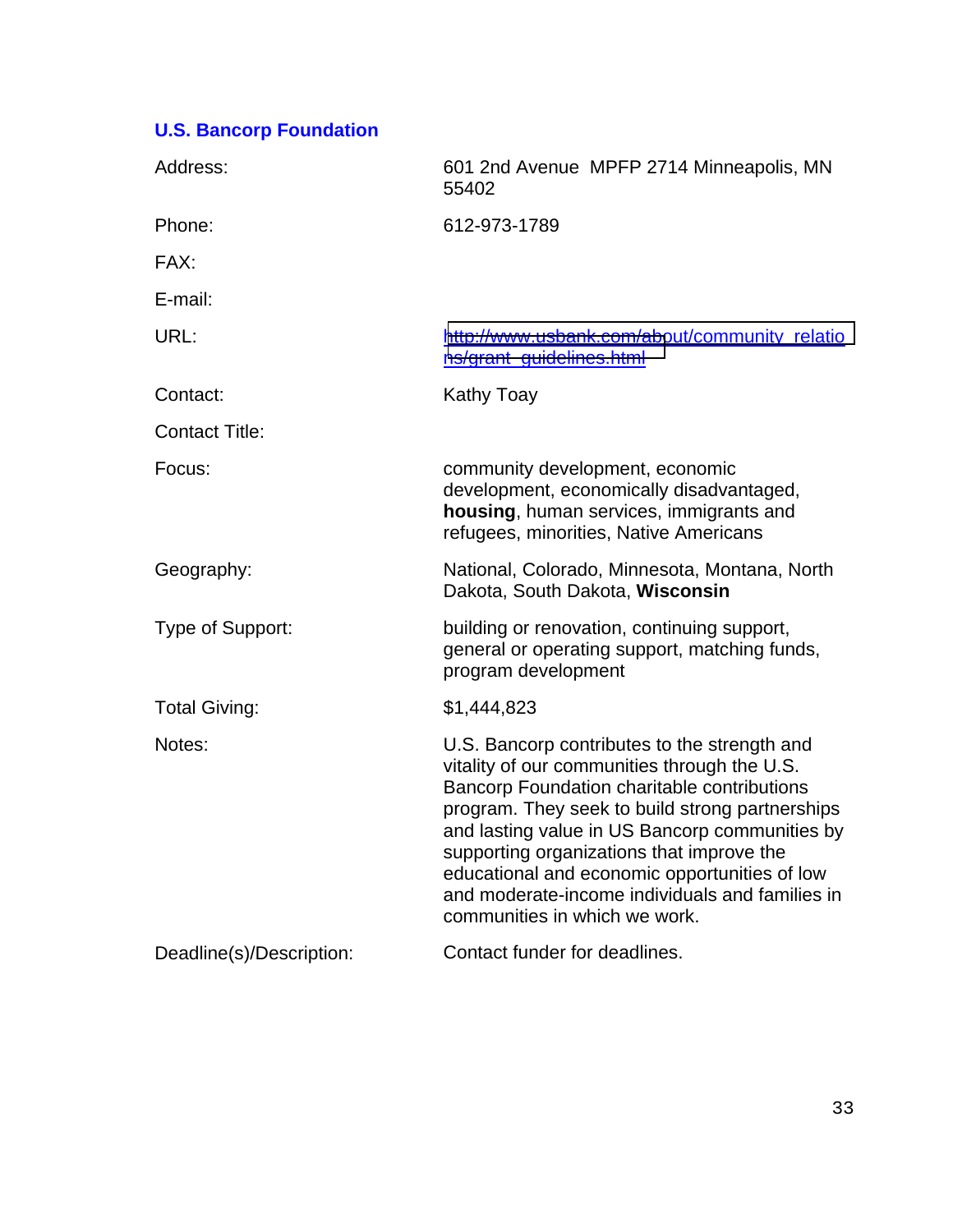# **Xcel Energy Foundation**

| Address:                 | 414 Nicollet Mall Minneapolis, MN 55401-1927                                                                                                                                       |
|--------------------------|------------------------------------------------------------------------------------------------------------------------------------------------------------------------------------|
| Phone:                   | 612-330-7701                                                                                                                                                                       |
| FAX:                     | 612-330-6947                                                                                                                                                                       |
| E-mail:                  | outreach@nspco.com                                                                                                                                                                 |
| URL:                     | http://www.xcelenergy.com/XcelFoundation/xcel<br>FdnComms.ASP                                                                                                                      |
| Contact:                 | <b>Gay Melton</b>                                                                                                                                                                  |
| <b>Contact Title:</b>    | <b>Corporate Contributions</b>                                                                                                                                                     |
| Focus:                   | community development, economic<br>development, economically disadvantaged,<br>employment, family services, housing,<br>neighborhood development, revitalization,<br>special needs |
| Geography:               | Arizona, Colorado, Kansas, Michigan,<br>Minnesota, New Mexico, North Dakota,<br>Oklahoma, South Dakota, Texas, Wisconsin,<br>Wyoming                                               |
| Type of Support:         | general or operating support, program<br>development, technical assistance                                                                                                         |
| <b>Average Grant:</b>    | \$10,000 to \$20,000                                                                                                                                                               |
| Notes:                   | Formed following the merger of Northern State<br>Power Co. and New Century Energies. Submit<br>letter of intent online.                                                            |
| Deadline(s)/Description: | See website for deadlines.                                                                                                                                                         |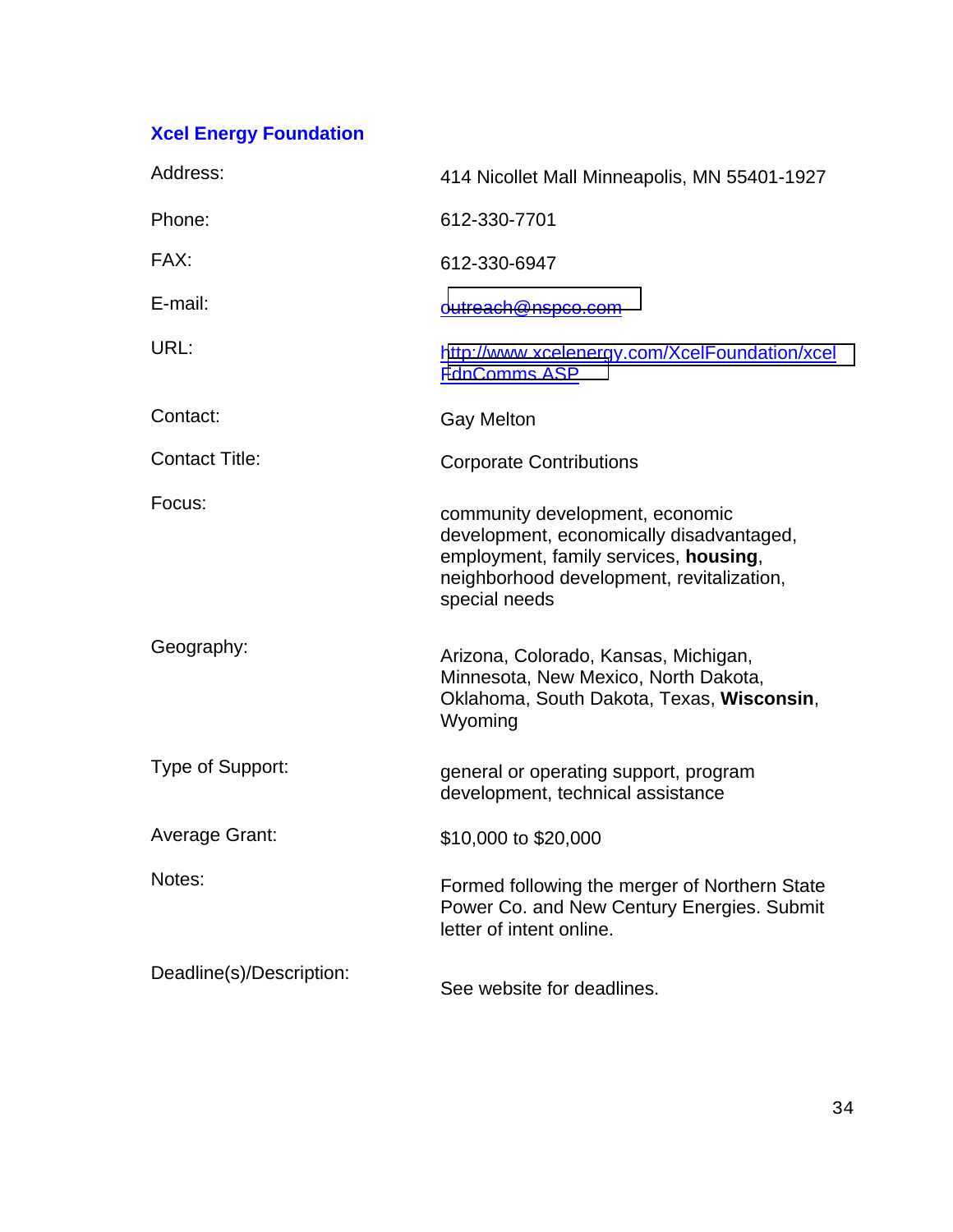# Appendix C: "Guide to Community Planning in Wisconsin" By Brian Ohm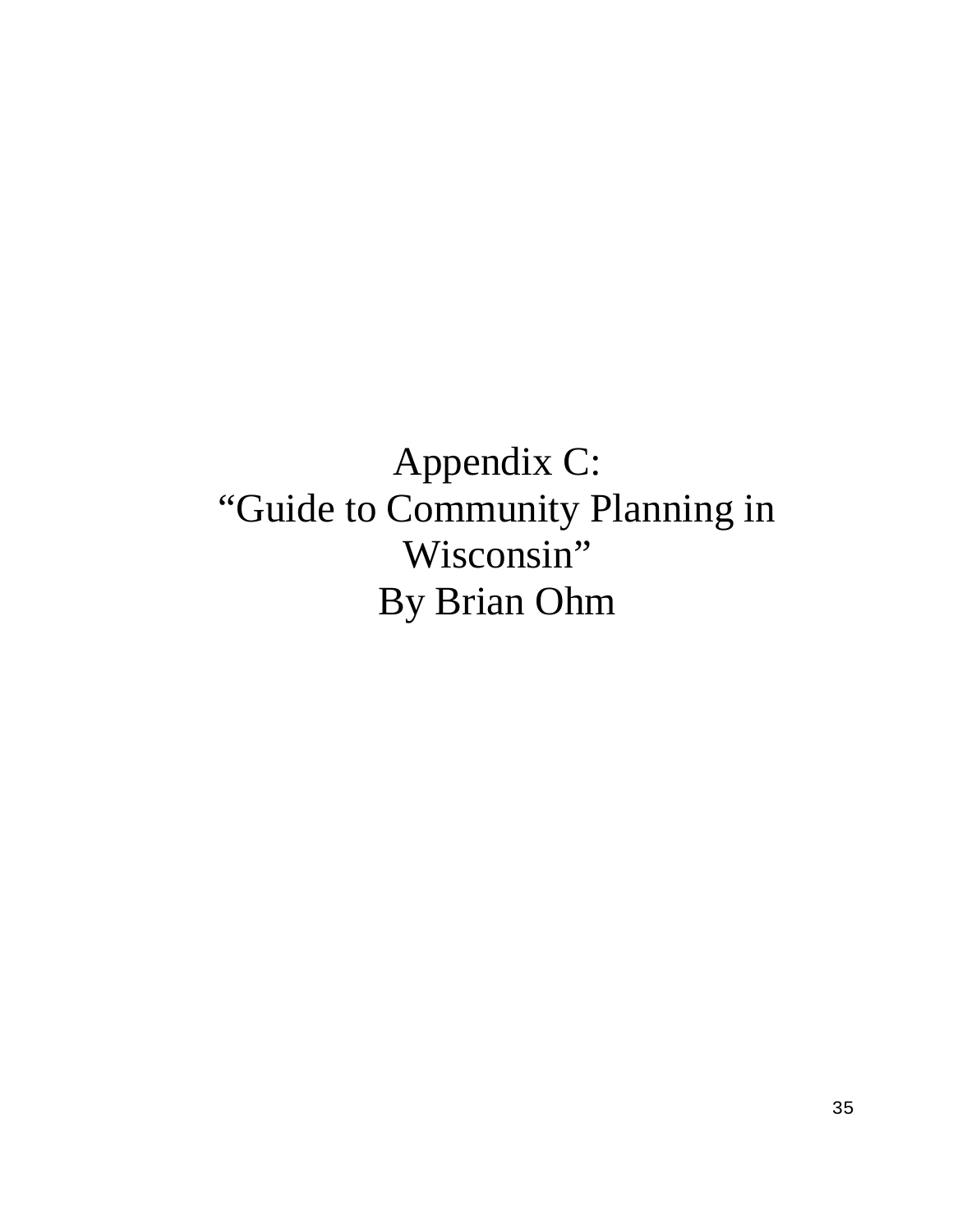# **Section I: Involving Citizens**

A central component to the planning process is the identification of issues. Why is the community interested in planning? What is the planning process supposed to accomplish? The issues identified will be an important factor in the community choosing its planning approach. Citizen input is a sound way in which a community can begin to identify the issues that need to be addressed in the plan.

It is important to confront the issue of citizen participation and involvement early for two main reasons. First, providing numerous opportunities for citizen involvement in the planning process is essential if the plan is to gain widespread public support. Second, providing ample opportunities for citizen input can add to the cost and length of the planning process, and therefore needs to be taken into account before entering into a contract for planning services.

Enlisting the aid of citizens may bring new and important information to the attention of policy makers and provide a different perspective to the planning process. In addition, many citizens have valuable skills to contribute to the planning process.

If citizens can see that their input was considered in the formulation of plans, opposition can be minimized. Participation gives citizens pride of authorship and the knowledge that local priorities and concerns have been addressed.

For these reasons, providing opportunities for citizen involvement and comments is important at all stages of the planning process--not just at the end when preliminary and final plans and recommendations are being presented.

Although citizen participation adds to the expense of producing a plan, there are ways that local governments can limit the costs associated with it--such as by asking county-based, UW-Extension faculty to facilitate the citizen participation process, by making use of donated inkind services, and/or by seeking the assistance of volunteers.

There are several ways in which communities can engage their citizens in discussions about planning. A number of citizen participation techniques are detailed below. Each technique has advantages and disadvantages. The techniques are not prioritized. Decisions on the proper technique will be driven by the level of financial commitment to involving citizens and by the planning approach that is to be used as a framework for the process. It will be important to use a variety of techniques. Some techniques may be more appropriate for one part of the planning process than for another.

### *1 The General Survey*

A community-wide survey can be an excellent way to gather information and attitudes from citizens. Surveys are not good methods for generating involvement in the process after the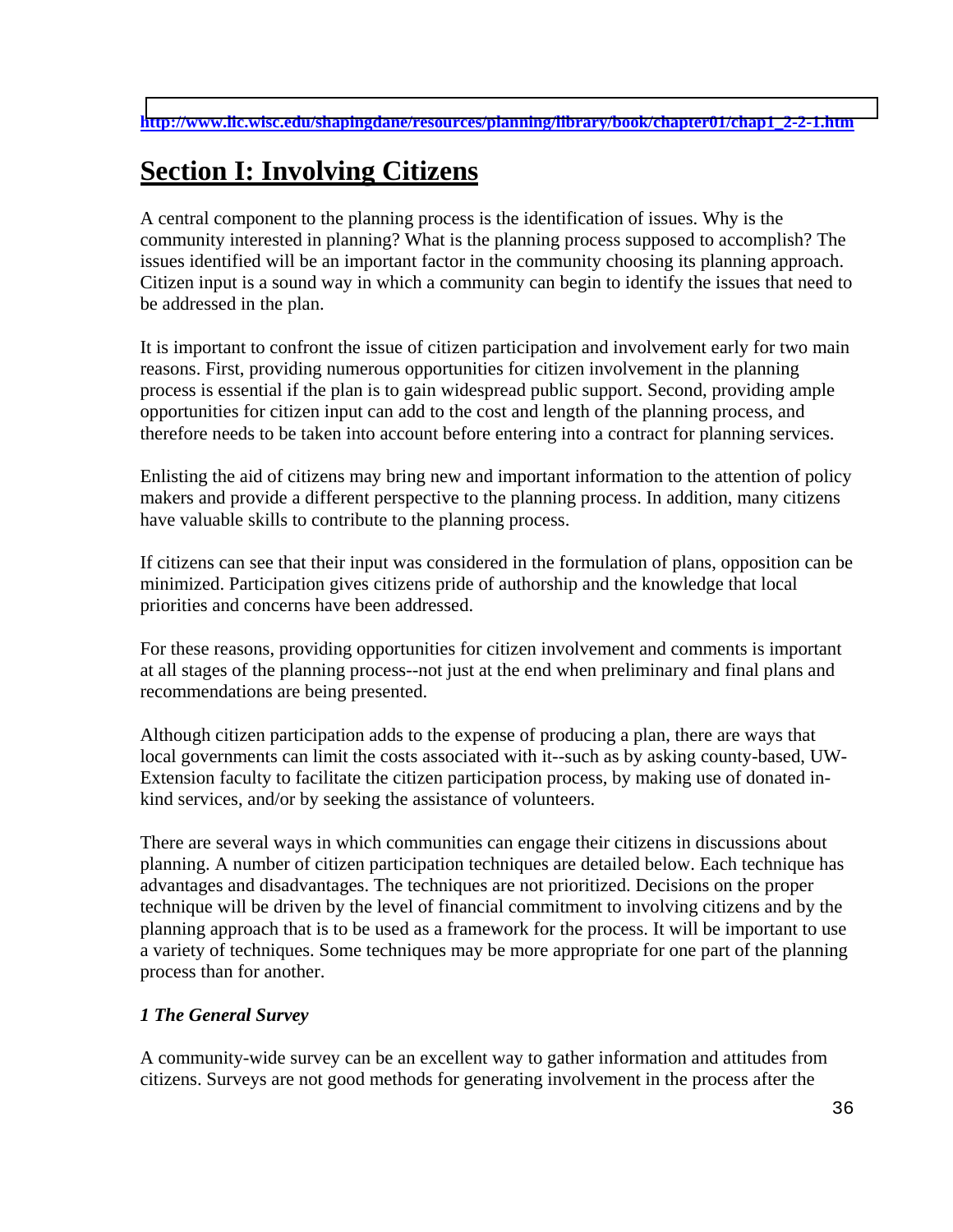information is gathered, however. For this reason, surveying should be combined with other methods that better maximize participation.

### *2 The Consensus Model*

This technique compares the survey responses of community leaders, elected officials and citizens to see where there is community-wide agreement. The method has the same draw backs as the general survey technique.

### *3 An "Open House"*

This is a community or consultant sponsored event in which the public is invited to review alternative development scenarios or other products of the planning process. It is generally used to get citizen response to the development and/or planning alternatives. It is inexpensive but not as interactive as other approaches.

### *4 Key Community Contact Interviews*

This approach uses informal interviews to get information from citizens about how they view policy issues. Each interview is an individual expression which should not be generalized to the entire community unless enough people are interviewed so that trends emerge. The citizen participation potential of this approach is good if enough people are interviewed.

### *5 The Focus Group*

Focus groups are small groups (seven to eight people) of like background brought together and interviewed in a non-threatening environment to allow them to give perceptions and different points of view. Members can influence each other by responding to comments, a more effective process than will occur in surveys or key informant interviews. Focus groups can be used at all stages of a project. They work best to uncover information on perceptions, feelings and opinions. Limitations include the difficulty of scheduling the groups and analyzing the data that is obtained.

### *6 Nominal Group Process*

Nominal groups are widely used as a means of identifying and prioritizing concerns, goals, or community issues. It works best with groups of eight to twelve people. Quiet brainstorming places peer pressure on others to enlarge their list of concerns about a predetermined question. There is less interaction between respondents than occurs in focus group interviews, but all participants have an equal voice.

### *7 The Futures Workshop or Retreat*

Usually, a fairly large group (25 to 40 people) of diverse community residents are brought together for a day or longer to work on an issue. Futures workshops typically review the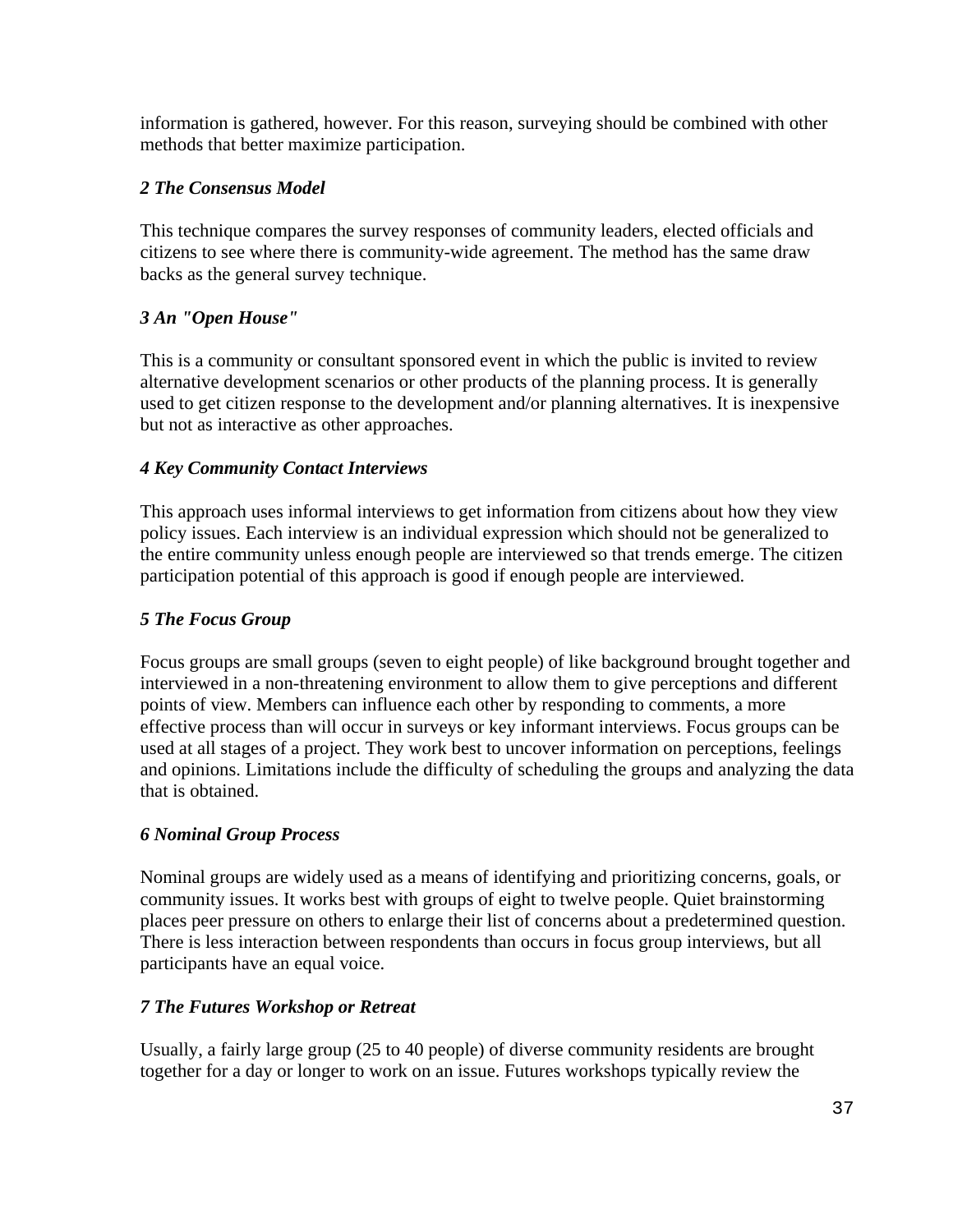community's history, detail the community's present situation, and determine action plans for the community's future. A variety of group processes may be used during the futures workshop. A futures workshop allows for good citizen participation and a great deal of interaction.

### *8 The Citizens' Advisory Committee*

These committees meet over a period of time to assist planners with specific issues. Such committees can gather information, make recommendations and communicate planning items to a broader group of citizens. The community should plan in advance as to what it expects from such a committee. Key questions are as follows:

*What organizations should be represented? What individuals will be able to provide valuable contributions? What different interest groups should participate? How well will the potential committee work together and with planning staff?* Citizens' advisory committees are an inexpensive way to involve citizens, and to produce information useful to the planning process.

### *9 Simulation Games*

Computer models and photographic imaging can be used to engage citizens by showing how an area may look after it is developed. However, those methods can be expensive. Other less expensive simulation techniques may involve placing and moving colored dots on a map of the community to help understand different development scenarios. Another approach is to have citizens take photographs of those features which depict what is important for community identity and which features detract from a community sense of place.

### *10 Design Charettes*

Design charettes involve an intensive effort over a short period of time (a day or a week) to develop design-related solutions to particular issues. These efforts need to be facilitated by an experienced design-oriented individual. Because of the intensity of this process, it is not a good vehicle for broad citizen participation.

### *11 Guided Tours*

Tours of community areas that illustrate the planning issues driving the planning process are an important way to educate local officials and citizens about those issues. Successful tours can be difficult to organize. They are most effective early in the planning process.

### *12 Newsletters and Informational Meetings*

Newsletters and informational meetings are an important way to keep citizens informed about the progress of the planning process. A continuous flow of information is crucial for a successful planning process. However, newsletters can be costly to produce.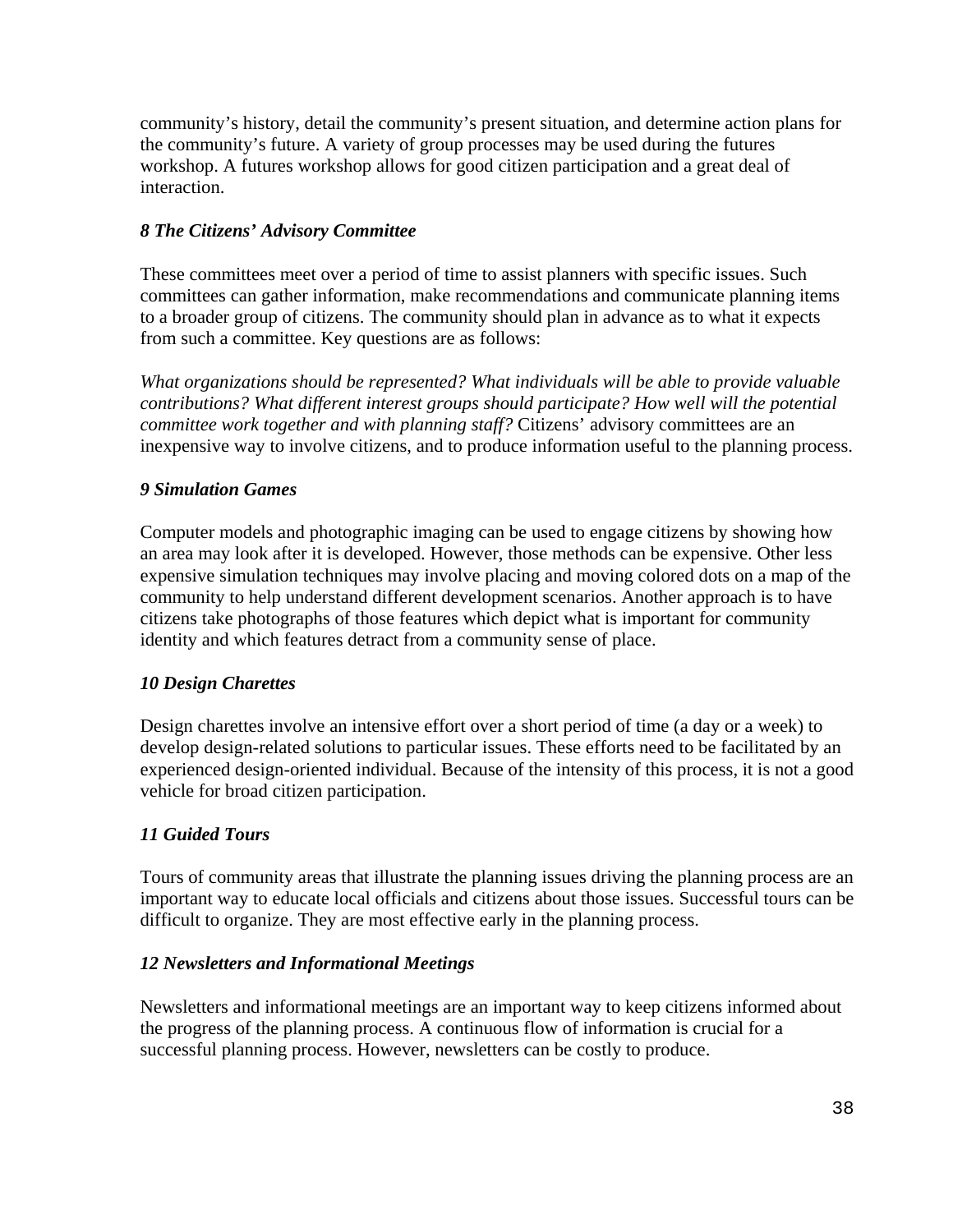### *13 Encourage Citizens by Celebrating Successes*

Finally, citizens should be encouraged to get involved by celebrating successes and giving recognition. People are more likely to invest time and effort in planning if they know that past plans have been used and that past planning efforts have produced positive results.

It is easy to overlook the positive effects plans have on communities. Successes due to planning often go unrecognized because the success of a plan is often measured in the things that do not happen, and in problems that do not get worse. Successes also go unrecognized because the benefits of having a plan are often reflected in small and steady improvements, rather than in dramatic leaps forward. People should be aware of how development has been made better by planning, and of how land use has been improved by zoning and subdivision regulations that are consistent with the plan. A simple certificate or awards program is one of many low-cost ways that a community can celebrate success and build support for on-going planning processes.

### *14 Understanding the Realities of Citizen Participation*

Citizen participation slows down the planning process. It requires more work to involve the public and requires additional work to meet requests for information, assistance and substantiation of conclusions. It means communications not solely with people who know something about planning, but also with people who are not as aware of the issues. All of this adds to the expense of the planning process.

Apathy is probable, as well. In all likelihood, there will not be a groundswell of public interest in the task of creating a new plan. Planning often receives little attention because issues are long-term as opposed to immediate.

Citizen consensus is hard to come by. There are very few subjects on which the general citizenry ever has a consensus opinion. This can become a major pitfall if a community is severely divided. Large numbers of participants can come away from input meetings with the feeling that they were not listened to.

Finally, special interests may try to dominate. Special interests in the community are organized and understand the stakes in long-range planning. Such groups often see to it that they are involved in influencing the planning process. Special interest groups are, of course, entitled and encouraged to participate. Their point of view should be heard. They should not, however, be allowed to dominate the process.

Having a plan for engaging citizenry that fits the community's character and budget will help acknowledge the above issues and ensure effective citizen involvement.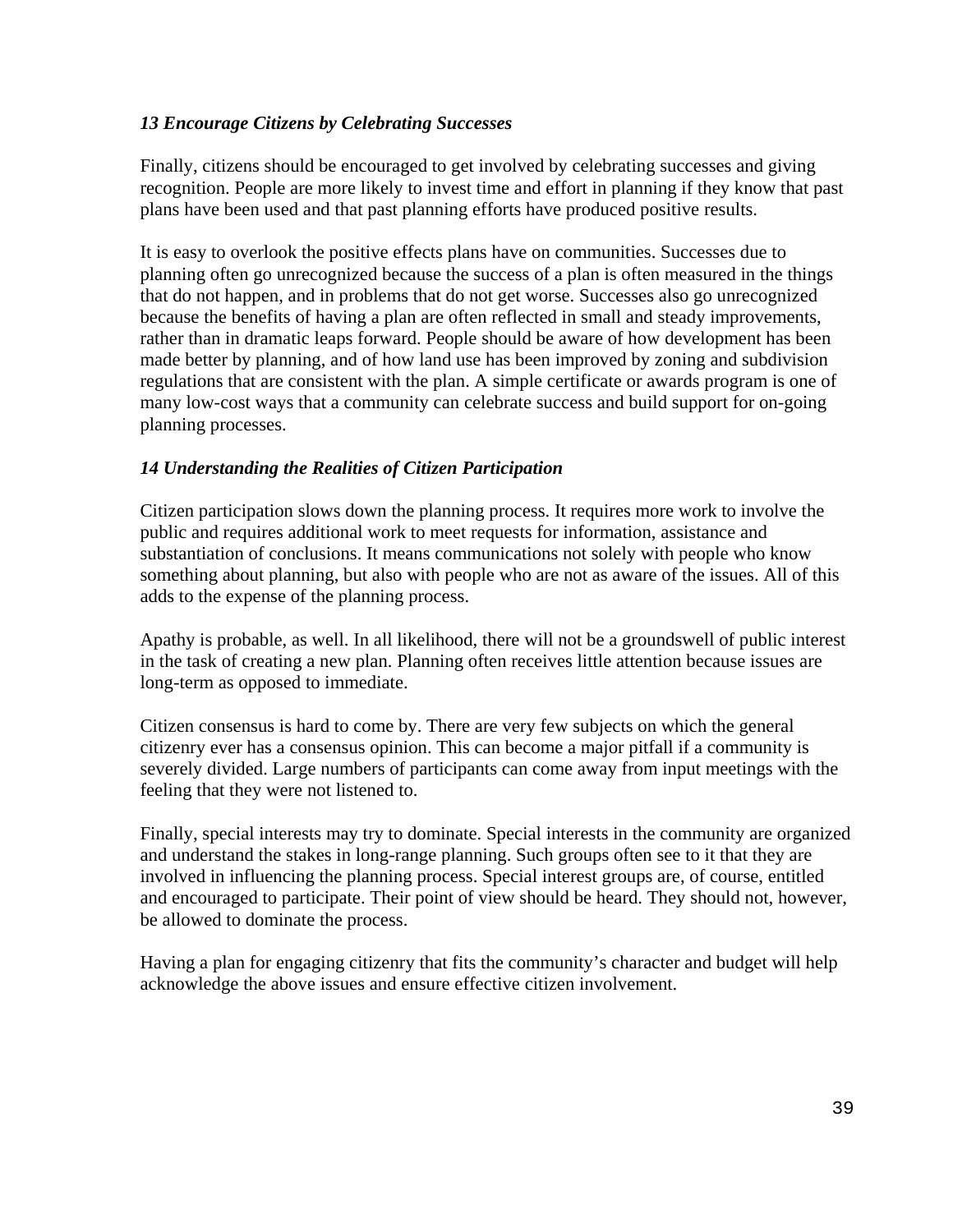# **Section II: Data Collection and Analysis**

Most of the planning approaches discussed above start with the present. An essential component of the planning process is therefore collecting data about the current status of the community and analyzing that data.

The data collected will depend upon (a) the type of plan being prepared; (b) the specific issues or problems being addressed by the plan; and (c) the type of community doing the plan. Generally, the data collected will examine the services and infrastructure provided by the community (roads, sewer, water, schools, libraries, police, fire); the natural features of the community (existing uses of land, floodplains, wetlands, ground water supplies, surface water and watersheds, soils, vegetation); demographic information (current population by age, sex and race, population projections--10 years, 20 years, number of households, employment trends, labor force estimates); economic resources (tax base information, types of industries in the community).

The above information can be obtained from a number of sources such as various local government offices, state agencies, the federal government, and the University of Wisconsin-Extension. A list of information sources is included in Appendix 1. The information may be presented in the form of a map, tables, or written text. The important information should be included in the plan as background information.

Analysis of the data collected should include answers to questions like: How many people, houses, and jobs will the community have 10 years from now? What are the capacities of the public facilities to handle future growth? What is the ability of the community to pay for future public facilities? What will be the impact of growth on important natural resources of the community?

Data collection and analysis may involve using sophisticated tools (e.g., satellite photography, computer analysis) or readily available local resources (e.g., opinion surveys, citizen task forces, general surveys). The studies and discussions that are part of the data collection and analysis step of the planning process have a value in their own right. The planning process need not always produce a final planning document.

Use of GIS, "geographic information system", technology can be very helpful. It combines a computer's capability to print maps with its capacity to organize and retain large amounts of data and quickly perform complex calculations. By efficiently integrating mapping with location-specific data, GIS users are able to generate maps and reports that use a community's own data to answer specific questions such as "Where are the undeveloped parcels that are within one-tenth of a mile of existing water supply and sewer lines?" This technology can help a community assess its current assets and deficits. It can be a very powerful tool in this step of the planning process.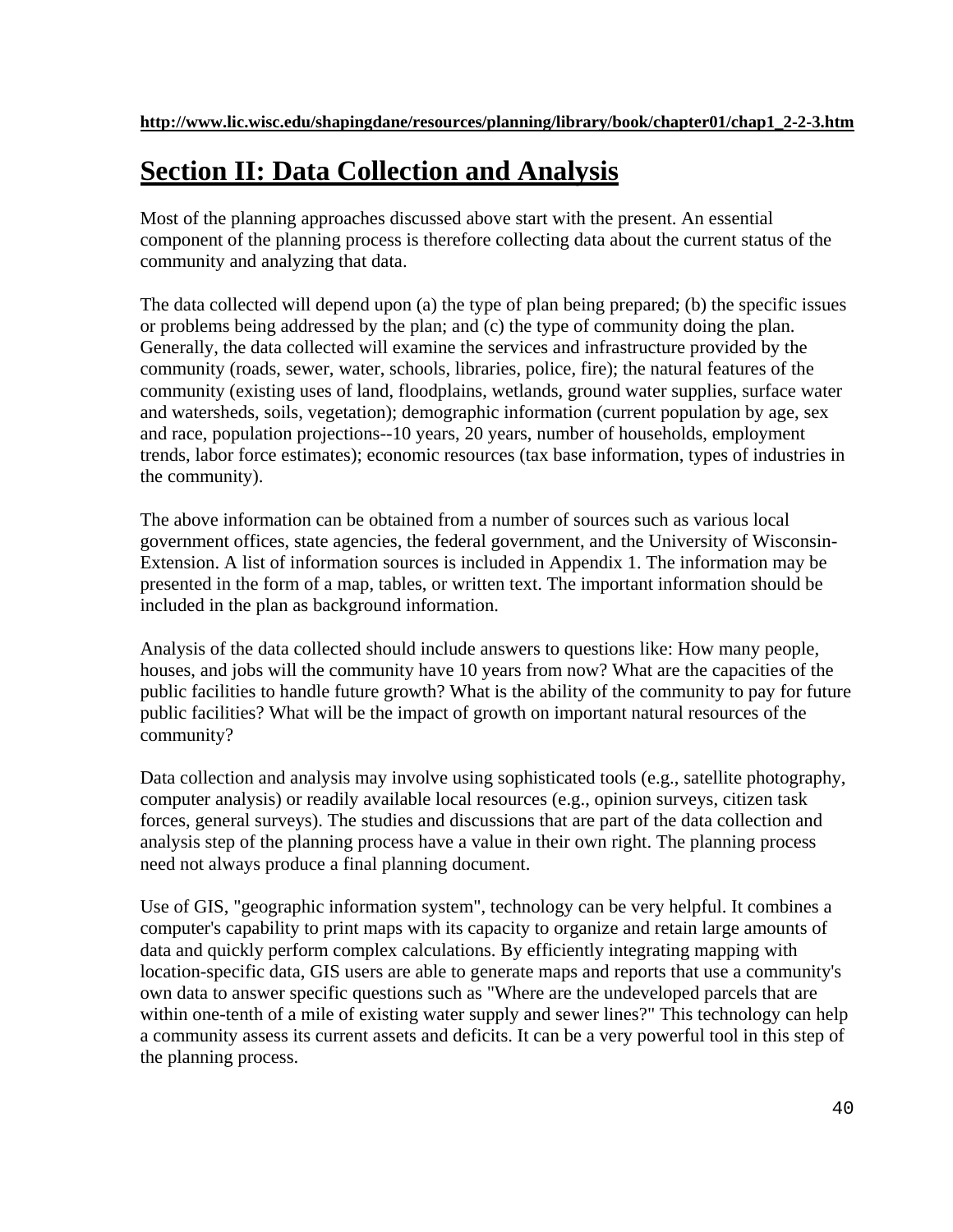It may also help to examine the development control techniques currently used by the community and assess how these techniques affect development decisions. This examination may also include an analysis of how and why past decisions affecting community development were made. Looking at present conditions, problems and opportunities, and analyzing their implications for the community helps to establish the reasons and rules for future decisions the plan must guide. This data provides the basis for positions taken in the plan.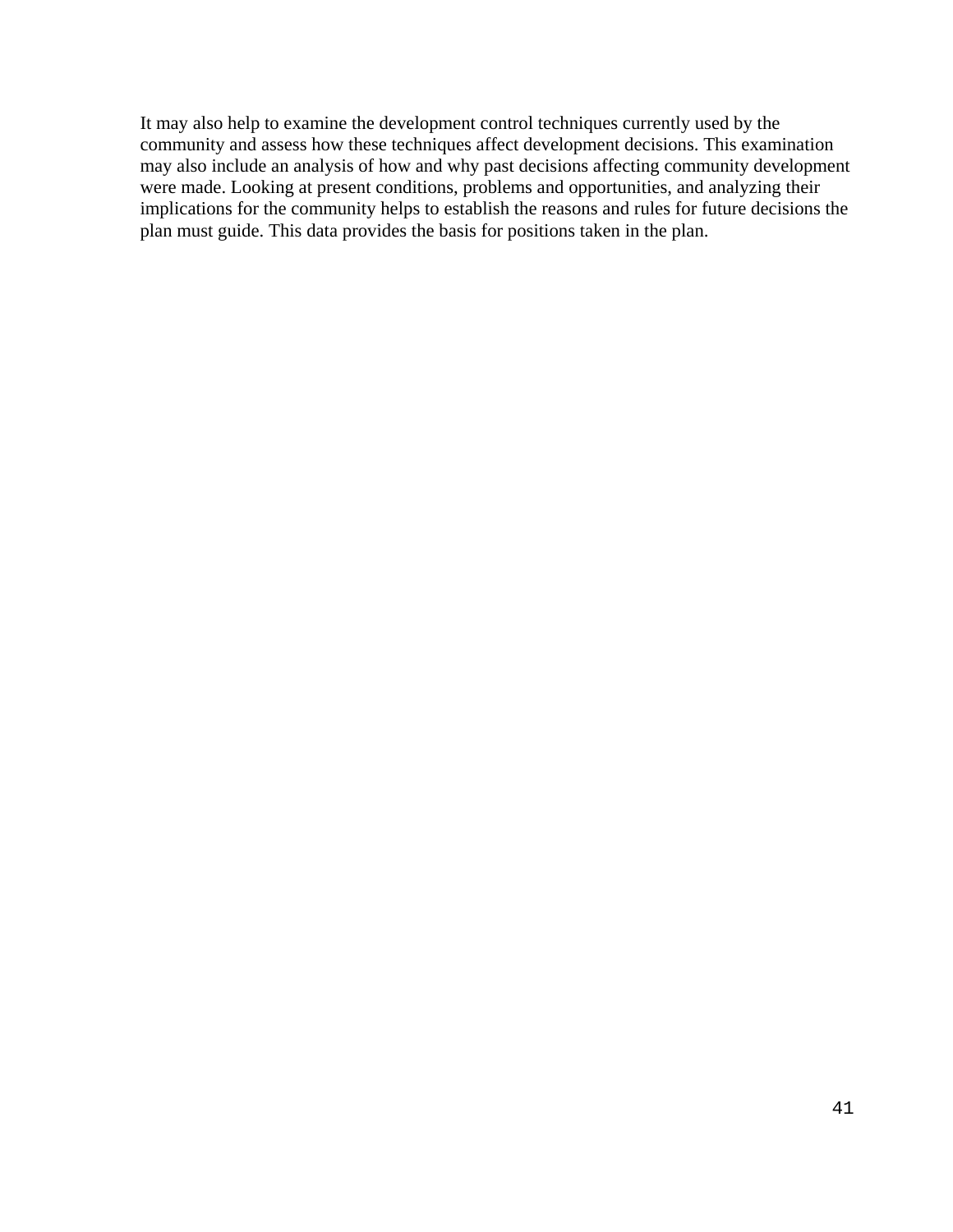**http://www.lic.wisc.edu/shapingdane/resources/planning/library/book/chapter12/chap12\_2.htm** 

# **Section III: Affordable Housing**

There is a lack of affordable housing in many places in Wisconsin. Affordable housing is defined in a number of ways. Usually it is defined as being housing that costs no more than 30 percent of a family's income per month. Communities benefit from having affordable housing. People living in low cost housing work at local retail businesses and manufacturing companies. The work they do makes it possible for those establishments to function in the community. If the establishments lack employees, they will go someplace else or choose not to locate in the community in the first place. Without employees, business, the prime generator of property taxes, cannot exist. Many communities therefore need to develop policies for ensuring the availability of affordable housing.

To aid in the implementation of affordable housing policies, the State of Wisconsin provides various affordable housing programs. The Wisconsin Housing and Economic Development Authority (WHEDA), a quasi-public entity, offers several programs to encourage the construction and maintenance of multifamily housing in the state. Following is a synopsis of two of the programs.

### **WHEDA Programs Encouraging Multifamily Housing (3)**

### *Affordable Housing Tax Credits*

Affordable Housing Tax Credits encourage the creation of affordable rental housing by offering a tax incentive to private sector investors. WHEDA allocates the credit and monitors the developments for compliance.

### *Affordable Housing Tax Credits Can Be Used For...*

- **a** New construction of residential rental units;
- -Acquisition of existing residential rental developments;
- **a** Rehabilitation of existing residential rental developments.

### *Benefits To The Community...*

-Creates quality housing with rents affordable to working families;

-Available, reasonably priced housing makes the community more attractive to employers considering relocation;

-Developments for elderly and special-needs individuals allow seniors to age in place and stay active in the community;

**Tenants who pay affordable rents have more discretionary income to spend in the local** economy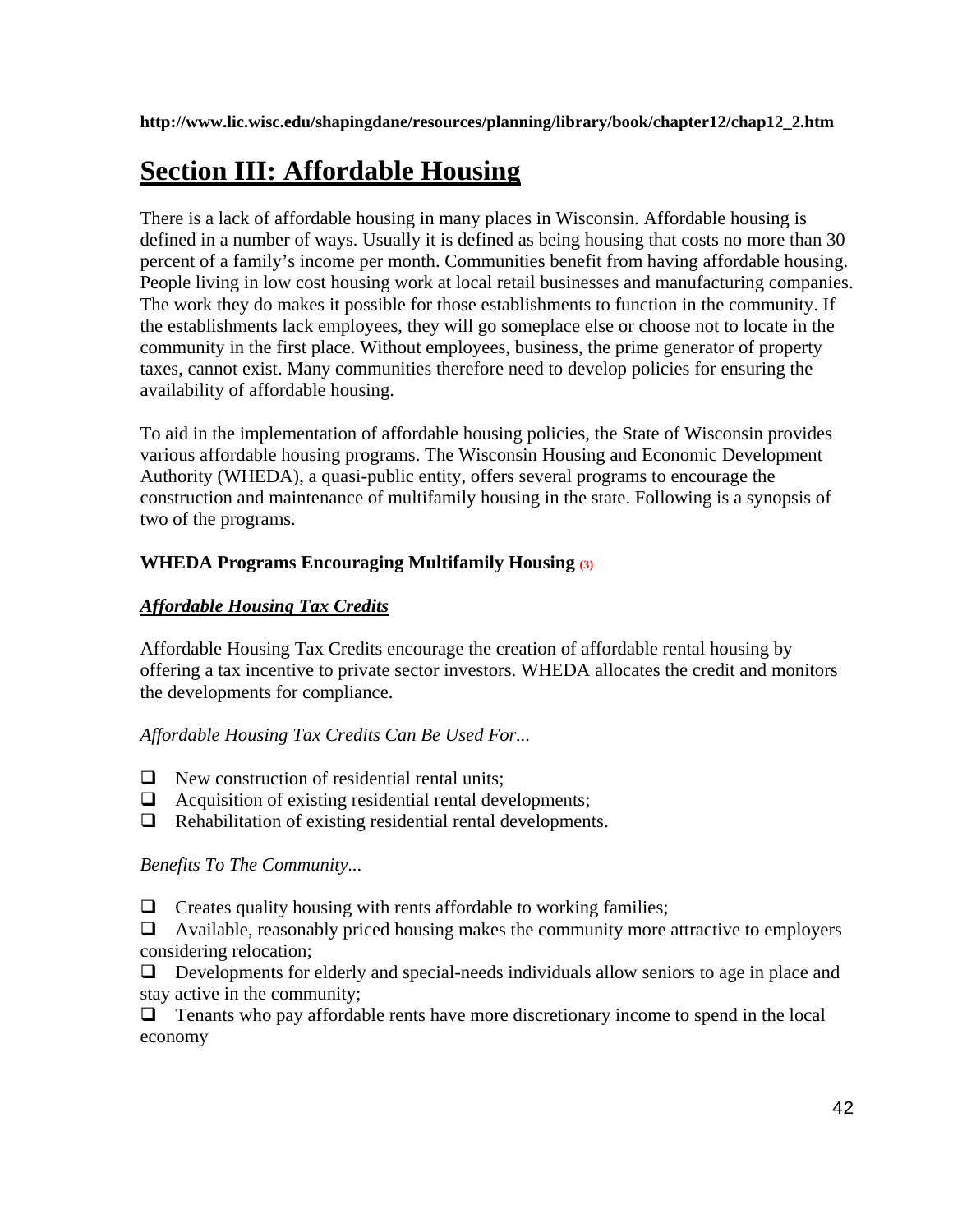### *Tax-Exempt and Taxable Bond Loans*

Tax-Exempt and Taxable Bond Loans provide long-term, fixed-rate financing for the development of multifamily rental housing. Tax-exempt bond loans offer developers belowmarket interest rates on 30-year mortgages. Taxable bond loans are valuable to developers of Affordable Housing Tax Credit projects because of their 30-year fixed market rates.

Tax-Exempt and Taxable Bond Loans can be used for new construction, acquisition and rehabilitation, or rehabilitation of residential rental units. Eligible projects include one to threestory apartments, high-rise apartments, townhouses, retirement centers, CBRFs, and other housing types permitted by law.

For more information, see the WHEDA contact number in Appendix 1.

The state agency charged with expanding affordable housing options is the Division of Housing (DOH) located in the Department of Administration. (4) The DOH provides housing assistance to benefit low- and moderate-income households. It offers state-funded housing grants or loans to local organizations, coordinates its housing programs with those of other state and local housing agencies, helps develop state housing plans and policies, and provides training and technical assistance. The division channels federal housing funds to local authorities and organizations, and administers federal funds for the homeless. It also administers the federally funded low-income weatherization program, which provides energy conservation services to low-income households. In addition, the division regulates manufactured home dealers and parks.

The following is a list of DOH programs that might be of interest to communities:  $(5)$ 

### *Community Development Block Grant-Small Cities Housing (CDBG)*

CDBG funds may be used for various housing revitalization efforts. Any Wisconsin city, village, or town with a population of less than 50,000 and not eligible for a direct federal CDBG grant, or any county not defined as "urban" by the U.S. Department of Housing and Urban Development (HUD), may apply.

### *Home Investment Partnerships Program (HOME)*

A variety of affordable housing activities may be supported by federal HOME awards, including down payment assistance for home buyers, rental rehabilitation, weatherization related repairs, accessibility improvements, and rental housing development.

### *Housing Cost Reduction Initiative (HCRI)*

Local sponsors annually compete for \$2.6 million in state grants to reduce the housing costs of low-income renters or home buyers. Eligible applicants include local units of government, American Indian tribes or bands in Wisconsin, housing authorities, and nonprofit housing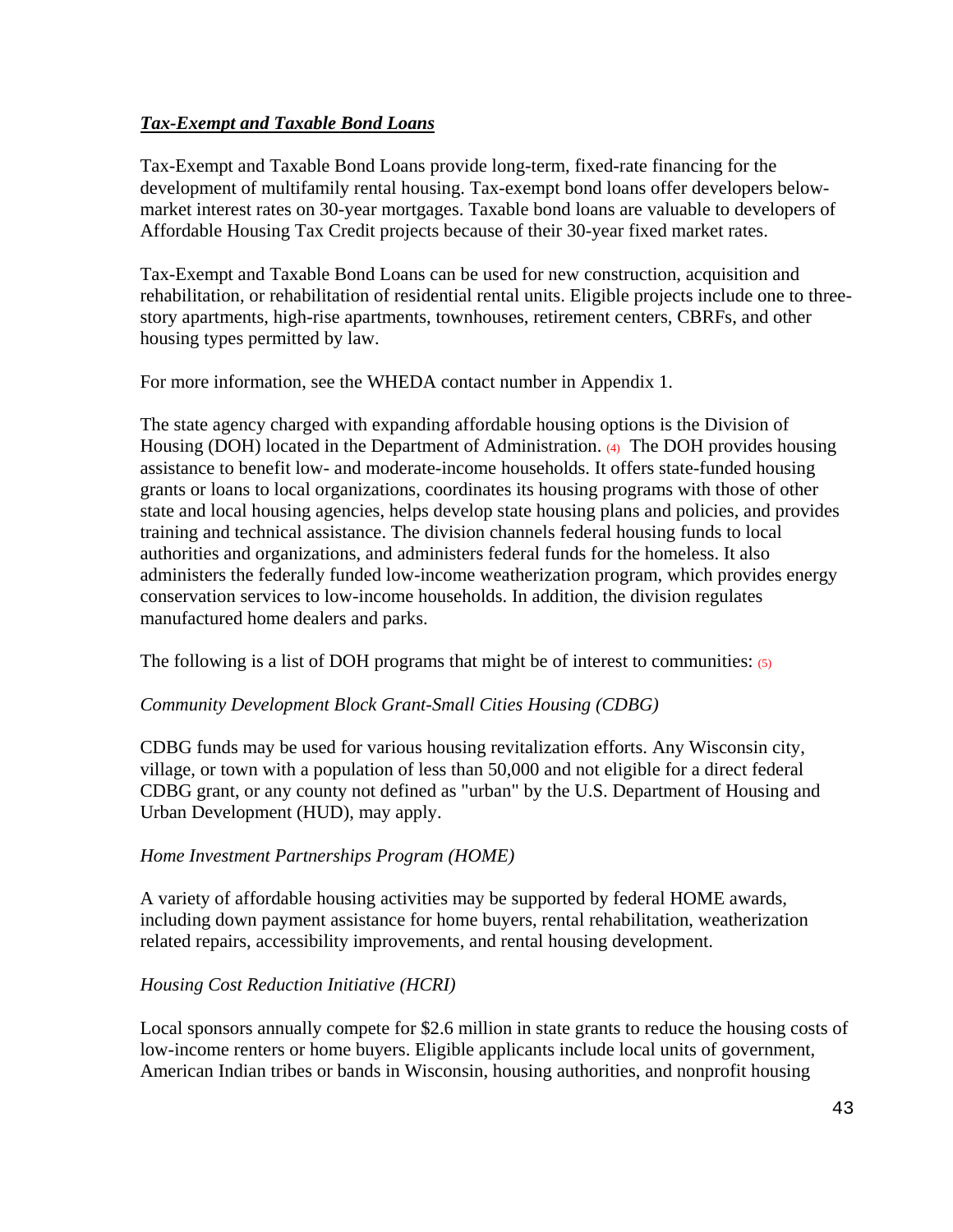organizations. Eligible activities are emergency rental aid, home buying down payment assistance, homeless prevention efforts, and related housing initiatives.

#### *Local Housing Organization Grant (LHOG)*

State grants are available to enable community-based organizations, tribes, and housing authorities to increase their capacity to provide affordable housing opportunities and services.

For more information call: Division of Housing at (608) 266-0288.

At the federal level, the Department of Housing and Urban Development (HUD) is the primary agency responsible for encouraging the development and maintenance of affordable housing. The Section 8 program is best known of the HUD's initiatives. If communities have questions concerning Section 8 renewals or amendments, they should contact HUD at the local office listed below.

HUD runs a variety of other programs, as well, most of which can be accessed through the state or local government. However, communities may wish to compete for specific HUD grants. For more information on the competitive grant options, access HUD's national homepage (http://www.hud.gov/) or contact HUD's local office in Milwaukee. To contact that office use either this address and phone information:

U.S. Department of Housing and Urban Development 310 W. Wisconsin Avenue - Suite 1380, Milwaukee, WI 53203-2289 Telephone: (414) 297-3214 Fax: (414)297-3947 Or website at: http://www.hud.gov/local/mil/wis.html

The other organization at the federal level that provides resources for affordable housing is USDA. The USDA Rural Housing Service has various programs available to aid in the development of rural America. Rural Housing

programs are divided into three categories: Community Facilities (CF), Single Family Housing (SFH), and Multi-Family Housing (MFH). These programs were formerly operated by the Rural Development Administration and the Farmers Home Administration.

For information on the USDA programs write or telephone using the following:

Secretary of Agriculture U.S. Department of Agriculture Washington, D.C. 20250 (202) 720-7327 Or see the Rural Housing Service homepage at: http://www.rurdev.usda.gov/agency/rhs/rhs.html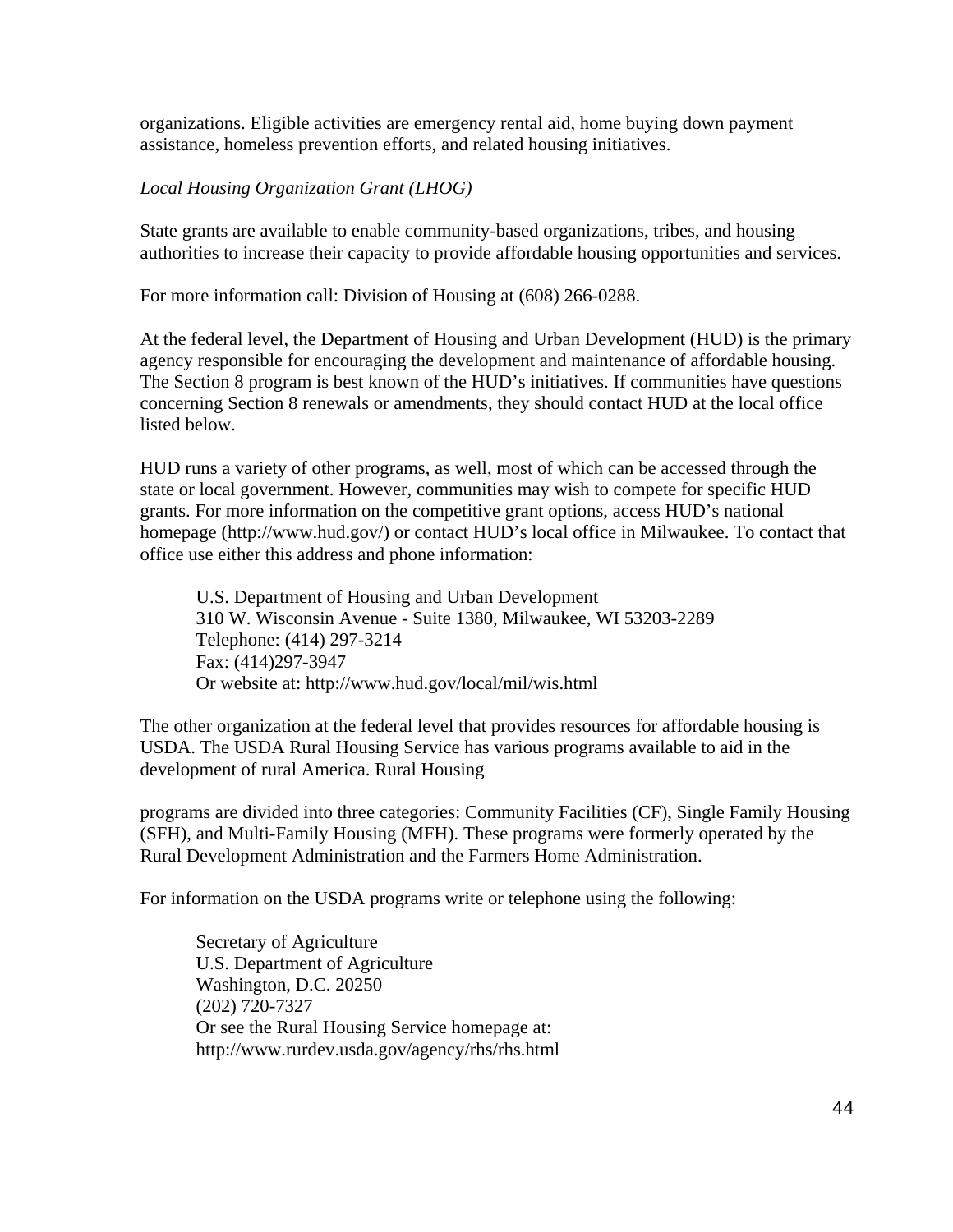\_\_\_\_\_\_\_\_\_\_\_\_\_\_\_\_\_\_\_\_\_\_\_\_\_\_\_\_\_\_\_\_\_

**[Wisconsin Statutes](http://www.legis.state.wi.us/rsb/stats.html)** 

<sup>(3)</sup> Taken from the WHEDA Homepage. See

<http://www.state.wi.us/agencies/wheda/multifam.htm>

<sup>(4)</sup> Wis. Stat. § 15.103(2).

<sup>(5)</sup> Taken from the DOH homepage. See h[ttp://www.doa.state.wi.us/doh/doh.htm](http://www.doa.state.wi.us/doh/doh.htm)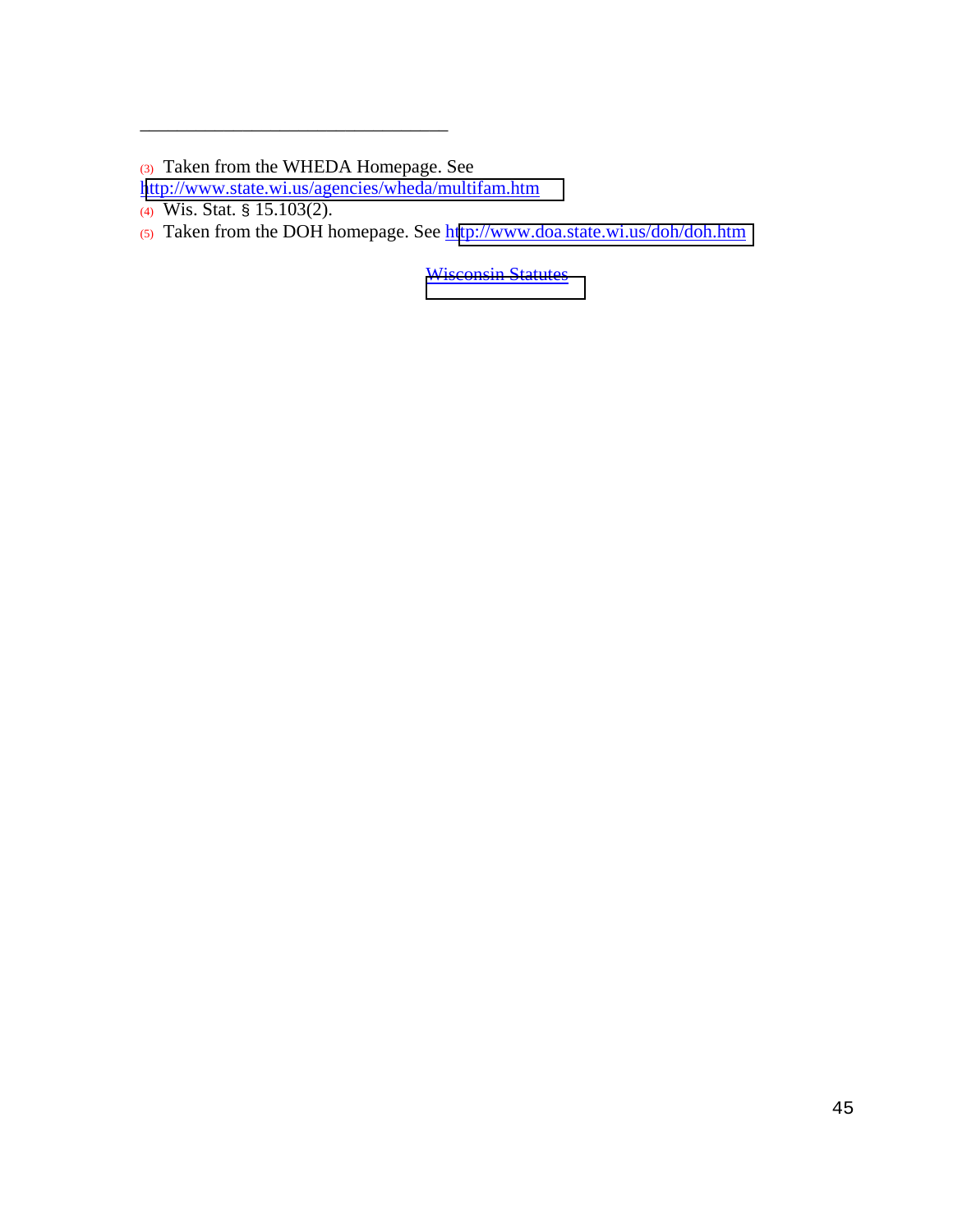**http://www.lic.wisc.edu/shapingdane/resources/planning/library/book/chapter12/chap12\_1-2.htm** 

# **Section IV: Housing Demand**

A community's housing needs can be determined by taking the current supply of housing in the community and relating it to projected changes in the community's population and other factors. Household and employment forecasts will provide a community with insights into population changes and the future age distribution of the population. Based on general home buying characteristics, people ranging in age from 20-24 are generally renters. People aged 25- 34 generally fall within the first-time home buyer group. People aged 35-49 are often in the move-up buyers market. As people age beyond 50, many move into a variety of different housing options.

Housing needs must be linked to a community's economic development plans. For example, what type of industry is a community seeking to attract? Is the community's housing stock affordable for the wages that people will receive working there? Where will new businesses locate? How does that location relate to the availability of housing?

Housing needs will be impacted by other community plans and policies. For example, how much land is available in the community for new residential development. What are the current densities for residential development. How do local regulations impact the cost and type of housing in the community. The community needs to ensure that its regulations do not unduly restrict a full range of housing choices to meet the needs of the area.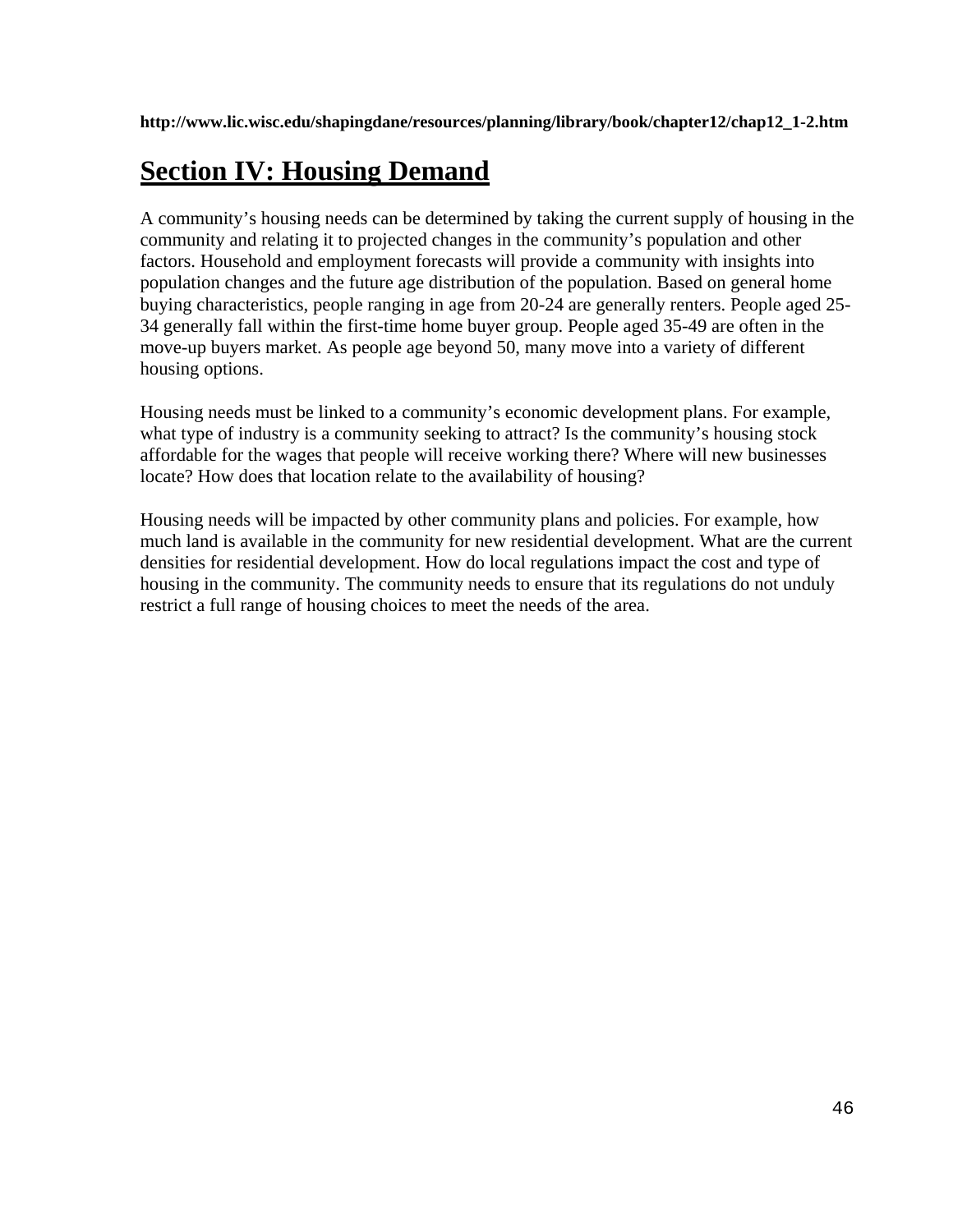**http://www.lic.wisc.edu/shapingdane/resources/planning/library/book/chapter13/chap13\_2.htm** 

# **Section V: Organizing for Economic Development**

A common misperception is that economic development is someone else's problem or that it occurs naturally. Communities that are successful in economic development, however, have invariably organized themselves and their resources to address the concerns of economic development and community change. In this section, we will review alternative processes that successful communities pursue in organizing for economic development. This includes 1) individual organizations that assume responsibility for economic development and 2) strategies for these organizations to do work jointly to pursue their common economic aspirations.

Before organizational aspects of community groups are addressed, a discussion of the contextual aspects of economic development is needed.

First, communities are decision-making and implementing units. This means that the end result of any action will lead to some type of change.

Second, communities have multiple interests and objectives that are often perceived to be in conflict. Through the larger planning process, the active engagement of interested parties (institutions, stakeholder groups) oftentimes reduces perceived conflict between competing community goals. These interested parties are often organized according to single-dimensional issues. For example, chambers of commerce are interested in enhancing the profitability of local businesses while the local hunting and fishing club may be more interested in conserving natural resources and managing wildlife habitats. In many smaller communities, membership between the two groups may overlap. Yet, the two separate institutions seldom work together formally.

Third, the larger planning process needs to be inclusive of alternative perspectives and seek to involve the wide range of socioeconomic groups present in a community. The reason for this is the simple fact that at the plan implementation stage, excluded groups can often derail the action called for in the plan.

Successful development planning requires a holistic approach to issues identification and problem solving. The problem with single-dimensional institutions and their sole approach to the development process is their failure to examine all aspects of the community. This means that, for example, the chamber, the industrial development group, the fishing and hunting groups, and environmental groups need to appreciate multiple perspectives on community issues.

While creating jobs and income are often the driving forces behind economic development initiatives, the implications of the development process are broader and more far-reaching. For example, successful expansion of existing businesses often creates increased demands for housing that alters the land use patterns in the community. Agricultural land on the outskirts of communities can be diverted into residential uses as land within communities becomes scarce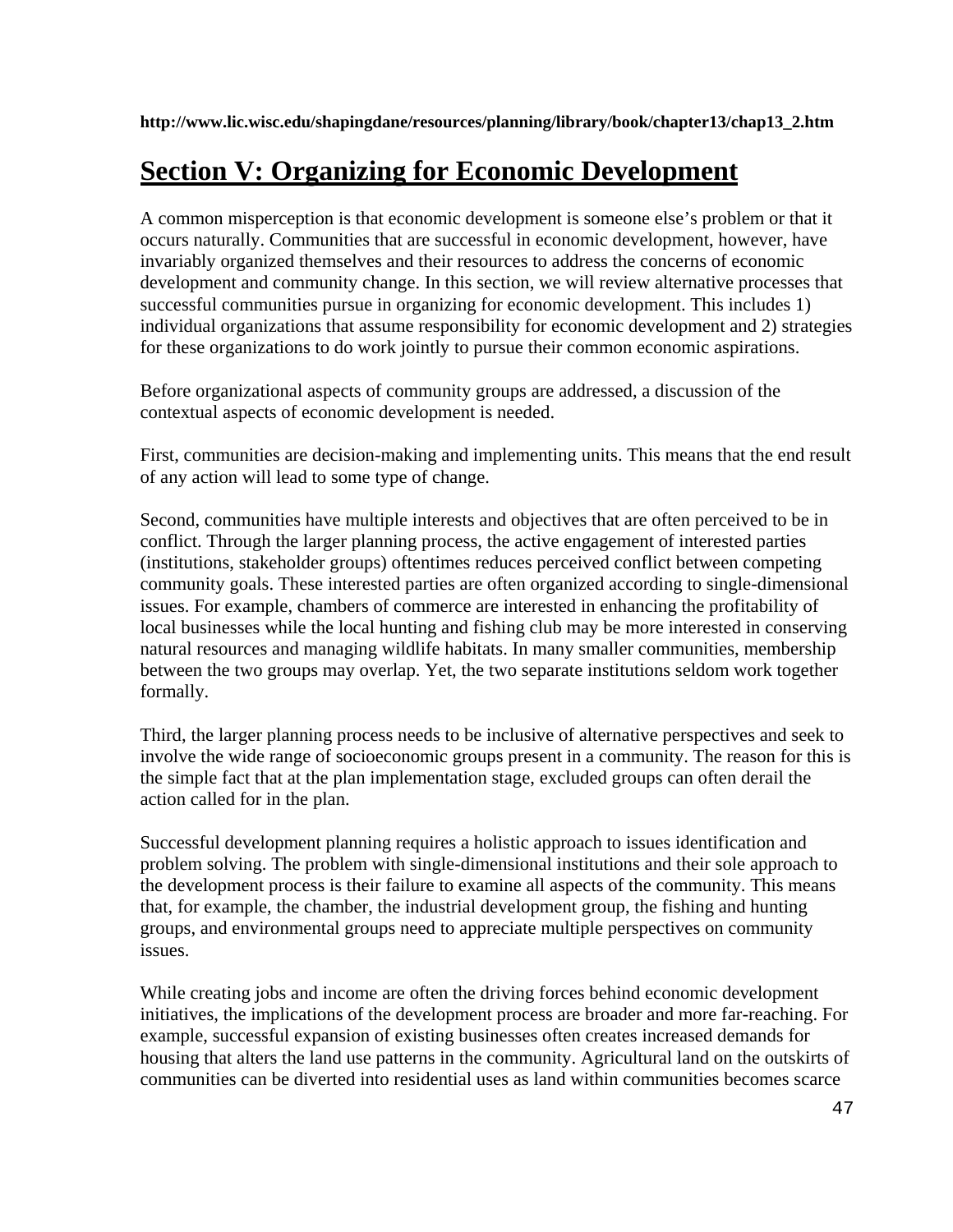and the need for housing increases. This creates questions about the expansion of community services such as sewer, water, and schools. For this reason, it's important to have a broad, diverse group of organizations involved in the planning process.

This also places a priority on more objective assessments of development impacts that extend beyond simply jobs and income. There is a need to evaluate the full impacts of any type of development event. Public education/research agencies, such as the University of Wisconsin-Extension, and other institutions within the University of Wisconsin system can assist with assessment projects that objectively assess a comprehensive array of development impacts. Also, consultants and private research firms can provide assessment and planning services to local communities. (6)

\_\_\_\_\_\_\_\_\_\_\_\_\_\_\_\_\_\_\_\_\_\_\_\_\_\_\_\_\_\_\_\_\_

<sup>(6)</sup> See also **Creating an Economic Development Action Plan**, by Thomas S. Lyons and Roger E. Hamlin. (Praeger, 1991).